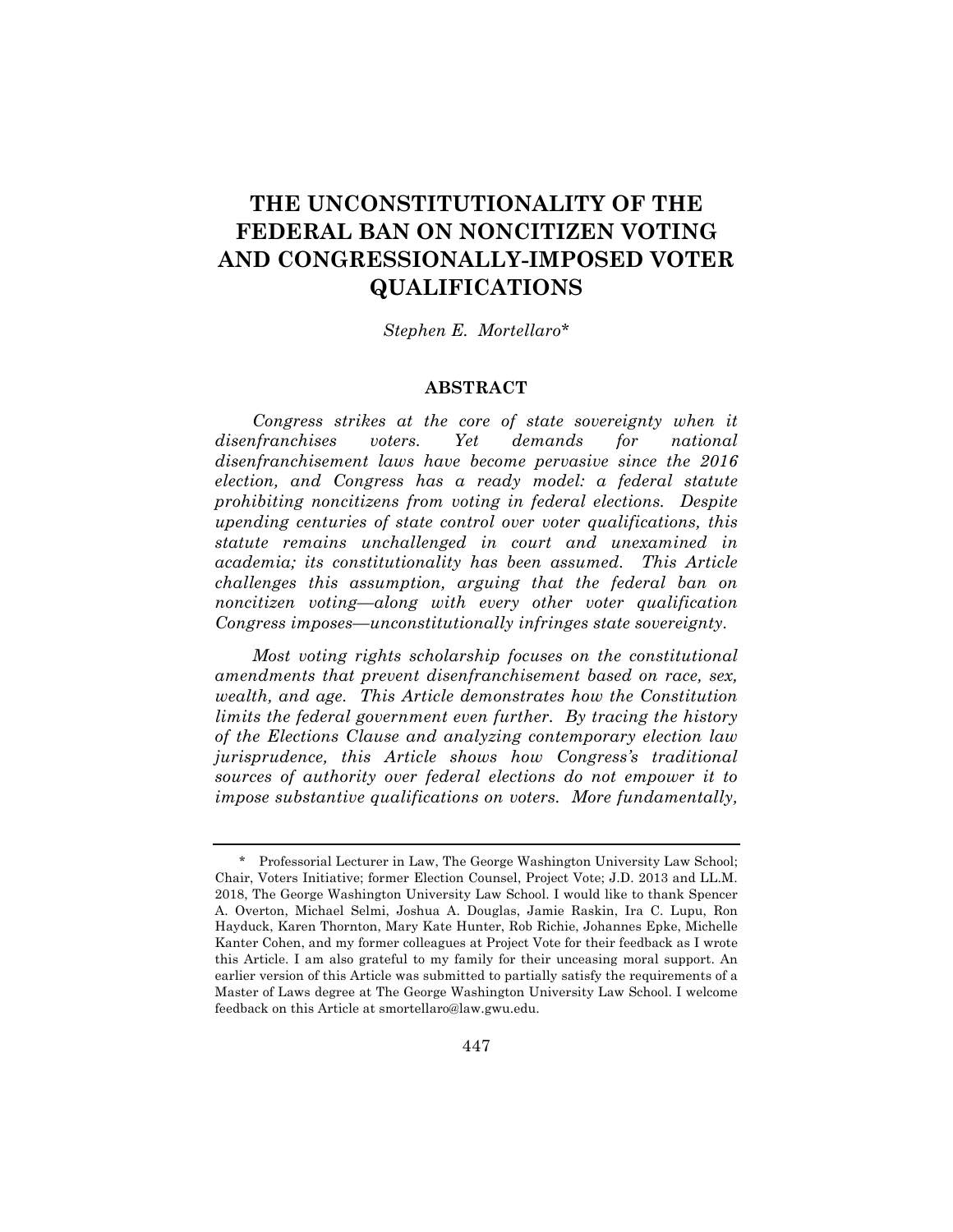*examination of the text and history of the Voter Qualifications Clauses reveals that states possess an exclusive power to determine who is ineligible to vote. This analysis makes evident that all congressionally-imposed voter qualifications—even those that do not invidiously discriminate—cannot survive the constraints of American federalism.*

| II. THE FEDERALISM COSTS OF CONGRESSIONALLY-        |  |
|-----------------------------------------------------|--|
| IMPOSED VOTER QUALIFICATIONS  455                   |  |
| A. DIMINISHING POLITICAL PARTICIPATION AND          |  |
| REPRESENTATION OF DIVERSE INTERESTS 456             |  |
|                                                     |  |
| C. FOSTERING CONDITIONS RIPE FOR TYRANNY  464       |  |
| III. HISTORY OF NONCITIZEN VOTING LAWS 466          |  |
|                                                     |  |
| B. IIRIRA AND THE CREATION OF THE FEDERAL           |  |
|                                                     |  |
| IV. WHO DECIDES: CONSTITUTIONAL POWERS OF           |  |
|                                                     |  |
|                                                     |  |
| B. FOURTEENTH AMENDMENT AND SUFFRAGE                |  |
|                                                     |  |
|                                                     |  |
| V. THE LIMITS OF THE ELECTIONS CLAUSE  480          |  |
| A. THE FOUNDERS ON THE ELECTIONS CLAUSE AND         |  |
| VOTER QUALIFICATIONS: NEVER THE TWAIN SHALL         |  |
|                                                     |  |
|                                                     |  |
|                                                     |  |
| <b>B. CURRENT UNDERSTANDINGS OF THE ELECTIONS</b>   |  |
|                                                     |  |
| 1. OF CANDIDATES AND VOTERS: U.S. TERM LIMITS       |  |
|                                                     |  |
| 2. CLARITY IN THE 21ST CENTURY: ITCA  494           |  |
|                                                     |  |
| A. CORE IMMIGRATION LAWS: STRUCTURAL PREEMPTION 499 |  |
| B. ALIENAGE LAWS: STATUTORY PREEMPTION  500         |  |
| C. ALIENAGE DISCRIMINATION AND THE POLITICAL        |  |
|                                                     |  |
| VII. THE CONSTITUTIONAL BORDERS TO CONGRESS'S       |  |
| POWER OVER VOTER QUALIFICATIONS 505                 |  |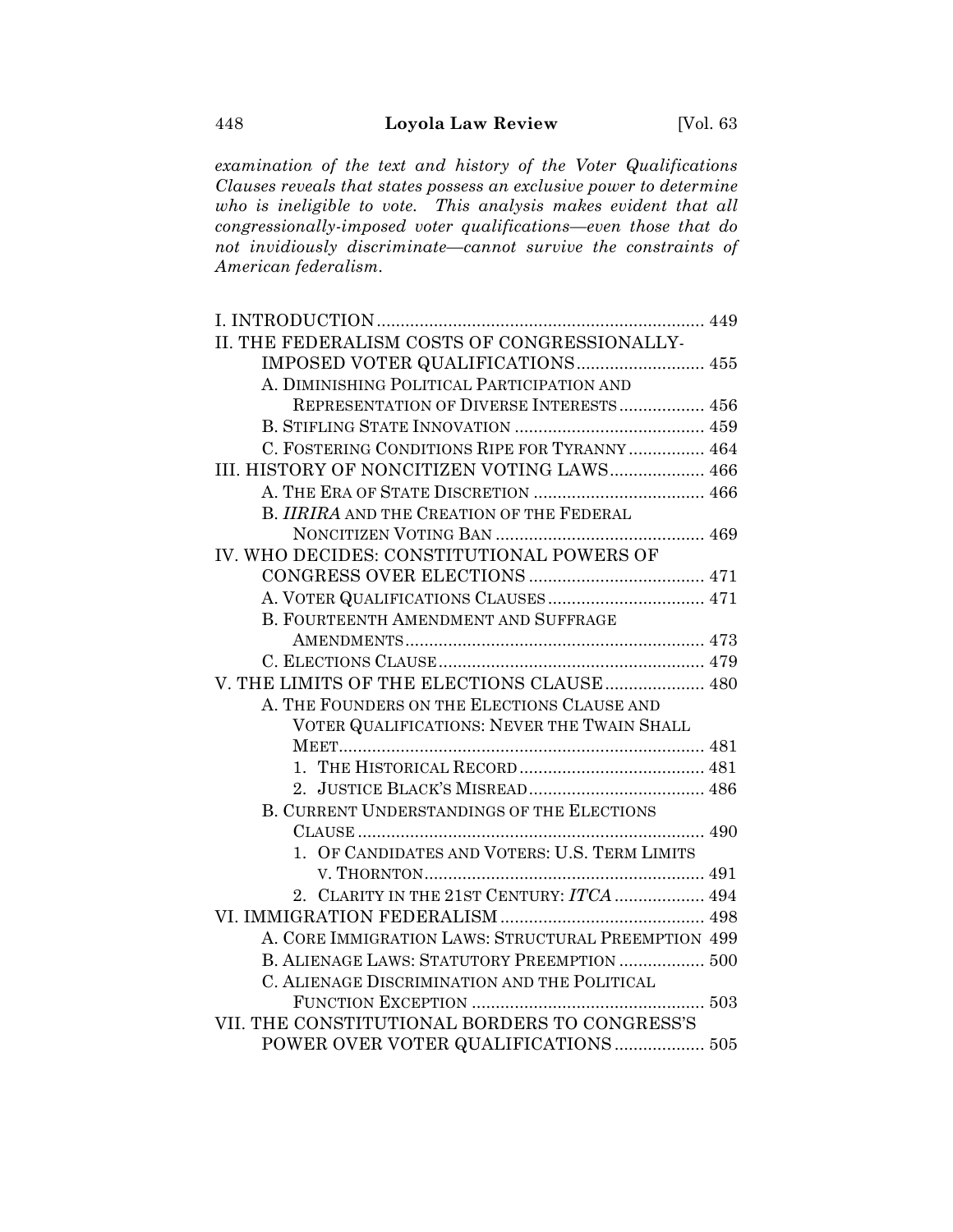| A. AFFIRMATIVE LIMITS ON CONGRESSIONAL AUTHORITY 505 |  |
|------------------------------------------------------|--|
| B. THE VOTER QUALIFICATIONS CLAUSES AS GRANTS OF     |  |
|                                                      |  |
| 1. HISTORICAL CONTEXT OF THE ORIGINAL VOTER          |  |
|                                                      |  |
| 2. AVOIDING CONSTITUTIONAL SURPLUSAGE 511            |  |
| 3. ITCA REDUX AND THE SUPREMACY OF THE               |  |
| VOTER QUALIFICATIONS CLAUSES 513                     |  |
| C. CONSTITUTIONAL COLLISION: CONGRESS'S EXCLUSIVE    |  |
| POWERS AND STATES' RIGHTS UNDER THE VOTER            |  |
|                                                      |  |
|                                                      |  |
|                                                      |  |

## **I. INTRODUCTION**

In the wake of the 2016 election, federal politicians have put states on notice: deprive people of the right to vote, or the federal government will do it for you. President Trump has condemned Virginia for restoring voting rights to people convicted of felonies.<sup>1</sup> He has similarly attacked jurisdictions for allowing noncitizens, and seemingly anyone else that a state might wish to enfranchise, to "just walk in and vote."<sup>2</sup> To the chagrin of state election officials in both major political parties,<sup>3</sup> a federal task

<sup>1.</sup> Andrew Cain, *Donald Trump's Five-state Blitz Ends in Leesburg - Three Hours Late*, RICHMOND-TIMES DISPATCH (Nov. 7, 2016), http://www.richmond.com/ news/virginia/government-politics/article\_8b8386b6-8f7e-5895-806d-11f0ddc6e71a. html ("In his remarks Trump took a potshot at Virginia Gov. Terry McAuliffe... 'Your governor has illegally given voting rights to 60,000 felons,' Trump said."). Although the Virginia Supreme Court overturned an early attempt to enfranchise people convicted of felonies en masse, Howell v. McAuliffe, 292 Va. 320, 342-43 (2016) (holding that the Virginia Constitution does not allow the governor to issue blanket clemency orders to groups of people), Virginia Governor Terry McAuliffe subsequently restored the right to vote to thousands of such people individually, VA. OFFICE OF THE GOVERNOR, GOVERNOR MCAULIFFE'S RESTORATION OF RIGHTS POLICY (Aug. 22, 2016), http://commonwealth.virginia.gov/media/6733/restoration-ofrights-policy-memo-82216.pdf. Several months before President Trump's condemnation, the court denied a motion to hold Governor McAuliffe in contempt for issuing individual clemency orders. *See* Denial of Contempt Motion at 1 (No. 160784), https://www.brennancenter.org/sites/default/files/legal-work/HowellvMcAuliffe-Order -9.15.16.pdf.

<sup>2.</sup> *Transcript of Meet the Press*, NBC NEWS (May 8, 2017), http://www.nbcnews. com/meet-the-press/meet-press-may-8-2016-n570111.

<sup>3.</sup> The bipartisan National Associations of Secretaries of State has disputed the claims of widespread voter fraud that federal officials are using to justify the need for a federal voter fraud task force to investigate state election practices. *Jan. 24 Statement by NASS*, NAT'L ASS'N SEC'YS STATE (Jan. 24, 2017), http://www.nass.org/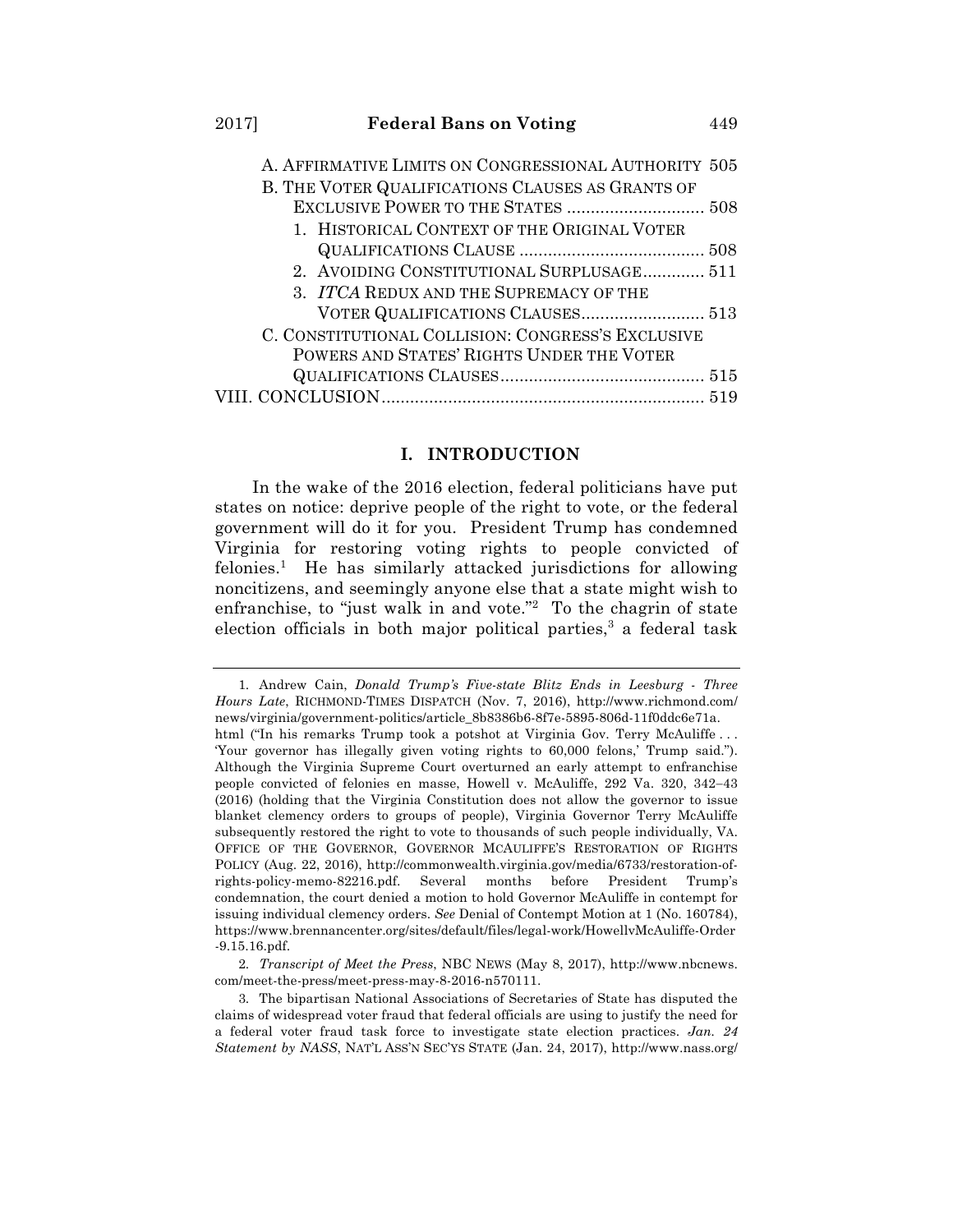force is investigating state election practices and may recommend nationwide voting restrictions.4 Never before has the federal government so brazenly threatened state sovereignty to expand the electorate—not even in the earliest days of our country when far fewer people were eligible to vote.<sup>5</sup>

The growing acceptance of federal voting restrictions is a radical departure from American tradition. To the extent the federal government involved itself in voting rights historically, it was to enfranchise voters, such as people of color, women, and young adults.6 The power to *dis*enfranchise has traditionally been seen as a power belonging to the states alone. But this era of deference to state authority has ended, and the specter of national disenfranchisement is upon us.

The shift in favor of federal power we see today is rooted in the late 1990s when Congress passed the first-ever federal statute imposing a qualification on voters: the Illegal Immigration Reform and Immigrant Responsibility Act of 1996 (IIRIRA).7 Tucked within this law is a provision, codified at 18 U.S.C. § 611, that makes it a crime for all noncitizens, documented and undocumented alike, to vote in federal elections.<sup>8</sup> This provision is a "voter qualification" law: it prescribes a substantive eligibility requirement (here, citizenship)

news-releases-and-statements/release-nass-statement-election-integrity-jan17.

<sup>4.</sup> *Transcript of White House Daily Press Briefing*, CNN (Jan. 25, 2017), http:// transcripts.cnn.com/TRANSCRIPTS/1701/25/wolf.01.html (describing remarks by former Press Secretary Sean Spicer indicating the Presidential Election Integrity Commission will investigate "bigger states" and "make some recommendations . . . [a]nd maybe it is voter ID in states"). For a comprehensive critique of voter identification laws, see Spencer Overton, *Voter Identification*, 105 MICH. L. REV. 631 (2007).

<sup>5.</sup> *See* Franita Tolson, *Protecting Political Participation Through the Voter Qualifications Clause of Article I*, 56 B.C. L. REV. 159, 205–06 (2015) (noting that early state constitutions typically extended voting rights only to men "with a sufficient interest in the community," which was often defined by property ownership, age, citizenship, and other factors).

<sup>6.</sup> *See* U.S. CONST. amends. XV (preventing disenfranchisement based on race), XIX (preventing disenfranchisement based on sex), XXVI (preventing disenfranchisement based on age for people at least eighteen years old); *see also id.*  amend. XXIV (abolishing poll taxes in federal elections); Harper v. Virginia, 383 U.S. 663, 670 (1996) (interpreting the Fourteenth Amendment to prohibit wealth-based voter qualifications and poll taxes in state elections); Enforcement Act of 1870, 16 Stat. 140; Voting Rights Act of 1965, Pub. L. No. 89-110, 79 Stat. 437 (codified as amended in scattered sections of 52 U.S.C. (Supp. II 2015)).

<sup>7.</sup> Pub. L. No. 104-208, Div. C, 110 Stat. 3009 (codified in scattered sections of 8 U.S.C. (2012)).

<sup>8.</sup> 18 U.S.C. § 611 (2012).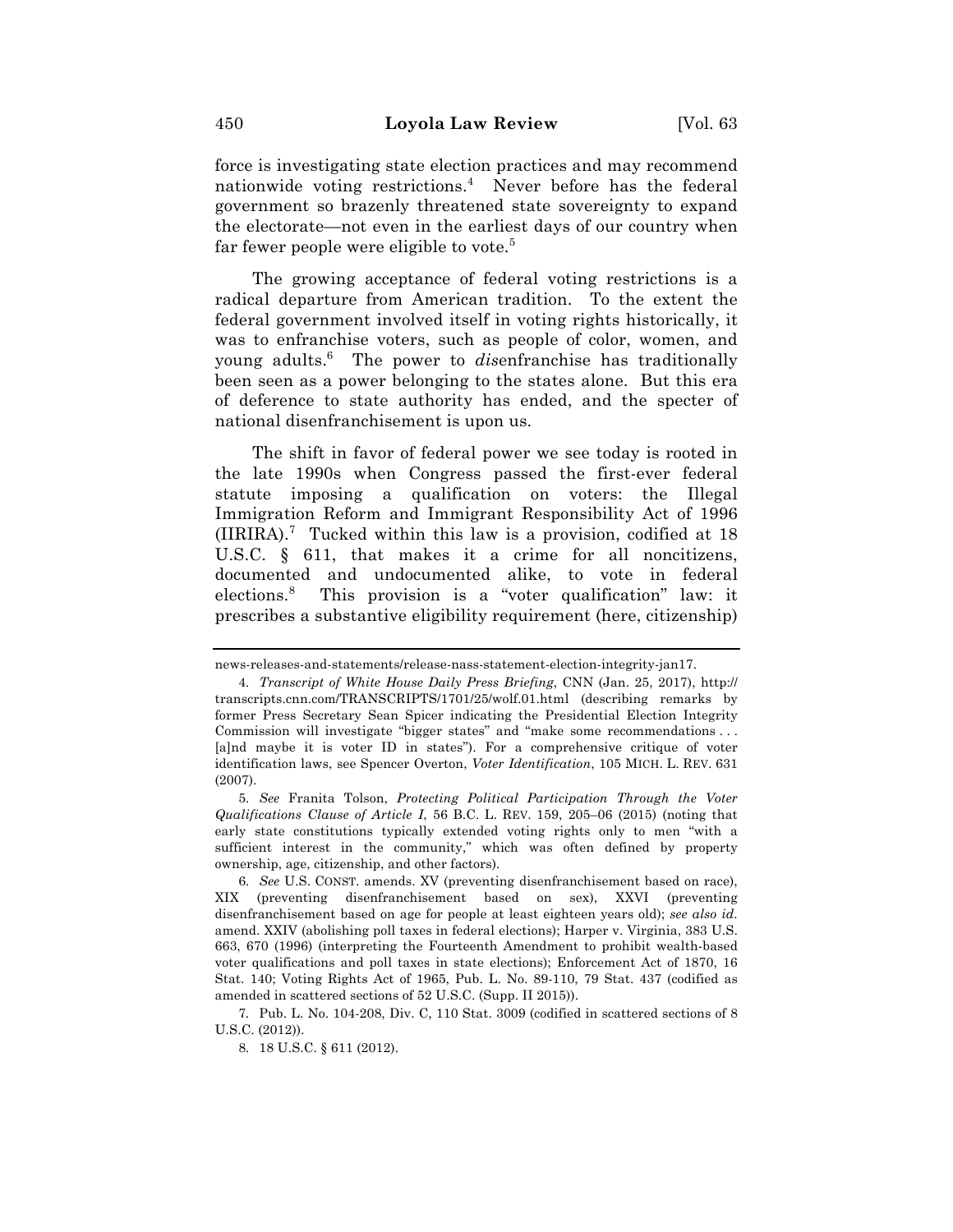and disenfranchises anyone who does not satisfy it.<sup>9</sup>

Superficially, Congress's decision may appear noncontroversial—why should noncitizens be allowed to participate in a country's democratic processes? This question deserves exploring and it has generated voluminous scholarship<sup>10</sup> and press coverage.<sup>11</sup> But debating the merits of noncitizen disenfranchisement obscures another question that poses far greater consequences for our republic and yet has received little commentary—can the federal government, which has historically expanded the right to vote, dictate who *cannot* vote?

If the answer is yes, then the Federal Noncitizen Voting Ban

10. *See, e.g.*, Gerald M. Rosberg, *Aliens and Equal Protection: Why Not the Right to Vote?*, 75 MICH. L. REV. 1092 (1977) (refuting arguments that noncitizens should be disenfranchised because they are more likely to commit voter fraud, vote as a bloc, lack political knowledge, or be disloyal to the United States); Jamin B. Raskin, *Legal Aliens, Local Citizens: The Historical, Constitutional and Theoretical Meanings of Alien Suffrage*, 141 U. PA. L. REV. 1391 (1993) (arguing for noncitizen voting in local elections because noncitizens have the same political and civic interests and responsibilities as their citizen neighbors at the local level); Paul Tiao, Note, *Non-Citizen Suffrage: An Argument Based on the Voting Rights Act and Related Law*, 25 COLUM. HUM. RTS. L. REV. 171 (1993) (arguing that noncitizen suffrage is supported by the same democratic ideals that motivated passage of the Voting Rights Act of 1965); Paul David Meyer, Note, *Citizens, Residents, and the Body Politic*, 102 CAL. L. REV. 465 (2014) (arguing that noncitizen disenfranchisement violates the First Amendment).

<sup>9.</sup> Although voter qualifications are "substantive," voters may also need to satisfy various "procedural" requirements before being allowed to vote. States can use a procedural requirement to enforce a voter qualification—for example, the voter qualification of "citizenship" may be enforced by a procedure requiring voters to swear under oath that they are citizens. *See* Kobach v. U.S. Election Assistance Comm'n, 772 F.3d 1183, 1195-96 (10th Cir. 2014), *cert. denied,* 135 S. Ct. 2891 (2015) (citing Arizona v. Inter Tribal Council of Arizona, Inc., 570 U.S. 1, 133 S. Ct. 2247, 2257-60 (2013)). As discussed in Part V, the Elections Clause gives Congress authority to establish procedural requirements in federal elections but not the authority to impose voter qualifications.

<sup>11.</sup> *See, e.g.*, Joshua A. Douglas, *Noncitizens Are Gaining the Right to Vote. Good.*, WASH. POST (Aug. 18, 2017), https://www.washingtonpost.com/opinions/noncitizensare-gaining-the-right-to-vote-good/2017/08/18/805b86e2-4d3e-11e7-9669-250d0b1583 b\_story.html?utm\_term=.da38a449910b (arguing for localities to extend voting rights to noncitizens); Maggie Astor, *Maryland City May Let Noncitizens Vote, a Proposal With Precedent*, N.Y. TIMES (Aug. 9, 2017), https://www.nytimes.com/2017/08/09/us/ college-park-immigrant-voting-rights.html (discussing movement to grant noncitizens suffrage in College Park, Maryland); Joe Mathews, *California Should Allow Noncitizens to Vote*, VENTURA COUNTY STAR (Aug. 12, 2017), http://www.vcstar.com/story/opinion/columnists/2017/08/12/california-should-allownoncitizens-vote/560342001/; Bradley Blakeman, *Respect Citizenship: Don't Let Illegals Vote*, NEWSMAX (Aug. 9, 2017), https://www.newsmax.com/BradleyBlakeman/ disenfranchisement-registration/2017/ 08/09/id/806782/.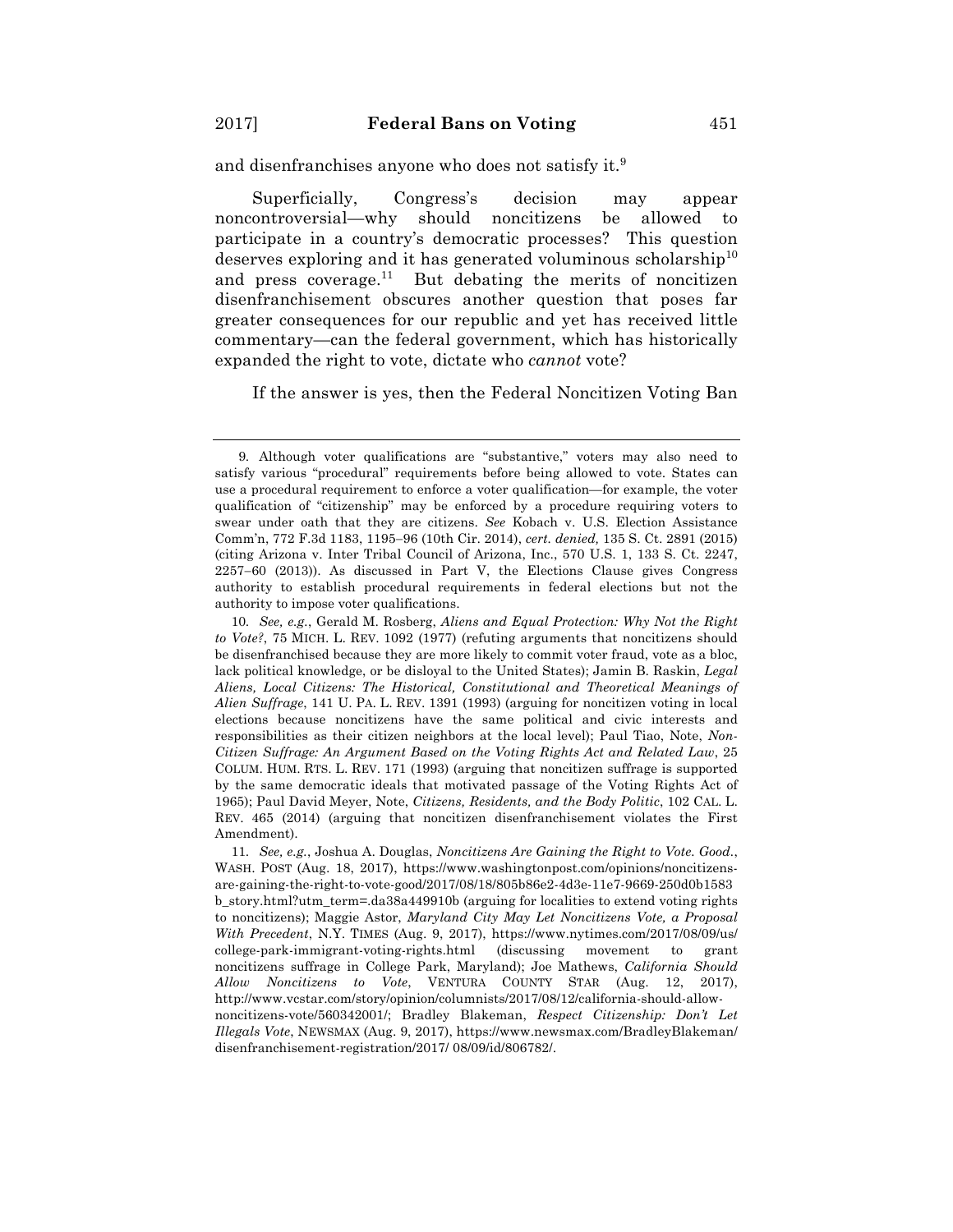is only the beginning. Especially in today's political climate, with federal officials increasingly chastising states for allowing too many people to vote,<sup>12</sup> voter qualification laws may ensnare many people besides noncitizens. Even a single congressionallyimposed voter qualification can disenfranchise large swaths of the country overnight. Worse still, without access to the polls—or even the ability to move elsewhere in the country to gain such access—those affected by such legislation have no political recourse. Our democracy's doors are forever closed to them.

Every state currently imposes its own citizenship qualification on voters, $^{13}$  so the consequences of the Federal Noncitizen Voting Ban may not immediately appear so dramatic. But consensus on who should be ineligible to vote is rare. For instance, states vary widely in how they treat the voting rights of people convicted of felonies; some states disenfranchise them permanently (absent a pardon or similar reprieve), while other states even allow them to vote from prison.<sup>14</sup> States also differ on whether people determined to be "mentally incompetent" are allowed to vote.15

If Congress possesses the power to impose voter qualifications, then it can easily ignore states' wishes and create

13. Raskin, *supra* note 10, at 1415–17.

<sup>12.</sup> In addition to President Trump's comments and the concerns surrounding the Presidential Election Integrity Commission, the Department of Justice is pressuring states to purge their voter rolls by taking the unusual step of sending letters to fortyfour states demanding detailed information about each states' procedures for deleting voter registration records. Such a wide-reaching request indicates that the federal government may be preparing to sue states that do not aggressively purge their voter rolls. Sam Levin, *This DOJ Letter May Be More Alarming Than Trump Commission's Request for Voter Data*, HUFFINGTON POST (July 5, 2017), http://www. huffingtonpost.com/entry/department-of-justice-voter-purge\_us\_595d22b1e4b0da2c73 26c38b; Letter from T. Christian Herren, Jr., Chief, Voting Section, Civil Rights Div., Dep't of Justice, to Kim Westbrook Strach, Exec. Dir., N.C. State Bd. of Elections (June 28, 2017), https://assets.documentcloud.org/documents/3881855/correspond ence-DOJ-Letter-06282017.pdf. For a discussion of how aggressive voter purges often lead to the disenfranchisement of scores of eligible voters, see generally Myrna Pérez, *Voter Purges*, BRENNAN CTR. FOR JUSTICE (2008), http://www.brennancenter.org/sites /default/files/legacy/publications/Voter.Purges.f.pdf.

<sup>14.</sup> For a complete breakdown of how each state treats the voting rights of people with felony convictions, see *Felon Voting Rights*, NAT'L CONF. STATE LEGISLATURES (Sept. 29, 2016), http://www.ncsl.org/research/elections-and-campaigns/felon-votingrights.aspx.

<sup>15.</sup> For an overview of the state-by-state voting rights of people determined to be mentally incompetent, see *State Laws Affecting the Voting Rights of People with Mental Disabilities*, BAZELON CTR. FOR MENTAL HEALTH L., https://www.866 ourvote.org/newsroom/publications/body/0049.pdf (last visited Aug. 17, 2017).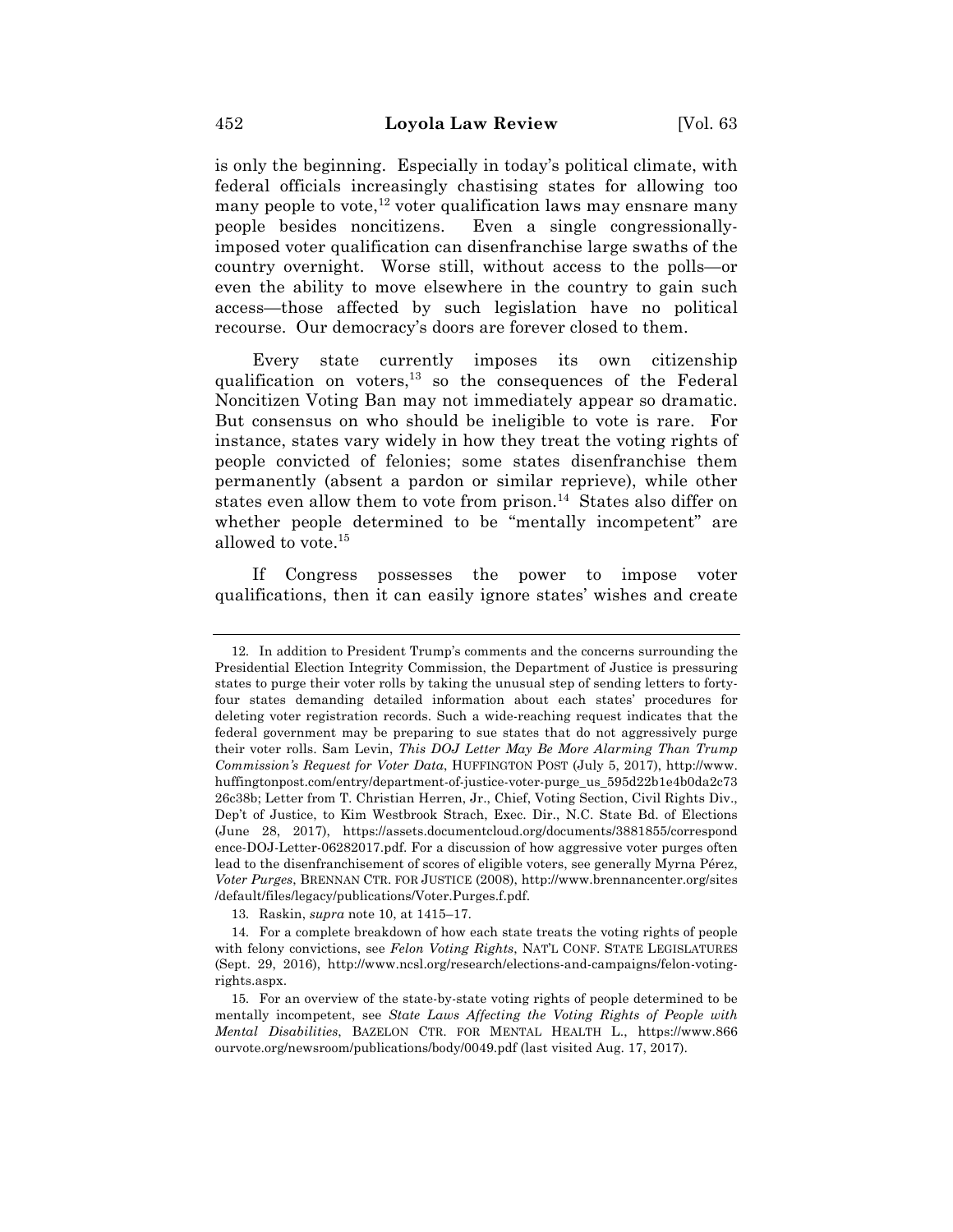a uniform policy disenfranchising every person in these groups nationally. States, robbed of their historical authority to establish voter qualifications, would be powerless to stop it.

Fortunately, the Framers of the Constitution anticipated the dangers of national disenfranchisement, and they determined that Congress should have no power to impose qualifications on voters. The Constitution is silent as to who may vote in state elections, and by virtue of the Tenth Amendment, the Framers chose to reserve to the states the power to establish voter qualifications for state elections.16 The Framers also explicitly addressed who may establish voter qualifications for *federal* elections. Article I, Section 2 of the Constitution links voter qualifications in federal elections to voter qualifications in state elections.17 This rule originally applied only to House of Representatives elections, $18$  but Section 1 of the Seventeenth Amendment has since applied the same rule to Senate elections.<sup>19</sup>

Together, these "Voter Qualifications Clauses" and the Tenth Amendment have been historically understood to mean that the states, and the states alone, can impose qualifications on voters both in federal and state elections.<sup>20</sup> The federal government respected this constitutional arrangement from the birth of our nation until 1996, when Congress abruptly took the issue of noncitizen suffrage away from the states.<sup>21</sup> Surprisingly, this monumental shift of power has evoked virtually no commentary or scholarship.22

This Article seeks to fill this void. It contends that the Constitution prevents Congress from imposing voter qualifications, and consequently, the Federal Noncitizen Voting Ban is unconstitutional. Two overarching arguments support this position. First, the Elections Clause, which is Congress's primary source of power over federal elections, enables Congress

<sup>16.</sup> *See* U.S. CONST. amend. X.

<sup>17.</sup> U.S. CONST. art. I, § 2, cl. 1.

<sup>18.</sup> *Id.*

<sup>19</sup>*.* U.S. CONST. amend. XVII, § 1.

<sup>20.</sup> *See, e.g.*, THE FEDERALIST NO. 60, at 394 (Alexander Hamilton) (Modern Library, 1941).

<sup>21.</sup> 18 U.S.C. § 611 (2012).

<sup>22.</sup> No scholarly articles have analyzed the constitutionality of 18 U.S.C. § 611 from a states' rights perspective, but this question was briefly sketched on a blog. *See*  Derek T. Muller, *Is a Federal Ban on Noncitizen Voting Unconstitutional?*, EXCESS OF DEMOCRACY (June 21, 2013), http://excessofdemocracy.com/blog/2013/6/is-afederal-ban-on-alien-voting-unconstitutional.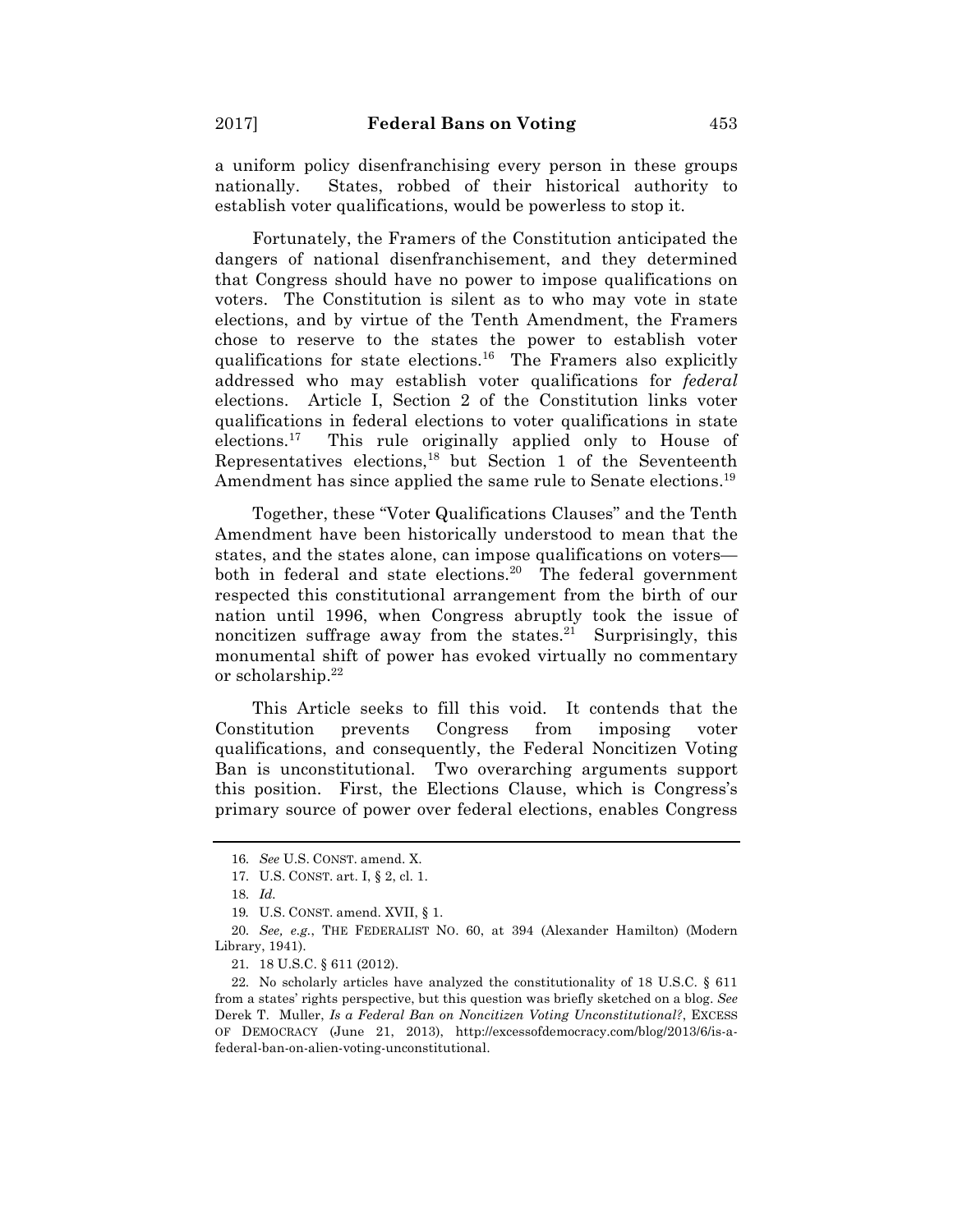to adopt only procedural election regulations; the Clause's reach is not broad enough to encompass substantive voter qualifications. Second, even if Congress has other powers—such as its authority to regulate immigration—that allow it to establish voter qualifications without overstepping the Tenth Amendment, the Voter Qualifications Clauses independently prohibit Congress from doing so. These clauses grant to the states the exclusive authority to impose voter qualifications.

The topics of voter qualifications and noncitizen voting intersect with many legal and political issues that fall outside this Article's scope. This Article does not discuss the wisdom of enfranchising or disenfranchising noncitizens, nor does it wade into the political debates over the merits of other voter qualifications. Moreover, it does not discuss the constitutionality of citizenship voter qualifications imposed by the states. $^{23}$ Finally, although this Article argues that Congress cannot *create* voter qualifications, it does not argue that Congress cannot *abolish* them; to enforce the guarantees of the Fourteenth Amendment and the Suffrage Amendments, Congress can expand, but not contract, the franchise. $24$  This Article focuses solely on the unconstitutionality of congressionally-imposed voter qualifications generally, and the Federal Noncitizen Voting Ban specifically—since the Ban is, at least for now, the only congressionally-imposed voter qualification that exists.

Part II of this Article discusses the problems presented by congressionally-imposed voter qualifications and how they undermine constitutional values of federalism. To illustrate how Congress has historically respected state sovereignty to impose voter qualifications, Part III discusses the history of noncitizen

<sup>23.</sup> *See* Meyer, *supra* note 10 (arguing that noncitizen disenfranchisement violates the First and Fourteenth Amendments).

<sup>24.</sup> *Compare* Lassiter v. Northampton Cty. Bd. of Elections, 360 U.S. 45, 52–54 (1959) (upholding literacy voter qualification as constitutional) *with* Oregon v. Mitchell, 400 U.S. 112, 118 (1970) (upholding federal law prohibiting literacy tests as a valid exercise of congressional authority to enforce the Fourteenth or Fifteenth Amendment). However, as discussed in Part IV(B) of this Article, Congress may expand the franchise only in ways that "congruently and proportionally" prevent or remedy a type of disenfranchisement prohibited by the Constitution. *See* City of Boerne v. Flores, 521 U.S. 507, 520 (1997). For an argument that Congress's Fourteenth and Fifteenth Amendment enforcement powers allow it to pass legislation guaranteeing suffrage to people convicted of felonies, see *Legal Analysis of Congress' Constitutional Authority to Restore Voting Rights*, BRENNAN CTR. FOR JUSTICE (Aug. 3, 2009), https://www.brennancenter.org/analysis/legal-analysiscongress' -constitutional-authority-restore-voting-rights.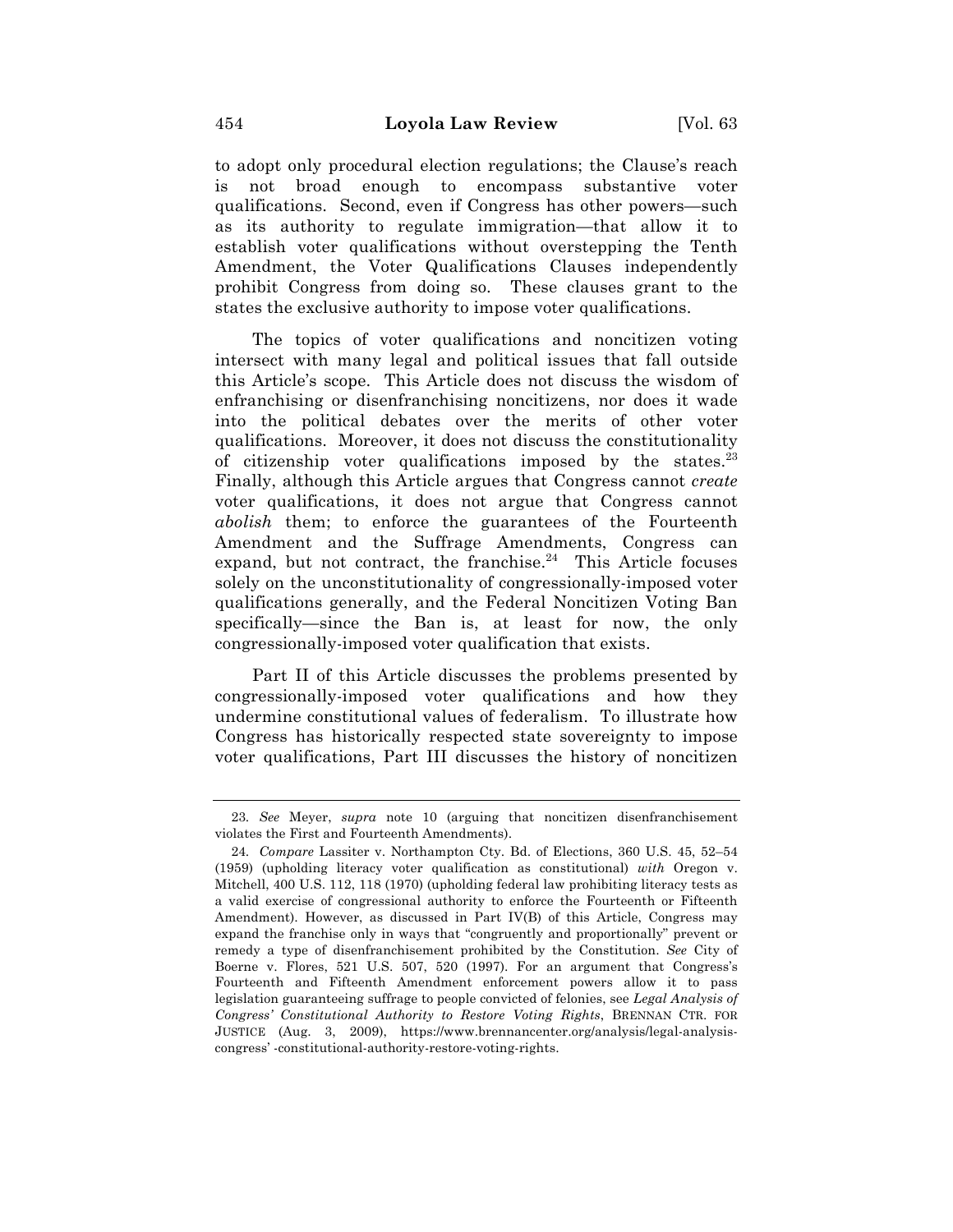voting laws, beginning in colonial times and ending with the enactment of the Federal Noncitizen Voting Ban.

Part IV provides an overview of the traditional sources of Congress's electoral powers. It outlines the Voter Qualifications Clauses, the Fourteenth Amendment, the Suffrage Amendments, and the Elections Clause. Part V analyzes the history, text, and Supreme Court interpretations of the Constitution to show that the Elections Clause, which empowers Congress to regulate the "manner" of federal elections, does not allow it to establish voter qualifications.

Part VI outlines the contours of another constitutional power: Congress's authority to regulate immigration. It is one of Congress's broadest powers, perhaps even *the* broadest, and it has been invoked before as a constitutional justification for the Federal Noncitizen Voting Ban. Part VII demonstrates why the Voter Qualifications Clauses affirmatively prevent Congress from using any of its delegated constitutional powers, even those as broad as its immigration power, to disenfranchise voters.

## **II. THE FEDERALISM COSTS OF CONGRESSIONALLY-IMPOSED VOTER QUALIFICATIONS**

To illustrate the constitutional harms of congressionallyimposed voter qualifications, this Part discusses how such laws undermine the core principles of American federalism. All federal laws impose some burden on the states, but the Constitution minimizes these costs by reserving to the states powers that are too stifling, inefficient, or dangerous to be wielded by the highest level of government. As traditionally expressed, the benefits of federalism include encouraging participatory and responsive governance, enhancing representation of diverse interests, fostering legal innovation and experimentation, and preventing tyranny.<sup>25</sup> This Part shows how congressionally-imposed voter qualifications impermissibly

<sup>25.</sup> The foundational case articulating these federalism values is *Gregory v. Ashcroft*. 501 U.S. 452, 458 (1991). Scholars sometimes characterize these same values using different terminology than the Court. *See, e.g.*, Robert A. Schapiro, *Toward A Theory of Interactive Federalism*, 91 IOWA L. REV. 243, 266–67 (2005) (categorizing the values under three umbrella terms: economic theory, republican political theory, and liberal political theory); Erwin Chemerinsky, *The Values of Freedom*, 47 FLA. L. REV. 499, 525 (1995) (collapsing the three values of political participation, political responsiveness, and enhanced diversity representation into a single value).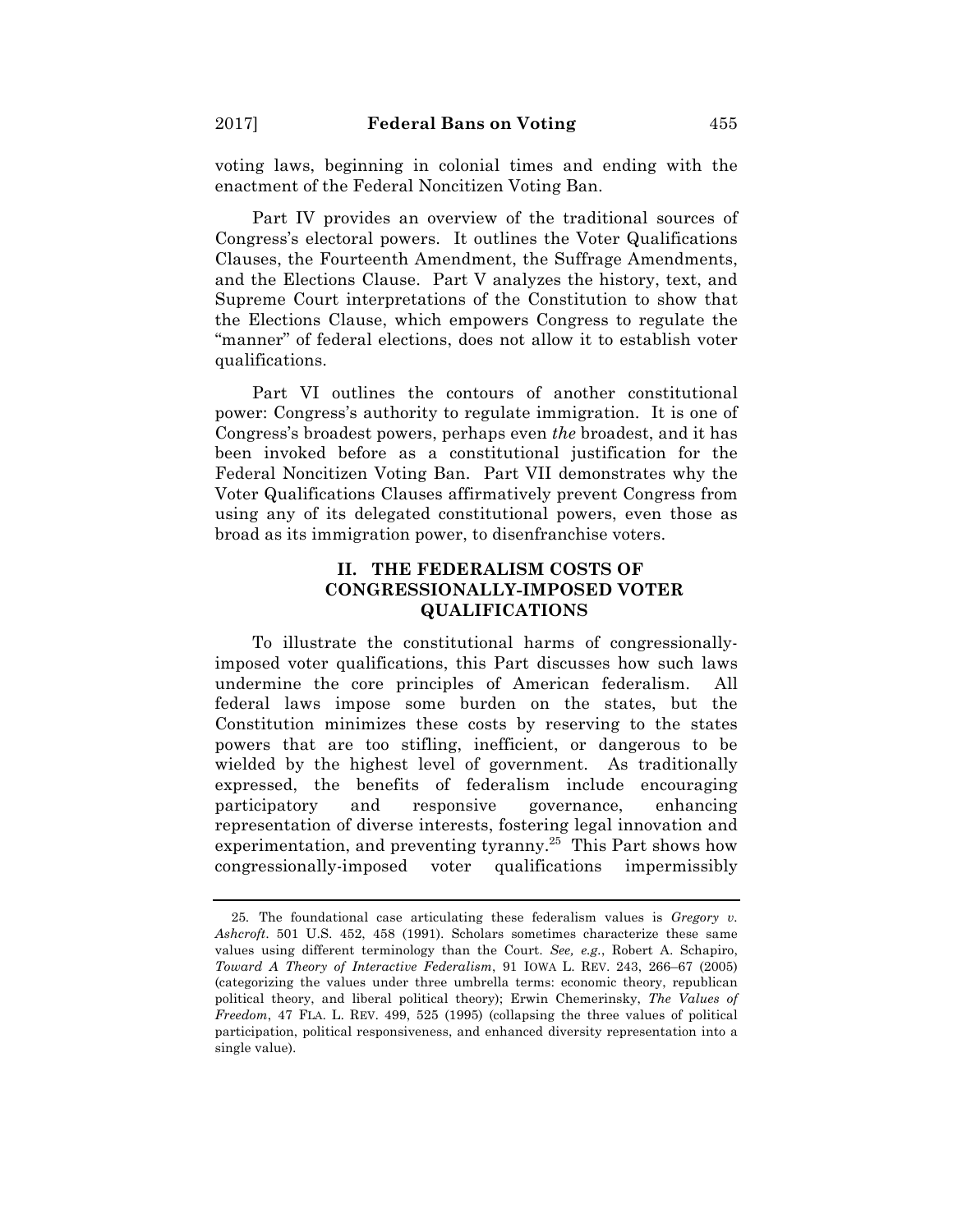undermine each of these federalist values.

## **A. DIMINISHING POLITICAL PARTICIPATION AND REPRESENTATION OF DIVERSE INTERESTS**

Congressionally-imposed voter qualifications destroy the ability of people to politically participate, and this in turn hampers governmental capacity to represent the country's diversity of interests. This is caused by two factors: the federal legislative process leading up to the passage of a voter qualification law, and the subsequent disenfranchisement of voters after the law is passed. First, given the scale and remoteness of the federal government, fewer people can participate in the federal legislative process than in a state's legislative process.26 This is not unique to congressionallyimposed voter qualifications. The second factor, however, makes congressionally-imposed voter qualifications especially burdensome: they continue to limit people's political participation even after they are enacted.

A traditional view is that federalism promotes political participation because states are geographically smaller, which allows more groups to be involved in the lawmaking process. $27$ "All other things being equal, it is easier for people to exchange information and ideas, understand more about the issues at stake, and deliberate with each other in smaller units than in larger ones."28 This reasoning applies to congressionally-imposed voter qualification laws as much as any other federal law. When Congress considers such laws, fewer people have the political resources necessary to participate in the decision-making process, and many diverse interests are left unheard. In contrast, when states are empowered to craft voter qualifications without congressional interference, the constituencies affected by such laws can more easily access policymakers.<sup>29</sup> The resulting

<sup>26.</sup> While few disagree with this point, several scholars argue that states are too large to achieve ideal levels of civic engagement and that participatory governance is more likely at the city and county level. *See* Chemerinsky, *supra* note 25, at 528; Schapiro, *supra* note 25, at 271 (2005). For an analysis of the role cities and counties play in regulating voting rights, see Joshua A. Douglas, *The Right to Vote Under Local Law*, 85 GEO. WASH. L. REV. 1039 (2017).

<sup>27.</sup> *See* Schapiro, *supra* note 25, at 270–71; Richard Briffault, *"What About the 'Ism'?" Normative and Formal Concerns in Contemporary Federalism*, 47 VAND. L. REV. 1303, 1313 (1994)

<sup>28.</sup> Briffault, *supra* note 27, at 1313

<sup>29.</sup> *See id*.; Chemerinsky, *supra* note 25, at 527.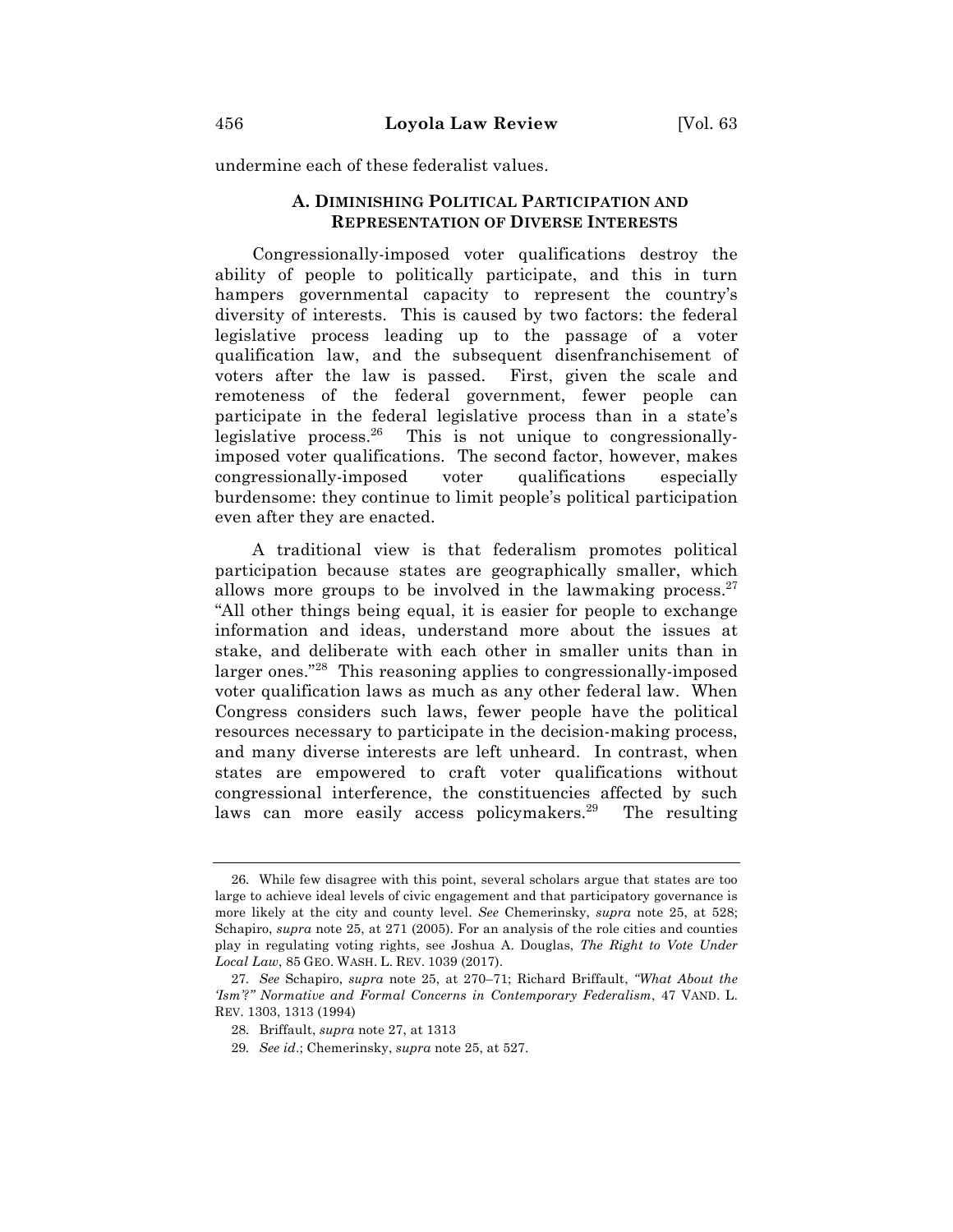legislation is likely to be considerate of a wider diversity of political interests.

But unlike most other federal laws, the federalism costs of congressionally-imposed voter qualifications are especially severe because they stifle political participation both before and after they are enacted. Voter qualifications disenfranchise one or more segments of the population, restricting their ability to take part in future political decisions. When adopted into federal law, voter qualifications affect those groups across the entire country.

If a goal of federalism is to facilitate political participation, then that goal is better achieved when states impose voter qualifications, not Congress. Although state-imposed voter qualifications also disenfranchise voters, their scope is limited by the state's territorial boundaries. One state's decision to impose a voter qualification does not disenfranchise voters in other states, leaving open many other avenues of participation throughout the country. Those affected by one state-imposed voter qualification might find opportunities to vote in another state.<sup>30</sup>

Moreover, depriving people of the right to vote is not the only way that congressionally-imposed voter qualifications limit political participation after their enactment. Voter qualifications can make political participation itself a crime, the penalties for which may be severe. Unsuspecting voters may suddenly find themselves ripped from their communities and silenced behind prison walls.<sup>31</sup> If those voters happen to be noncitizens, their domestic political agency may be entirely destroyed by federal immigration laws that penalize noncitizen voters with removal from the country altogether.<sup>32</sup>

To illustrate, take the stories of Ellen Valle McDonald and Margarita del Pilar Fitzpatrick, who have nearly identical stories that end in vastly different ways. Both immigrated to the United

<sup>30.</sup> One of the chief benefits of the federal system is that "[t]o the extent that the relevant differences of opinion concerning an issue are territorially concentrated, state-level decision making can reduce the number of people who are on the losing side of the issue and, thus, hold down the costs to individuals of government decisions that go against them." Briffault, *supra* note 27, at 1314.

<sup>31</sup>*. See* 18 U.S.C. § 611(b) (2012) (subjecting noncitizens who vote in federal elections to fines and imprisonment).

<sup>32.</sup> *See* 8 U.S.C. § 1182(a)(10)(D) (2012) (subjecting noncitizens who vote illegally in any election to deportation); *see also*  $\S$  1227(a)(6) (2012) (imposing penalty of inadmissibility on noncitizens who votes illegally in any election).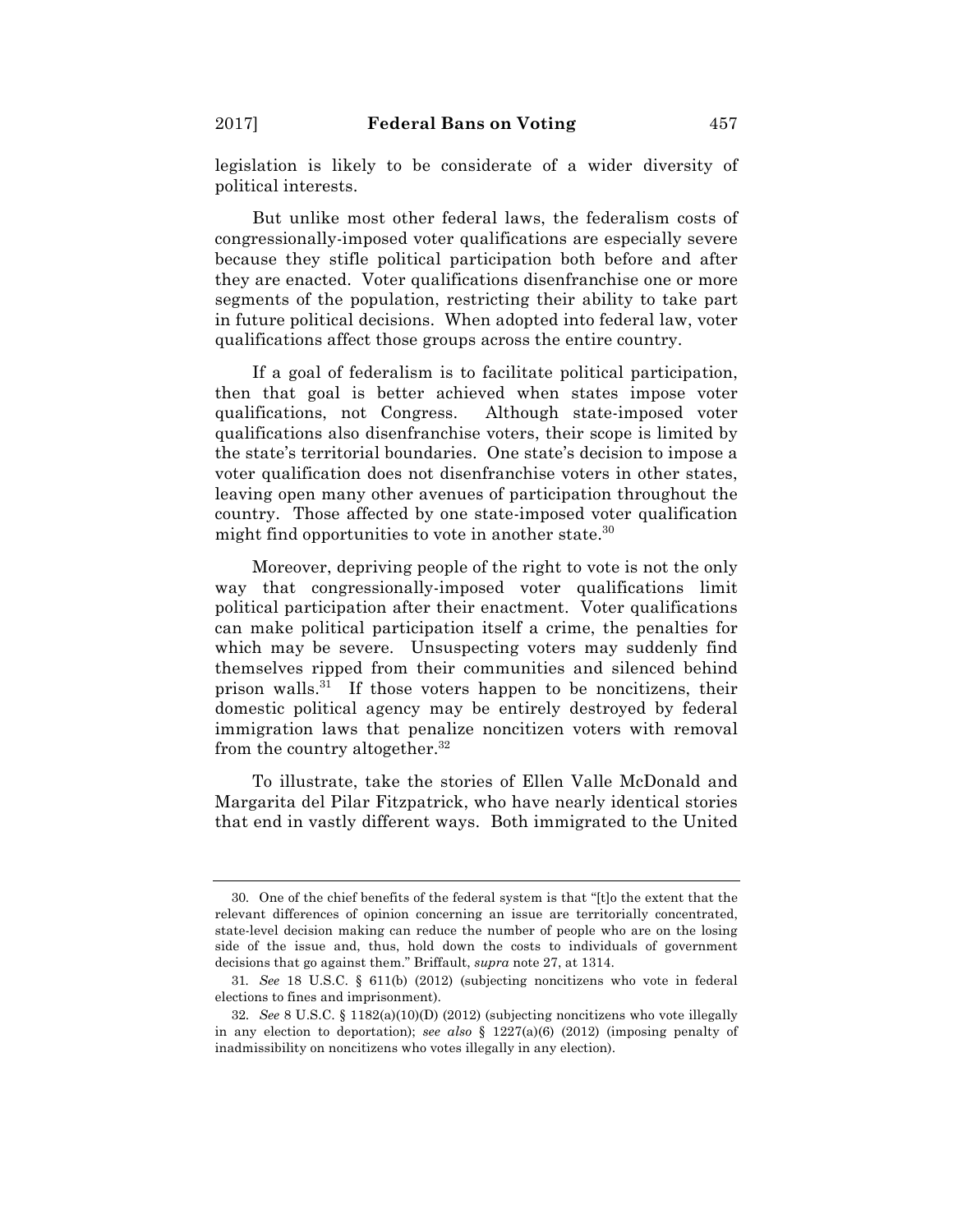States, became lawful permanent residents,<sup>33</sup> and applied to become naturalized citizens.<sup>34</sup> They each mistakenly believed that they had the right to vote, $35$  when in reality, their home states of Hawaii and Illinois, respectively,<sup>36</sup> allowed only citizens to vote<sup>37</sup> and penalized noncitizens who "knowingly" voted.<sup>38</sup> Based on their misunderstandings, both McDonald and Fitzpatrick voted in at least one election.<sup>39</sup> They later divulged their voting histories to federal agents during their naturalization interviews.40 This prompted immigration authorities to bring deportation proceedings against them for illegally voting as noncitizens.41 McDonald defended herself by arguing she did not "knowingly" vote in violation of her state's law.<sup>42</sup> She won her case on appeal, which allowed her to remain in the country and

36. *McDonald*, 400 F.3d at 685; *Fitzpatrick*, 26 I. & N. Dec. at 559.

37. HAW. CONST. art. II, § 1; 10 ILL. COMP. STAT. 5/3-1 (Westlaw through Public Acts effective November 22, 2017, through P.A. 100-535).

38. *See* HAW. REV. STAT. § 19-3.5(2) (Westlaw through Act 3 (End) of the 2017 1st Special Session); 10 ILL. COMP. STAT. 5/29-12 (West 2006). Both are general criminal laws that penalize "knowingly" violating other state election laws, including those laws that require a voter be a citizen. In *McDonald*, the court interpreted Hawaii's knowledge requirement to mean that a noncitizen must be aware that voting is prohibited by Hawaii's election code. *McDonald*, 400 F.3d at 689-90. No court has interpreted Illinois's law in the context of noncitizen voting, and a lower state court decision case suggests that "knowingly" in Illinois election law might mean "knowledge of facts," not "knowledge of law." People v. DeStefano, 64 Ill. App. 2d 389, 399 (Ill. App. Ct. 1965) (holding that a person convicted of a crime is conclusively presumed to know the consequences of that conviction, including disenfranchisement); *see also* Bryan v. United States*,* 524 U.S. 184, 193 (1998) (stating that the *mens rea* "knowingly" requires only "proof of knowledge of the *facts* that constitute the offense" unless the statute indicates otherwise, and the *mens rea*  "willfully" requires proof that the defendant "acted with knowledge that his conduct was *unlawful*") (emphasis added). Regardless of the meaning of the current Illinois knowledge requirement, the general intent *mens rea* of 18 U.S.C. § 611 prevents Illinois from even explicitly protecting noncitizens from any punishment if they mistakenly vote.

- 39. *McDonald*, 400 F.3d at 686; *Fitzpatrick*, 26 I. & N. Dec. at 559.
- 40. *McDonald*, 400 F.3d at 686; *Fitzpatrick*, 26 I. & N. Dec. at 559.
- 41. *McDonald*, 400 F.3d at 686; *Fitzpatrick*, 26 I. & N. Dec. at 559.
- 42. *McDonald*, 400 F.3d at 689.

<sup>33.</sup> McDonald v. Gonzales, 400 F.3d 684, 685 (9th Cir. 2005); Matter of Fitzpatrick, 26 I. & N. Dec. 559, 559 (B.I.A. 2015).

<sup>34.</sup> *McDonald*, 400 F.3d at 686; *Fitzpatrick*, 26 I. & N. Dec. at 559.

<sup>35.</sup> *See McDonald*, 400 F.3d at 685-86 ("When McDonald next received a Notice of Voter Registration and Address Confirmation in the mail, she believed that the government was allowing her to vote even though it had learned she was not a citizen."); *Fitzpatrick*, 26 I. & N. Dec. at 560 ("[Respondent] contends, however, that the DHS has not shown that she *intended* to vote in violation of 18 U.S.C. § 611.") (emphasis added).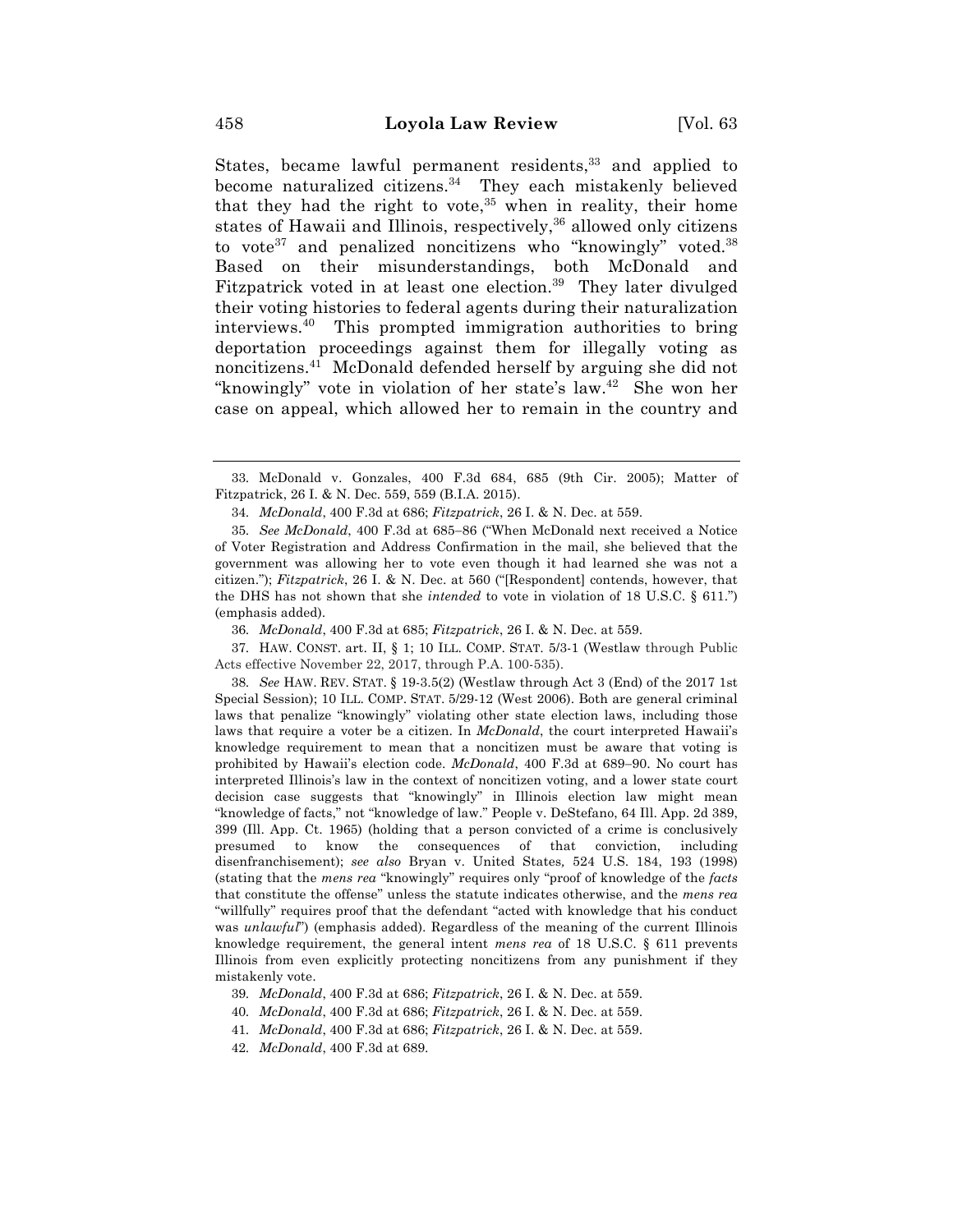continue pursuing citizenship. $43$  Fitzpatrick made the same argument,  $44$  but she lost her case.  $45$ 

The key difference between these remarkably similar cases is a congressionally-imposed voter qualification. McDonald's deportation proceeding was based on her alleged violation of state law,46 but Fitzpatrick's was based on her alleged violation of the Federal Noncitizen Voting Ban.<sup>47</sup> Unlike Hawaii's "specific intent" law, which applies only to noncitizens who vote while "knowing" they are ineligible, $48$  the Federal Noncitizen Voting Ban requires only "general intent." This means noncitizens violate the law when they vote regardless of whether they are unaware of their ineligibility.<sup>49</sup> Because Fitzpatrick, unlike McDonald, was prosecuted under federal law, her good-faith (but mistaken) belief that she was eligible gave her no valid defense<sup>50</sup>—regardless of her state's law.

Fitzpatrick's story is not unique, $51$  and it illustrates the immense federalism costs of congressionally-imposed voter qualifications. Not only do these laws override state suffrage protections and expel people from the political community, they can also supersede state penalties and expel people from their physical communities to prison cells—or, for noncitizens, to another country entirely. Compared to other federal laws, this criminalization of political participation itself makes congressionally-imposed voter qualifications uniquely detrimental to federalist values. To say that congressionallyimposed voter qualifications "undermine" political participation would be an understatement; for people affected by such laws, the ability to politically participate is annihilated.

#### **B. STIFLING STATE INNOVATION**

Congressionally-imposed voter qualifications also trample

<sup>43.</sup> McDonald v. Gonzales, 400 F.3d 684, 690 n.11 (9th Cir. 2005).

<sup>44.</sup> *See* Matter of Fitzpatrick, 26 I. & N. Dec. 559, 560 (B.I.A. 2015).

<sup>45.</sup> *Id.* at 562.

<sup>46.</sup> *McDonald*, 400 F.3d at 687.

<sup>47.</sup> *Fitzpatrick*, 26 I. & N. Dec. at 559–60.

<sup>48.</sup> *McDonald*, 400 F.3d at 688–90.

<sup>49.</sup> *Fitzpatrick*, 26 I. & N. Dec. at 560; Kimani v. Holder, 695 F.3d 666, 669 (7th Cir. 2012); United States v. Knight, 490 F.3d 1268, 1270–71 (11th Cir. 2007).

<sup>50.</sup> *Compare McDonald*, 400 F.3d at 687 *with Fitzpatrick*, 26 I. & N. Dec. at 559– 60.

<sup>51.</sup> *See, e.g.*, *Knight*, 490 F.3d at 1269; *Kimani*, 695 F.3d at 671–72.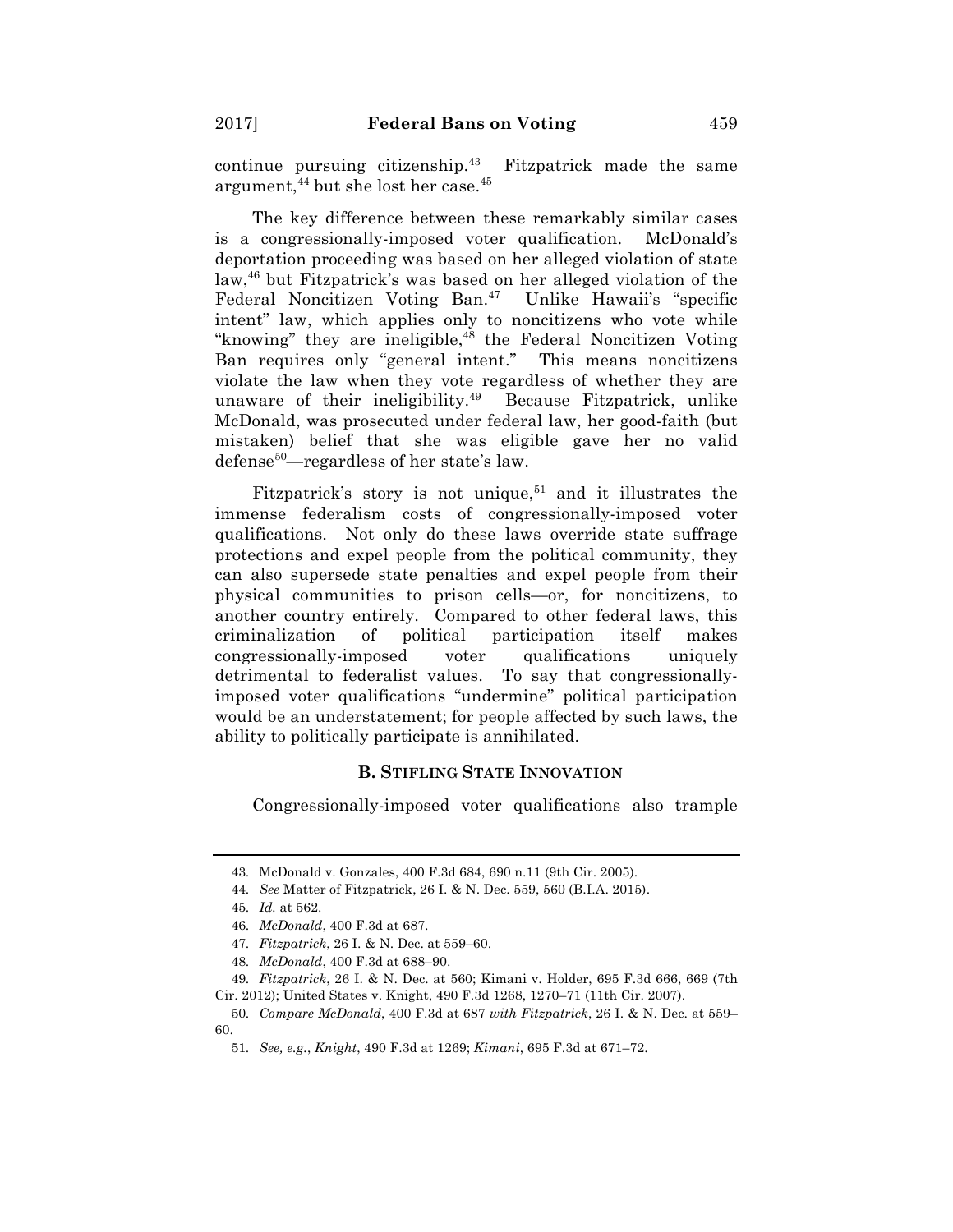the ability of states to pass innovative election laws and experiment with welcoming new groups of voters into the political community. As eloquently stated by Justice Brandeis, "[O]ne of the happy incidents of the federal system [is] that a single courageous state may, if its citizens choose, serve as a laboratory; and try novel social and economic experiments without risk to the rest of the country."52 To the extent the federal government monopolizes policymaking, competition between and experimentation within states is stifled.<sup>53</sup> Sometimes, the benefits of a national policy outweigh the costs to state innovation, and courts and legislators must weigh these considerations when interpreting or proposing federal  $leqislation.<sup>54</sup>$ 

But the price of congressionally-imposed voter qualifications is egregiously high. Two features in particular demonstrate why allowing states to conduct suffrage-expanding experiments are preferable. First, when states are prevented from enfranchising groups of people in federal elections, those groups are unlikely to ever gain the political capital needed to overturn the federal law that disenfranchises them. In other words, preventing state suffrage innovations will stunt some peoples' political participation, raising similar concerns to those discussed in the previous section. Second, even when congressionally-imposed voter qualifications purport to regulate participation only in federal elections, they have downstream effects that seriously limit how states may innovate with laws that govern their own state elections.

The first feature is borne out by history: congressionallyimposed voter qualifications prevent states from engaging in the types of suffrage-expanding experiments that have historically led to cherished constitutional protections for women and people of color.55 Congressionally-imposed voter qualifications hamper

<sup>52.</sup> New State Ice Co. v. Liebmann, 285 U.S. 262, 311 (1932) (Brandeis, J., dissenting).

<sup>53.</sup> Michael W. McConnell, *Federalism: Evaluating the Founders' Design*, 54 U. CHI. L. REV. 1484, 1498 (1987).

<sup>54.</sup> Given that this cost-benefit analysis is relevant to all pieces of legislation, some scholars dispute whether this federalism value should guide judicial decision making or if the political branches are better suited to make the final call on when state innovation is not preferable. *See, e.g.*, Chemerinsky, *supra* note 25, at 529.

<sup>55.</sup> *See* Douglas, *supra* note 26 (noting that contemporary suffrage movements for sixteen-year-olds, noncitizens, and non-residents have tracked historical movements by beginning within states at the local level).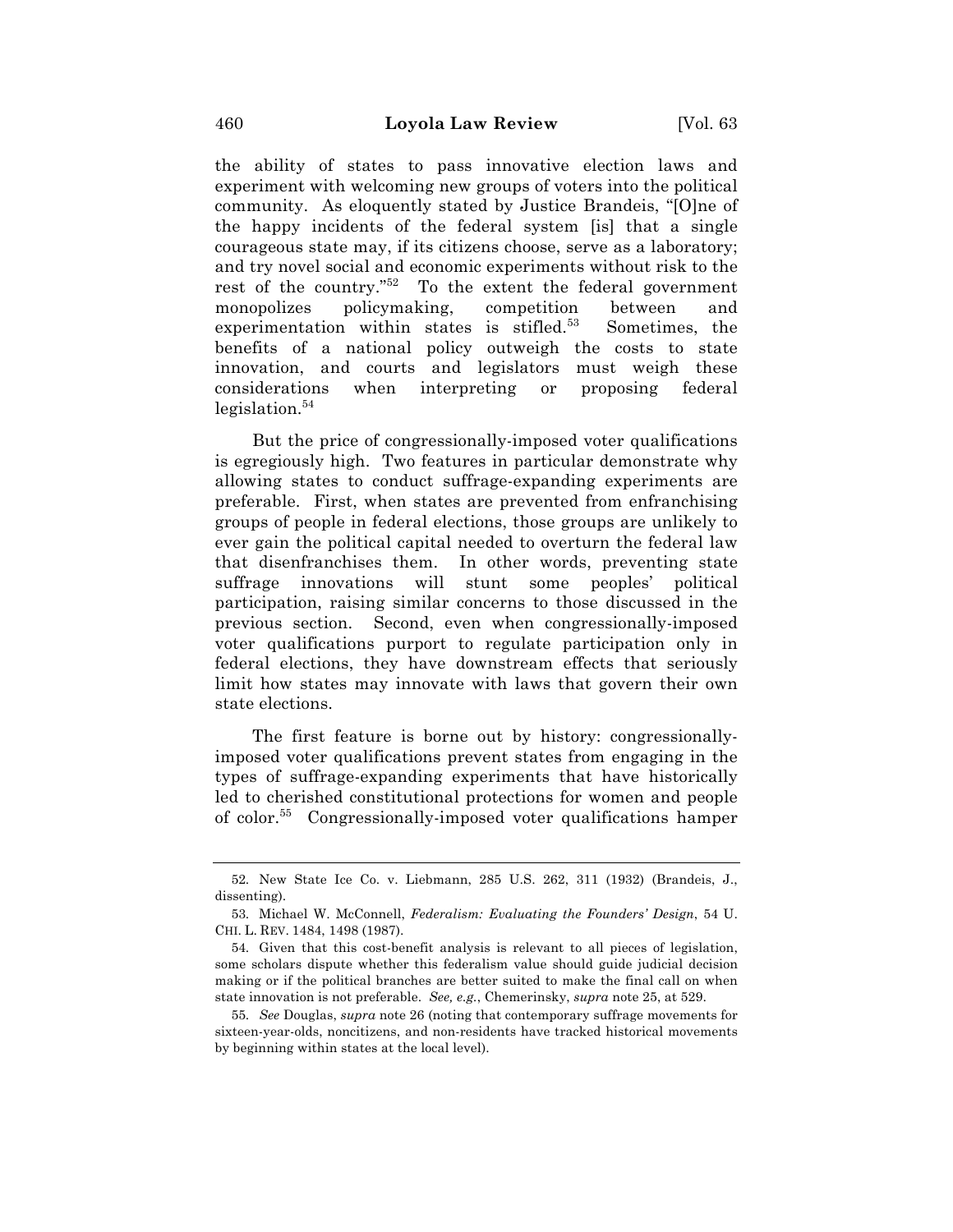nascent suffrage movements by requiring them, from their inception, to engage in national campaigns to overturn federal laws. This is an exorbitant political cost to bear for people who are already disenfranchised, and it flies in the face of how suffrage movements have historically succeeded in the country through state innovation.<sup>56</sup>

For instance, women's suffrage became protected nationally by the Nineteenth Amendment only after fifteen state legislatures abolished state-imposed gender voter qualifications.<sup>57</sup> Had Congress intervened early in history by enacting a law that disenfranchised women across the country, suffragists would have had to take their fight to Congress before women could have gained the right to vote in even a single state. Without the benefit of a few states boldly choosing to enfranchise women, the country would not have seen the results of the "experiment" of allowing women to vote. This in turn would have severely diminished the capacity of the women's suffrage movement.

But because states could innovate and were not hamstrung by congressionally-imposed voter qualifications, women began securing the franchise at the state level. This ultimately made securing voting rights nationally an achievable task for a group that would have otherwise been completely excluded from the political community.58 The same is true of other groups of voters, including people of color, young adults between the ages of eighteen and twenty, and people who could not afford to pay poll taxes—all of these groups received federal voting protections only after a number of innovative states led the way.59

The consequences of preventing voting rights experiments are equally severe today. The Federal Noncitizen Voting Ban renders states powerless from even piloting the idea of allowing noncitizens to vote in federal elections, making the prospects of noncitizen suffrage nearly impossible.

<sup>56.</sup> *See* Douglas, *supra* note 26.

<sup>57.</sup> *Map: States Grant Women the Right to Vote*, NAT'L CONST. CTR., http:// constitutioncenter.org/timeline/html/cw08\_12159.html (last visited Aug. 16, 2017).

<sup>58.</sup> For a full treatment of the state-by-state approach of the women's suffrage movement, including how one critical vote in the Tennessee state legislature ensured ratification of the Nineteenth Amendment, see generally Justice Sandra Day O'Connor, *The History of the Women's Suffrage Movement*, 49 VAND. L. REV. 657 (1996).

<sup>59.</sup> *See* Derek T. Muller, *Invisible Federalism and the Electoral College*, 44 ARIZ. ST. L.J. 1237, 1282–84 (2012).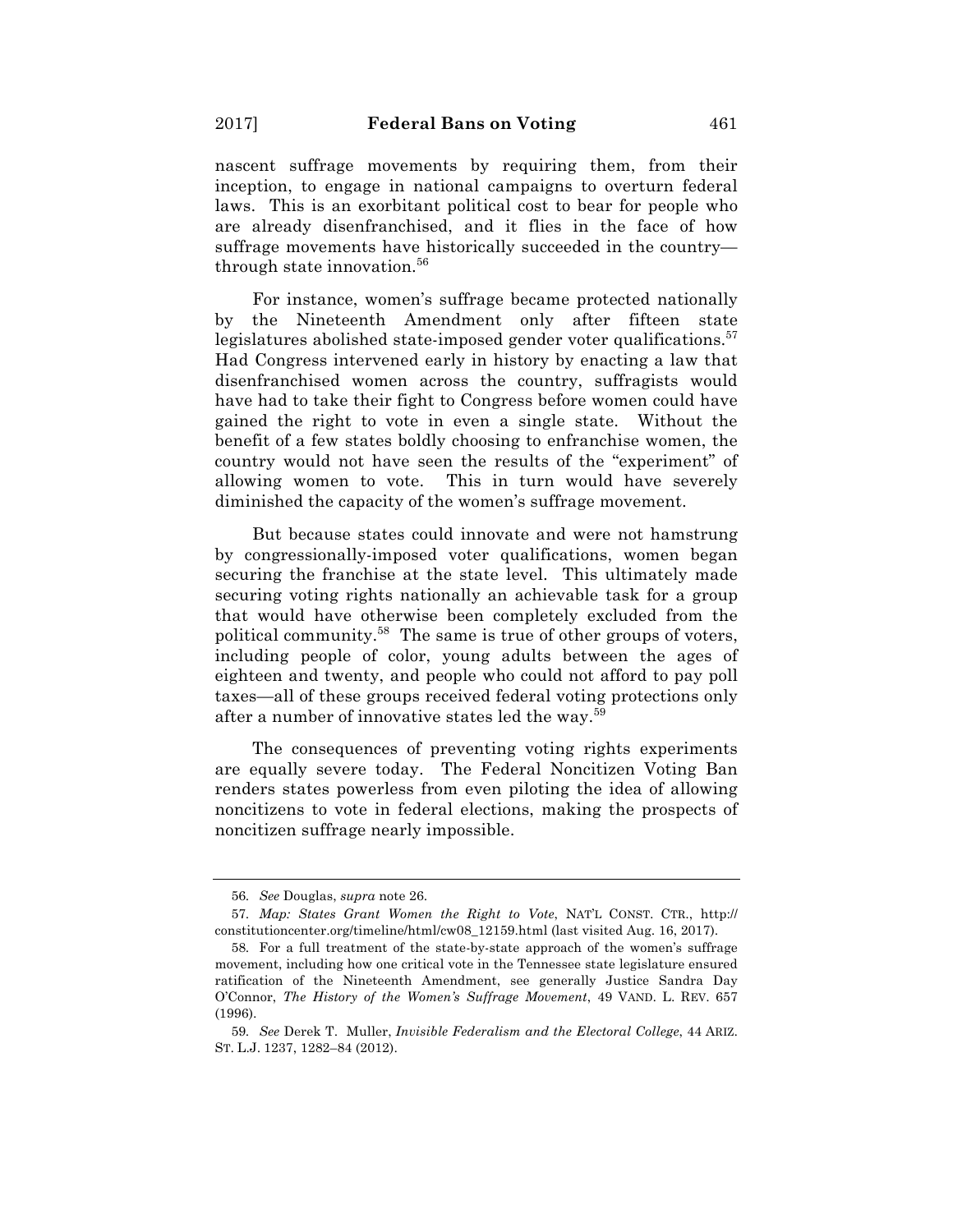Contrast this with felony disenfranchisement—an area where Congress has not legislated. Proponents of felony disenfranchisement argue that people convicted of felonies cannot be trusted to vote because they are morally incompetent, more inclined to commit election crimes, and more likely to support politicians that would legalize unethical conduct. Opponents argue that these claims do not reflect reality.<sup>60</sup>

Since Congress has not disenfranchised people with felonies, states are freely experimenting with different policies. This allows claims about felony disenfranchisement to be tested before being accepted or rejected. If society should determine that the experiments show people convicted of felonies can be trusted to vote, then felony enfranchisement becomes a viable political option. This is not true for noncitizen suffrage, as the Federal Noncitizen Voting Ban has shut down modern state experiments before they can even begin. $61$ 

A second consequence of restricting suffrage experiments is downstream limitations on how states can innovate in their own elections. For instance, even when a congressionally-imposed voter qualification restricts voting in only *federal* elections, as the Federal Noncitizen Voting Ban does, it may still severely burden state efforts to expand the franchise in their own *state* elections. If a state wishes to allow noncitizens to vote in state elections, but it holds elections for state and federal offices on the same day (as most states do),  $62$  the state can maintain that arrangement only by assuming the expense of preparing state-only ballots to give to noncitizens and identifying noncitizens at the polls. Alternatively, a state could completely sever their own elections from federal elections, holding them on separate election days. This, too, would burden the state with considerable expense. It would also likely decrease voter turnout,<sup>63</sup> which might be

<sup>60.</sup> *See* Note, *The Disenfranchisement of Ex-Felons: Citizenship, Criminality, and "The Purity of the Ballot Box"*, 102 HARV. L. REV. 1300, 1302–03, 1307–08 (1989).

<sup>61.</sup> As discussed more in Part III of this Article, the last time noncitizens could vote in any state was nearly 100 years ago, making the results of those "experiments" unreliable today. *See* Raskin, *supra* note 10, at 1415–17.

<sup>62.</sup> *See* Karl Kurtz, *Why Do Four States Have Odd-Year Elections?*, NAT'L CONF. STATE LEGISLATURES (Aug. 15, 2011), http://ncsl.typepad.com/the\_thicket/2011/08/ 08/why-do-four-states-have-odd-odd-year-elections.html (noting that only four states—Louisiana, Mississippi, New Jersey, and Virginia—hold odd-year gubernatorial elections).

<sup>63.</sup> Research in and across various states shows turnout is highest in presidential elections, declines in even-year "midterm" elections when congressional candidates are on the ballot but presidential candidates are not, and is lowest in odd-year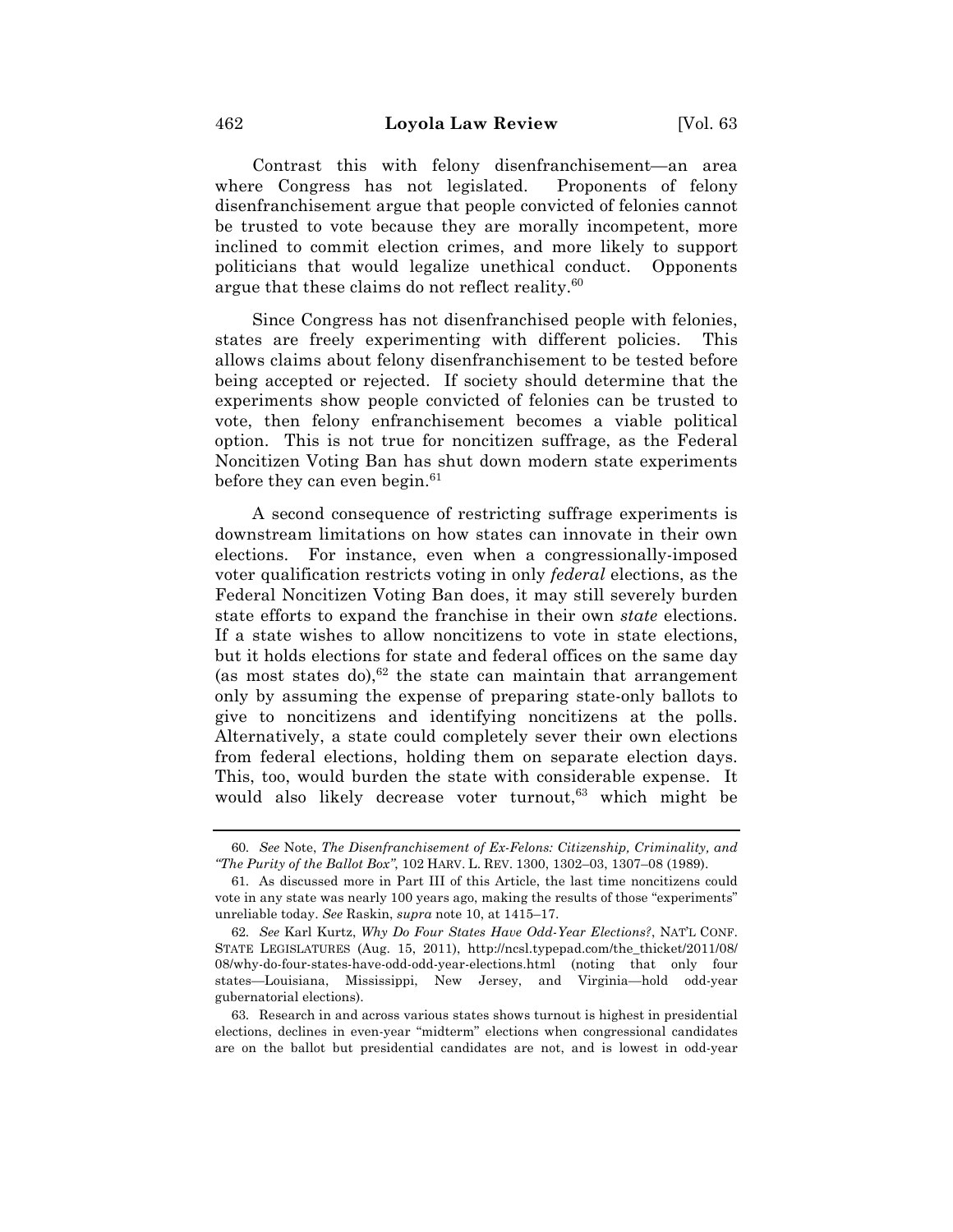anathema to the state's policy goals. The Federal Noncitizen Voting Ban thus makes a state's decision to enfranchise noncitizens in state elections exceedingly impractical. The same difficulties arise for any other congressionally-imposed voter qualification that technically applies only to voters in federal elections.

Congressionally-imposed voter qualification laws can also produce a chilling effect on state electoral legislation. The Federal Noncitizen Voting Ban is already hindering states from adopting "automatic voter registration" systems.<sup>64</sup> Under such a system, a state adds a person to its voter registration list based on information the state already has about that person's eligibility, with little or no action required on the part of the person.65 The goal of adopting automatic voter registration is to place the burden of voter registration on the state.<sup>66</sup>

But if a state inadvertently registers a noncitizen, and the error misleads a noncitizen into voting in a federal election, that noncitizen will have violated the Federal Noncitizen Voting Ban.67 States can amend their own citizenship voter qualification

elections when no federal candidates are on the ballot. *See, e.g*., JURJEVICH ET AL., *Who Votes for Mayor?*, PSU PILOT RESEARCH REPORT 17 (2015), https://www.pdx.edu /prc/sites/www.pdx.edu.prc/files/Who\_Votes\_for\_Mayor\_Sept\_2015.pdf (showing correlations between voter turnout rates and the timing of several city elections); Jake Kara, *Voter Participation Drop Sharpest in Odd-year Elections*, TRENDCT (Nov. 5, 2015), http://trendct.org/2015/11/05/voter-participation-drop-sharpest-in-odd-yearelections/ (analyzing voter turnout rates among Connecticut voters in presidential, midterm, and odd-year elections).

<sup>64.</sup> *See generally Automatic Voter Registration*, BRENNAN CTR. FOR JUSTICE (Feb. 28, 2017), https://www.brennancenter.org/analysis/automatic-voter-registration (discussing mechanics and political history of automatic voter registration). At the time of this writing, some version of automatic voter registration has been adopted in Oregon, California, Vermont, West Virginia, Connecticut, Alaska, Colorado, Rhode Island, and Illinois. *Id*.

<sup>65.</sup> *See generally id.*

<sup>66.</sup> *See generally id.*

<sup>67.</sup> Even without automatic voter registration, instances exist in which a state official misled a noncitizen into believing they were eligible to vote, causing the noncitizen to violate the Federal Noncitizen Voting Ban and suffer through a deportation proceeding. In *Keathley v. Holder*, 696 F.3d 644, 645 (7th Cir. 2012), a noncitizen who allegedly violated the Federal Noncitizen Voting Ban contended that she voted only because an Illinois Department of Motor Vehicles employee, who knew Keathley was a noncitizen, offered her a voter registration form. The court held that if this employee misled Keathley into thinking she was eligible, she could pursue the "official authorization" defense (also called "entrapment by estoppel") to escape liability. While potentially offering some relief to noncitizen voters, this affirmative defense provides less protection than a specific-intent law: it applies only when a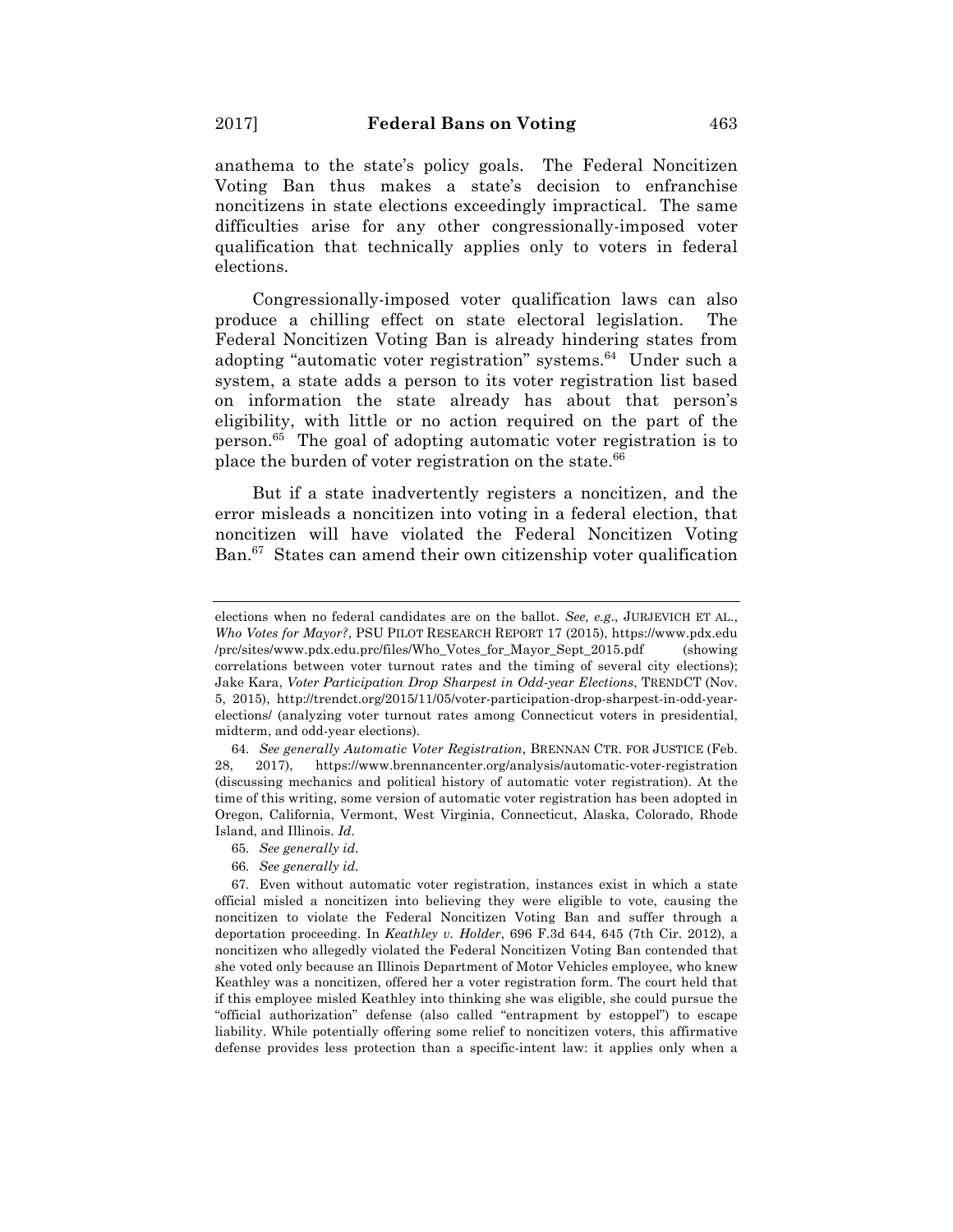laws to forgive noncitizens who get ensnared this way, but they cannot absolve noncitizens of liability for violating federal law. The Ban thus discourages state experimentation with novel election laws, lest they risk having their residents sent to federal prison.

Taken together, these features of congressionally-imposed voter qualifications place tremendous limits on state innovation. Not only do they prevent states from conducting the very types of experiments that have led to constitutional protections for women and people of color, they even interfere with states' ability to innovate when regulating its own state elections. This intrusion into state sovereignty is precisely what American federalism is designed to prevent.

#### **C. FOSTERING CONDITIONS RIPE FOR TYRANNY**

The greatest threat to federalism presented by congressionally-imposed voter qualifications is the role they play in facilitating national tyranny. The Framers worried that if too many governmental powers were centralized, the government could easily oppress its own populace. They spoke of three ways that this tyranny could manifest: a minority faction could capture the government and subjugate all other interests ("tyranny of the minority"), a majority coalition could capture the government and exploit minority factions ("tyranny of the majority"), or the government could become its own faction and oppress the populace.68

To mitigate these risks, the Framers restricted federal authority to certain defined areas. By keeping most lawmaking powers divided among the states, the Constitution minimizes the damage that an abusive federal government can inflict.<sup>69</sup> Moreover, to the extent states determine who may vote in federal elections, they serve as a direct check on federal power by controlling access to the federal ballot  $box.^{70}$  These factors

government official who has authority over voter registration gives the noncitizen incorrect information, and it places on the noncitizen the burden of proving this occurred. Moreover, availability of this defense to noncitizen voters outside of the Seventh Circuit is unclear.

<sup>68.</sup> Andrzej Rapaczynski, *From Sovereignty to Process: The Jurisprudence of Federalism After* Garcia, 1985 SUP. CT. REV. 341, 382 (1985).

<sup>69.</sup> Schapiro, *supra* note 25, at 273–74.

<sup>70.</sup> This point is elaborated on in Part V of this Article, which discusses how the Framers were gravely concerned that Congress could insulate itself from political accountability if it determined who could not vote in federal elections.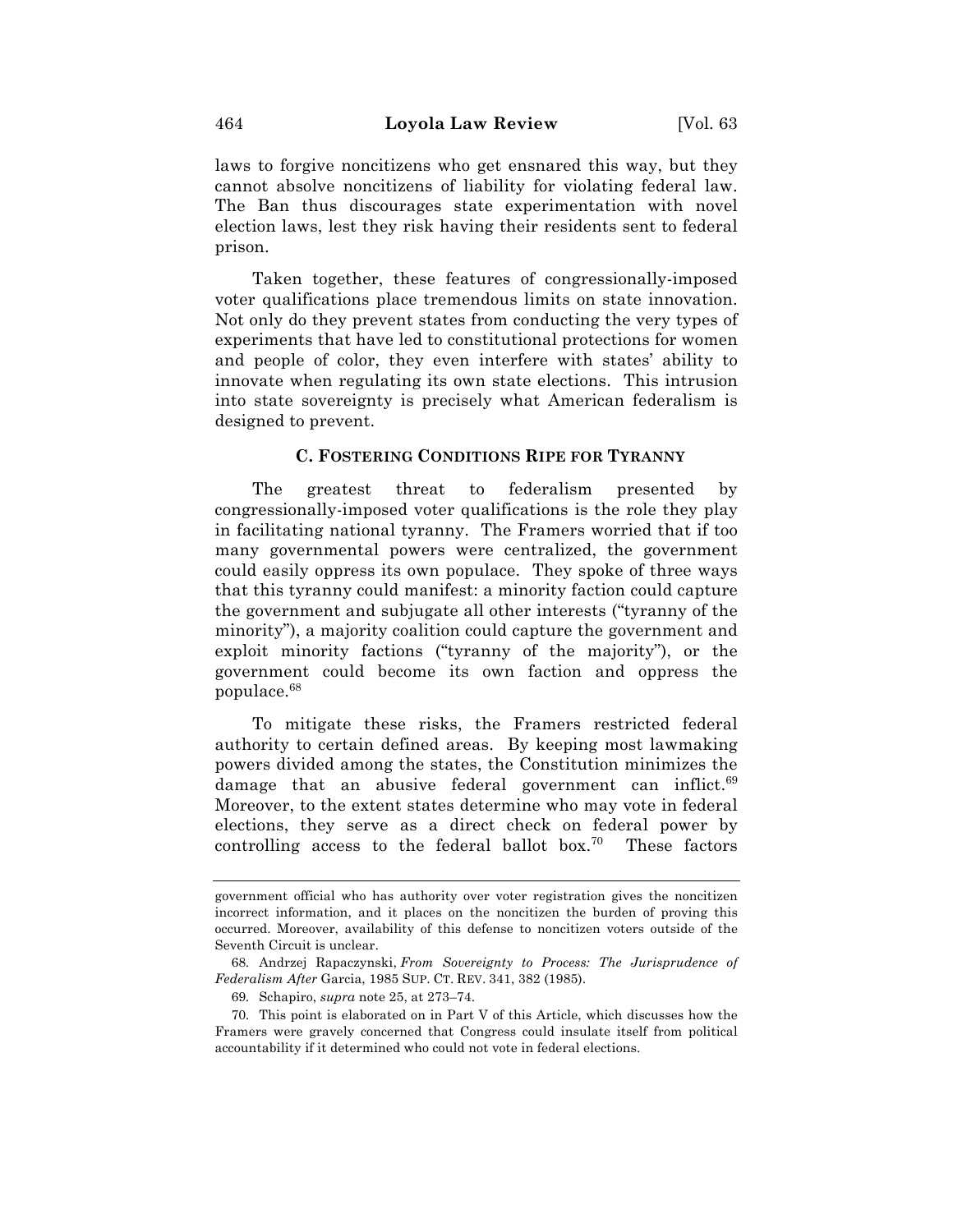decrease the likelihood that a faction or coalition of factions could win enough federal elections to take control of the federal government.

But when Congress decides who is ineligible to vote, factions can not only capture the federal government, but entrench themselves within it. Voter qualifications are weapons that federal officeholders can wield to disenfranchise those who oppose their existing regime. Once insulated from democratic accountability, the controlling factions can subjugate the population, or segments of it, without fear of reprisal. The states may resist, $71$  but because they are deprived of any say over the composition of the national electorate, they have fewer practical means available to defend themselves or their residents against federal overreach.

In contrast, when the states impose voter qualifications, the risks of national tyranny are dramatically lower. One state's voter qualifications do not affect the rights of voters in other states, which blunts the effectiveness of using voter qualification laws to tyrannize the nation. Instead of capturing one federal government, oppressive factions need to use voter qualification laws to independently take control of fifty state governments—a far more herculean task.72 Although state officeholders can still abuse state-imposed voter qualification laws for their own political benefit, residents living under the thumb of a single tyrannical state government at least have the potential to move to another state or request assistance from the federal government.

This is not meant to diminish the significance of state-level tyranny for those affected by it. Southern states have a long history of disenfranchising people of color, allowing the white ruling class to oppress people of color in all walks of life. But a political remedy to this tyranny was available, and Congress eventually restored suffrage to people of color in those states by passing the Voting Rights Act of 1965.73 If, in contrast, the

<sup>71.</sup> Shapiro, *supra* note 25, at 272 (noting that one of the benefits of federalism is that "states [can] act as loci of resistance to abuses of federal authority").

<sup>72.</sup> *See* Rapaczynski, *supra* note 68, at 383 ("[P]ublic-goods theory tells us that, all things being equal, small interests are easier to organize than larger ones[.]").

<sup>73.</sup> Pub. L. No. 89-110, 79 Stat. 437 (codified as amended in scattered sections of 52 U.S.C. (Supp. II 2015)). For an overview of southern oppression of racial minorities and the eventual passage of the Voting Rights Act, see generally GARY MAY, BENDING TOWARD JUSTICE: THE VOTING RIGHTS ACT AND THE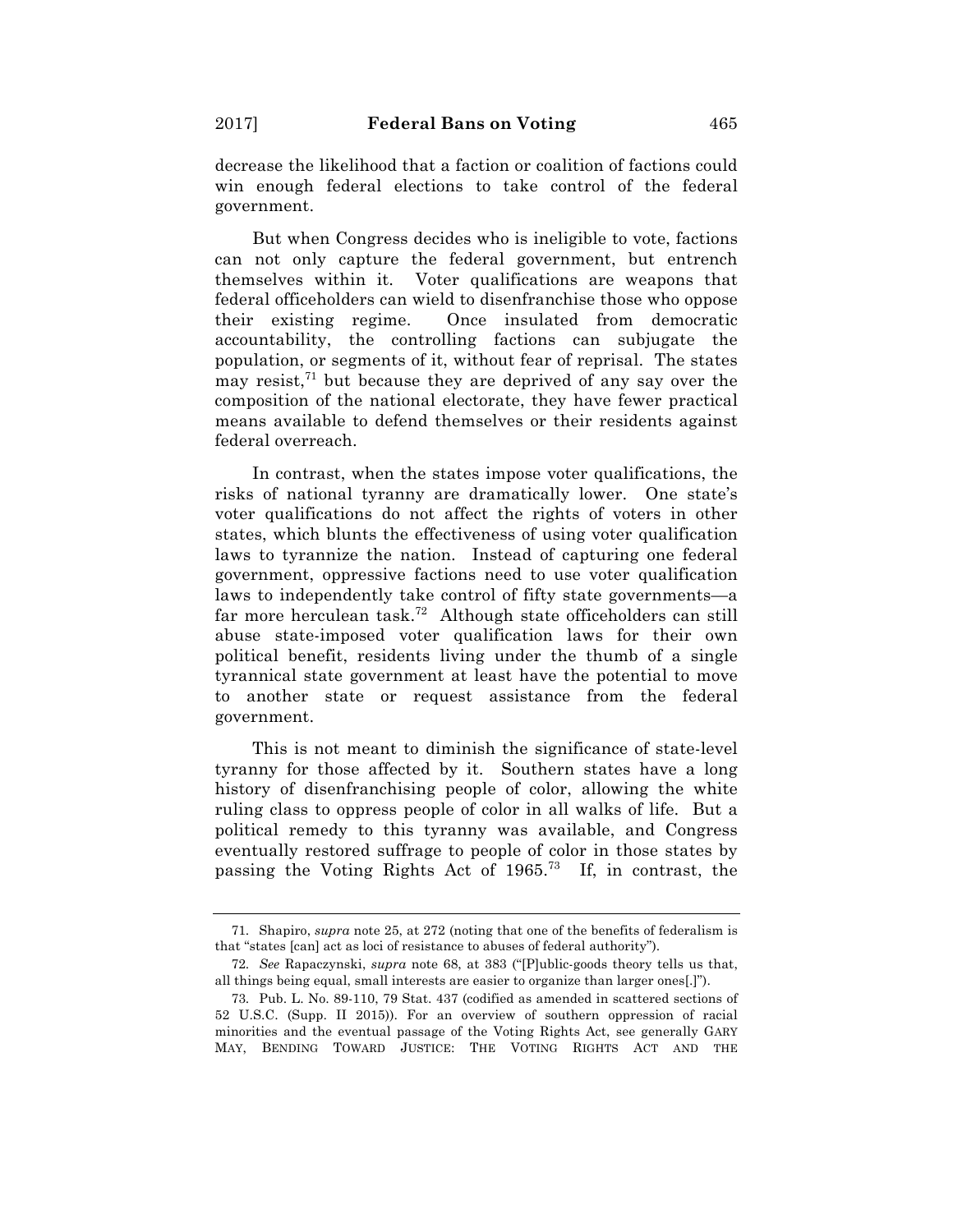federal government had been the entity responsible for the tyranny, there would have been no higher level of authority to appeal to for relief.

In short, the power to disenfranchise is an antecedent to the power to tyrannize. It is appropriately delegated to the states, where the risk that such laws can enable national tyranny are low. Every time Congress imposes a voter qualification, the federal government moves closer to becoming the oppressive regime that American federalism was designed to prevent.<sup>74</sup>

## **III. HISTORY OF NONCITIZEN VOTING LAWS**

Traditionally, Congress recognized the federalism concerns of congressionally-imposed voter qualifications and respected states who chose to expand the franchise—including when states enfranchised noncitizens. While allowing noncitizens to vote may seem bizarre today, it was widely accepted throughout the country for hundreds of years. Well before the Declaration of Independence, noncitizens often enjoyed suffrage in the colonies, and many states allowed noncitizens to vote throughout the eighteenth, nineteenth, and early twentieth centuries.<sup>75</sup> Although noncitizen suffrage was never universally accepted, the question of whether to allow or prohibit it was, until 1996, always decided by the states.76

This Part traces the history of noncitizen suffrage in the United States and describes how acceptance of the idea has waxed and waned over the centuries. It concludes by discussing the passage of the Federal Noncitizen Voting Ban.

#### **A. THE ERA OF STATE DISCRETION**

Coupling suffrage with citizenship was not always viewed as a self-evident requirement of democracy. In early American history, nationalistic attitudes were mitigated by many other beliefs about how to define the political community. The colonies typically chose to tie suffrage to race, gender, religion, residence, and property ownership, and they often welcomed property-

TRANSFORMATION OF AMERICAN DEMOCRACY (2013).

<sup>74.</sup> *See* Gregory v. Ashcroft, 501 U.S. 452, 458 (1991) ("Perhaps the principal benefit of the federalist system is a check on abuses of government power.").

<sup>75.</sup> Raskin, *supra* note 10, at 1397–99.

<sup>76.</sup> *Id.* at 1399–1417. Before the 1990s, the only instances in which Congress considered the issue of noncitizen suffrage were when it passed legislation regulating the country's federal territories. *See infra* note 84 and accompanying text.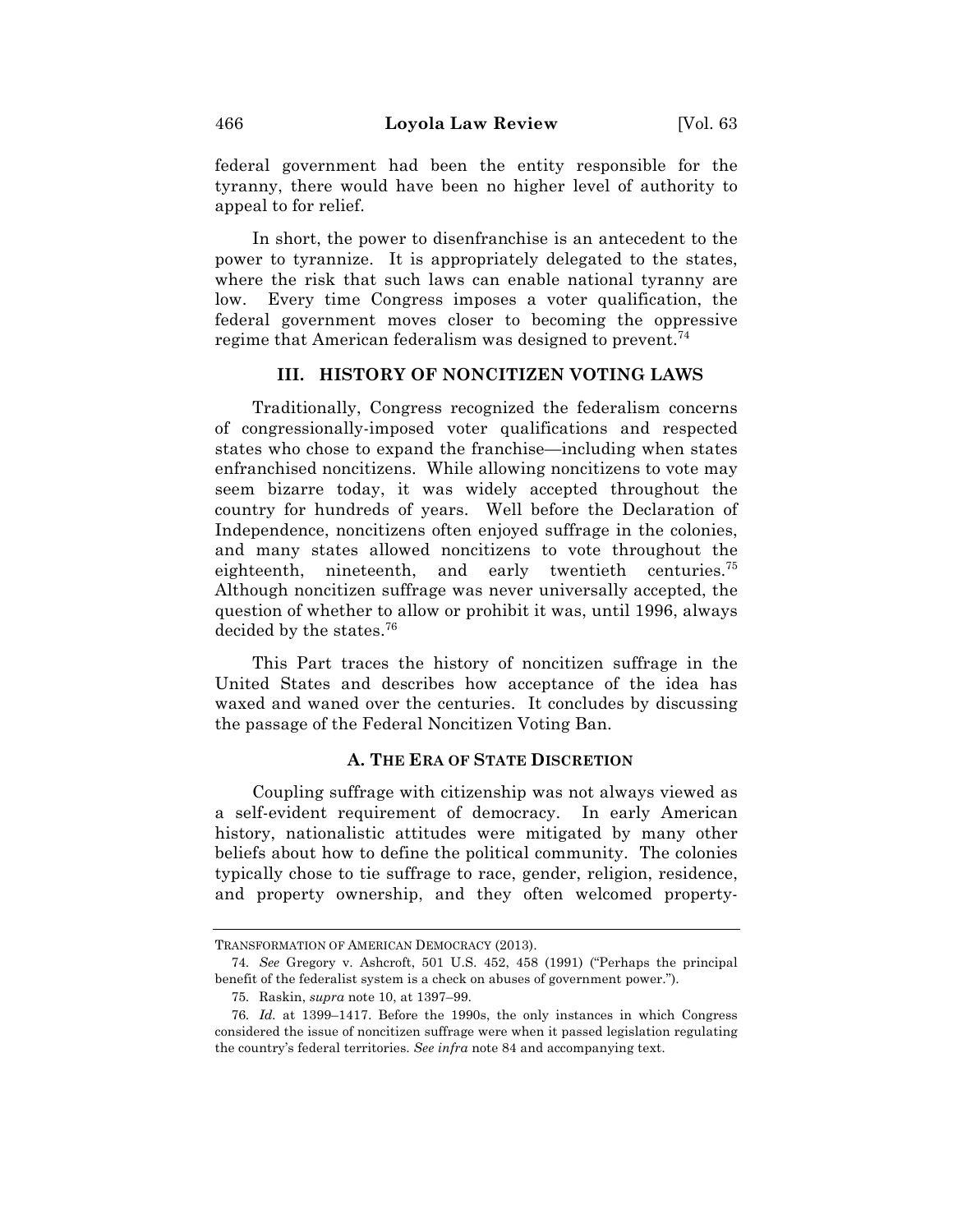owning, Christian white males to vote regardless of their citizenship status.<sup>77</sup> In the 1700s, French Huguenots who satisfied these qualifications could vote in the colony of South Carolina, and Germans voted and were elected to office in the colony of Pennsylvania.78 The prevalence of noncitizen voting in spite of so many other voter qualifications indicates that noncitizens were not historically viewed as a threat to the political order,79 and in part the phenomenon may be explained by an early belief that all community residents should have a say in how they are governed.<sup>80</sup>

After ratification of the Constitution, many states continued the tradition of noncitizen suffrage. $81$  Early state laws typically enfranchised qualified "inhabitants" of a state as opposed to "citizens," and though in some instances these terms may have been interpreted to have the same meaning, noncitizens were typically allowed to vote under such laws.<sup>82</sup> Some states, such as Virginia and Vermont, explicitly allowed noncitizens to vote, and Pennsylvania granted suffrage to noncitizens who lived in the state for at least two years.<sup>83</sup> In each instance, a state's decision to allow noncitizens to vote reflected the state's authority to define its own voter qualifications for state and federal office. Congress made no attempt to divest states of this power.

However, Congress did involve itself in the issue of noncitizen suffrage in those areas where the states had no power whatsoever: federal territories. The first Congress to meet after the ratification of the Constitution readopted the Northwest Ordinance of 1787, which established territorial legislatures in territories northwest of the Ohio River. This law explicitly allowed noncitizens who had lived in one of these territories for at least two years to vote in territorial legislative elections. Congress also enacted legislation allowing noncitizens to vote for representatives in statewide constitutional conventions in these

<sup>77.</sup> Raskin, *supra* note 10, at 1399, 1401; Rosberg, *supra* note 10, at 1094.

<sup>78.</sup> Raskin, *supra* note 10, at 1399; Rosberg, *supra* note 10, at 1096.

<sup>79.</sup> Raskin, *supra* note 10, at 1401.

<sup>80.</sup> Spragins v. Houghton, 3 Ill. 377, 408 (1840) (describing Illinois's noncitizen suffrage provision as being based "upon the just principles of reciprocity between the governed and governing, [which entitle inhabitants] to a voice in the choice of the officers of the government, although they may be neither native nor adopted citizens").

<sup>81.</sup> Raskin, *supra* note 10, at 1400.

<sup>82.</sup> Rosberg, *supra* note 10, at 1095–97.

<sup>83.</sup> Raskin, *supra* note 10, at 1400.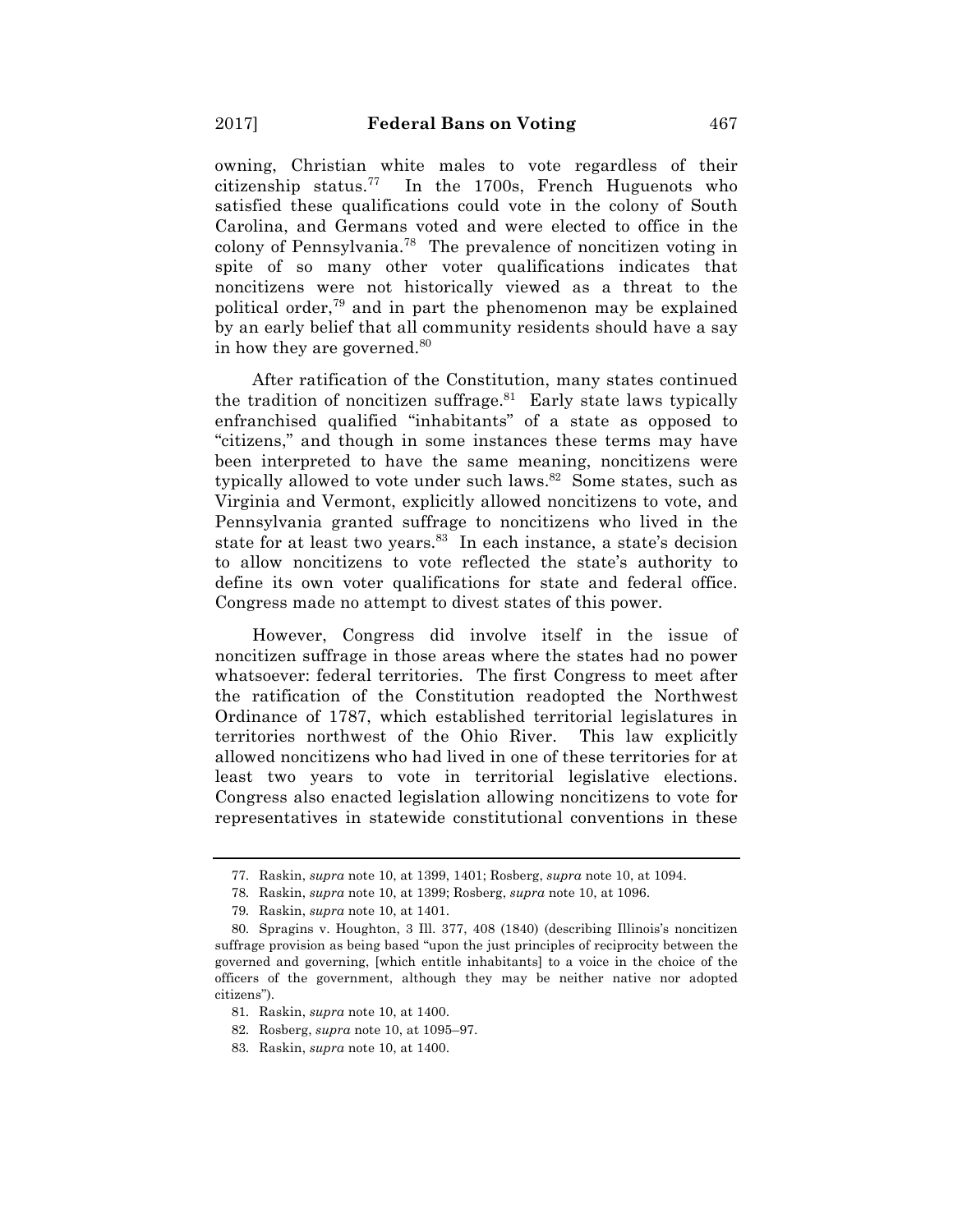territories. These laws were passed in hopes of encouraging settlement.<sup>84</sup> Nonetheless, after a territory became organized into a state, the state itself then chose whether to allow or prohibit noncitizens to vote. Typically, such states continued to enfranchise noncitizens.<sup>85</sup>

Attitudes toward noncitizen suffrage shifted in response to the War of 1812, which heightened fears about foreign influences over the country. During the following three decades, some states redefined their suffrage laws to apply to only "citizens" instead of "inhabitants." Moreover, except for Illinois, all new states admitted to the Union chose to restrict the franchise to citizens.<sup>86</sup> But even during the height of the anti-immigrant sentiment of this period, Congress did not intervene to make states' decisions for them.

The trend against noncitizen suffrage began to reverse in 1848 with the advent of "declarant suffrage" in Wisconsin.<sup>87</sup> Declarant suffrage laws allowed noncitizens to vote if they declared under oath their intent to become citizens.<sup>88</sup> This reshaped noncitizen suffrage in a way that made it more palatable to those skeptical of foreign influences.89 By the following year, Congress permitted declarant suffrage in nine western territories.<sup>90</sup> When states emerged from these territories, some decided to maintain the tradition, while others abolished it. $91$  But overall, the popularity of declarant suffrage surged after the Civil War, with at least thirteen new states and five former Confederate states choosing to adopt it.  $92$ 

This trend reversal did not survive the turn of the century, when the coming of another war saw the final fall of noncitizen suffrage.<sup>93</sup> Like the War of 1812 before it, World War I and the events preceding it prompted xenophobic nationalism to take hold

<sup>84.</sup> Raskin, *supra* note 10, at 1402.

<sup>85.</sup> *Id.* at 1402–03.

<sup>86.</sup> *Id.* at 1403–04, 1406.

<sup>87.</sup> *Id.* at 1406.

<sup>88.</sup> Declarant suffrage laws did not encompass *all* noncitizens who declared their intent to become citizens; generally, they applied only to white noncitizens who held citizenship in another country. *Id.*

<sup>89.</sup> Raskin, *supra* note 10, at 1407.

<sup>90.</sup> *Id.* at 1407–08.

<sup>91.</sup> *Id*.

<sup>92.</sup> *Id.* at 1414.

<sup>93.</sup> *Id.* at 1415–17.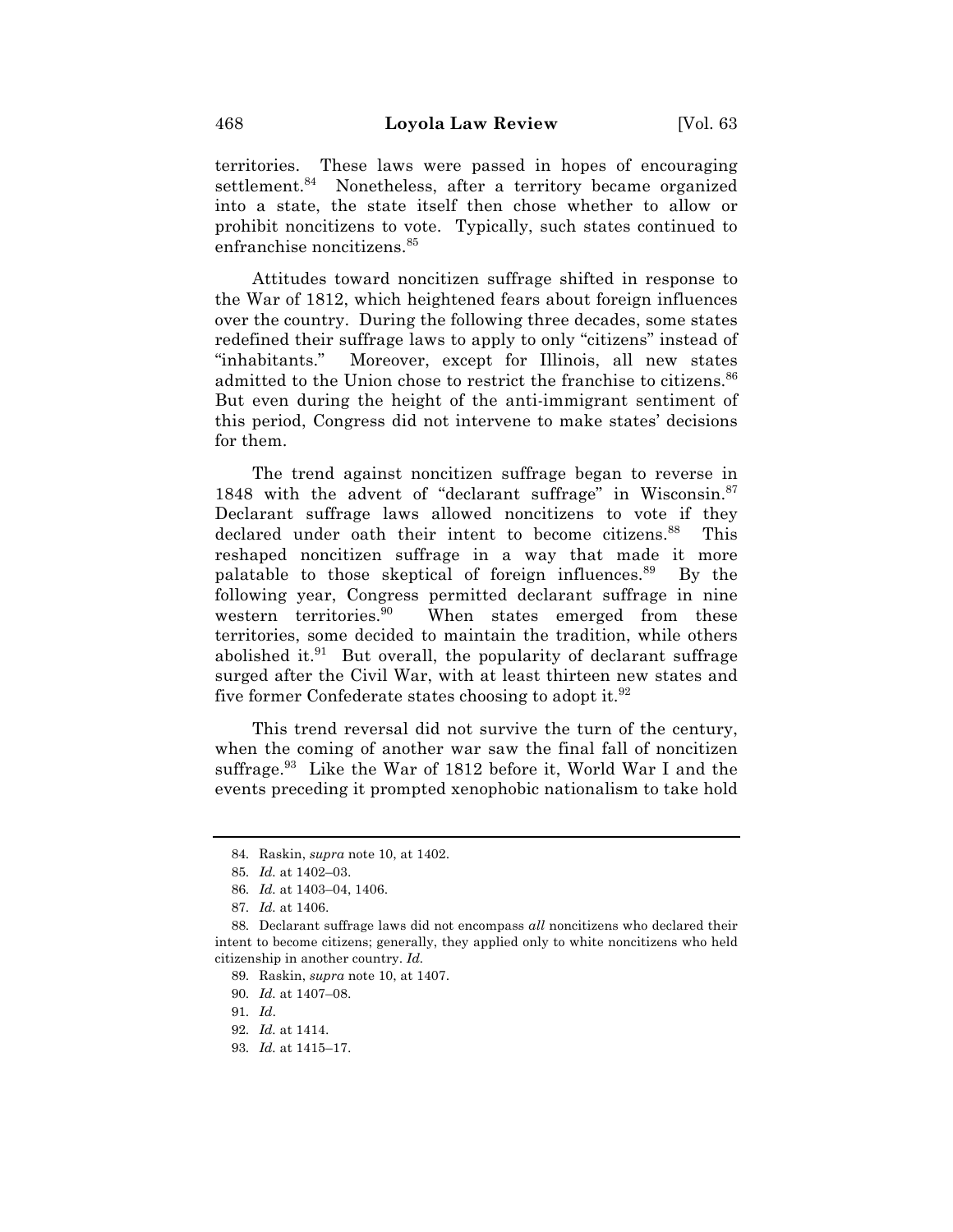throughout the country. $94$  States rapidly disenfranchised noncitizens in the first three decades of the 20th Century, and, Arkansas, the last state that allowed noncitizens to vote, repealed its noncitizen suffrage law in 1926.<sup>95</sup> No state since has extended suffrage to noncitizens.<sup>96</sup> Outside of a handful of localities mostly located in Maryland—that allow noncitizens to vote in local elections,<sup>97</sup> noncitizen suffrage remains almost unheard of in the United States today.

## **B.** *IIRIRA* **AND THE CREATION OF THE FEDERAL NONCITIZEN VOTING BAN**

Some contemporary scholars have advocated that states reenfranchise noncitizens,<sup>98</sup> but this Article does not engage in that debate or address the policy merits of noncitizen suffrage itself. Instead, it questions the results of an unexpected twist: Arkansas's prohibition of noncitizen voting in 192699 was not the end of the story. Seventy years later, Congress—which previously had legislated on noncitizen suffrage only in the context of federal territories<sup>100</sup>—infringed upon state electoral power in an unprecedented way: it prohibited noncitizens from voting in federal elections.<sup>101</sup>

The Federal Noncitizen Voting Ban was enacted as part of the Illegal Immigration Reform and Immigrant Responsibility Act of 1996 (IIRIRA).102 Intended to deter and punish unauthorized immigration, many of IIRIRA's provisions nonetheless affect documented immigrants. By passing IIRIRA, Congress "strengthened border security, initiated the border fence project,

100. *See id.* at 1402.

101. *See* 18 U.S.C. § 611 (2012).

<sup>94.</sup> Raskin, *supra* note 10, at 1415–17.

<sup>95.</sup> *Id.*

<sup>96.</sup> *Voting by Nonresidents and Noncitizens,* NAT'L CONF. STATE LEGISLATURES (Feb. 27, 2015), http://www.ncsl.org/research/elections-and-campaigns/non-residentand-non-citizen-voting.aspx.

<sup>97.</sup> *Id.*

<sup>98.</sup> *See, e.g.,* Raskin, *supra* note 10, at 1467–68 (arguing for enfranchising noncitizens in local elections); Virginia Harper-Ho, *Noncitizen Voting Rights: The History, the Law and Current Prospects for Change*, 18 LAW & INEQ. 271, 271–73 (2000) (arguing for allowing legal permanent residents to participate in local elections).

<sup>99.</sup> *See* Raskin, *supra* note 10, at 1415–17.

<sup>102.</sup> Omnibus Consolidated Appropriations Act, 1997, Pub. L. No. 104-208, Division C, 110 Stat. 3009 (1997). IIRIRA comprises Division C of an omnibus bill. *Id*.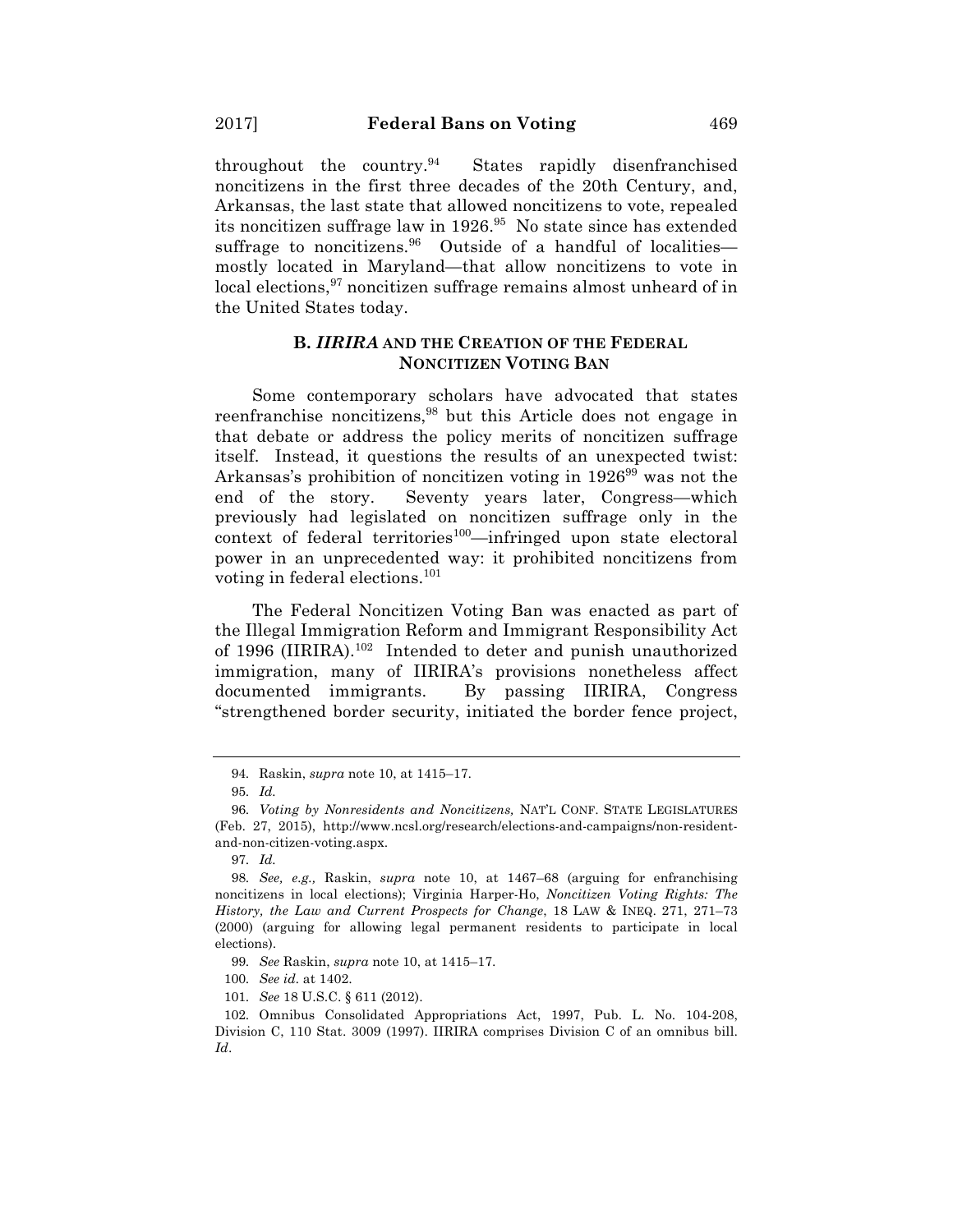added three and ten-year bars to readmission for immigration violators, tightened eligibility for cancellation of removal, streamlined removal proceedings[,] . . . instituted electronic employment verification pilot programs, and removed public benefits for most undocumented immigrants while tightening eligibility restrictions for lawful immigrants.<sup>103</sup> Congress also added new grounds for excluding and deporting noncitizens, including a ground for voting "in violation of any Federal, State, or local" law.104 Finally, Congress created new crimes only applicable to noncitizens, two of which directly impact voting rights: first, a provision criminalizing the act of falsely claiming to be a citizen to register to vote or vote, <sup>105</sup> and second, the Federal Noncitizen Voting Ban, which criminalizes the act of voting in any federal election.106

The consequences for disobeying the Federal Noncitizen Voting Ban are stiff. The provision itself penalizes violators with a potential fine and imprisonment for up to one year.<sup>107</sup> Because of the separate provisions in IIRIRA that allow the federal government to exclude or deport those noncitizens who vote unlawfully under any federal law, $108$  violators of the Ban can also be deported. Moreover, unlike some state prohibitions on noncitizen voting, which are specific intent laws,  $109$  the Ban is a general intent law. This means that noncitizens who vote in a federal election under the mistaken belief that they are eligible nonetheless violate the law and may be punished. $110$ 

Despite this provision's novelty, little indication is given as to why Congress included it in IIRIRA. The Ban is not discussed in the committee reports of IIRIRA or its predecessor bills, $^{111}$  and

<sup>103.</sup> Anne Parsons, *A Fraudulent Sense of Belonging: The Case for Removing the "False Claim to Citizenship"*, 6 MOD. AM. 4, 7 (2010).

<sup>104.</sup> 8 U.S.C. § 1182(a)(10)(D) (2012) (inadmissibility); § 1227(a)(6) (deportability).

<sup>105.</sup> 18 U.S.C. § 1015(f) (2012).

<sup>106.</sup> § 611(a).

<sup>107.</sup> *Id.*

<sup>108.</sup> 8 U.S.C. § 1182(a)(10)(D) (2012) (inadmissibility); § 1227(a)(6) (deportability).

<sup>109.</sup> Parsons, *supra* note 103, at 8.

<sup>110.</sup> *See id.*

<sup>111.</sup> The language of the Ban was included in several unpassed bills in the 104th Congress before it was inserted into IIRIRA, all of which either have no associated committee reports or the reports do not include discussion of the Ban. In the Senate, these bills include S. 269, 104th Cong. (1995) and S. 1394, 104th Cong. (1995). Neither has an associated committee report, but letters expressing the Clinton Administration's views on these bills indicate that they once included an even stricter version of the Ban that would have prohibited noncitizens from voting not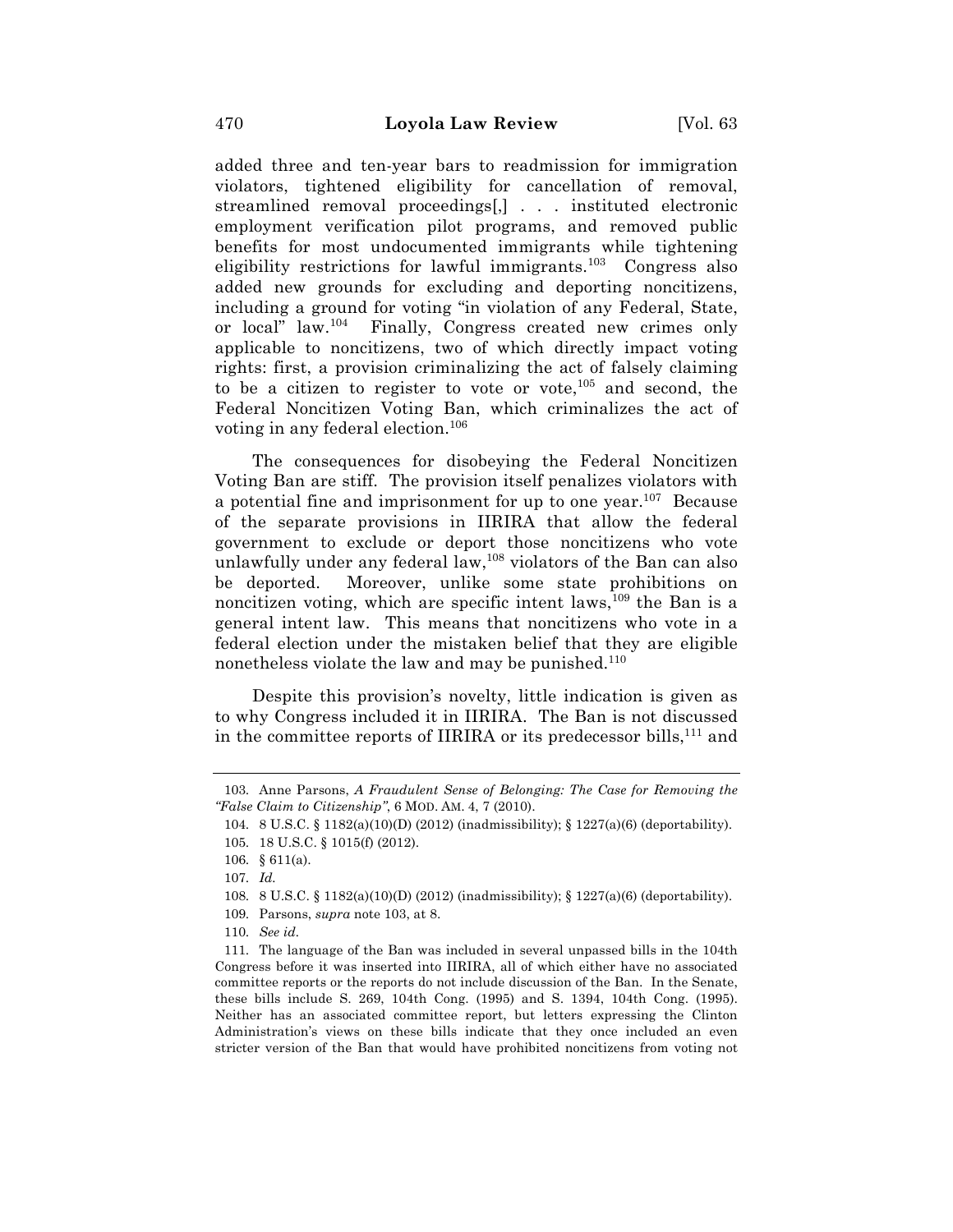while it was briefly discussed on the Senate floor when it was added to one of IIRIRA's predecessor bills, the speakers did not explain its necessity.112 Given that every state already prohibited noncitizen voting,<sup>113</sup> this unprecedented federal law was largely superfluous, other than that it imposed a general intent standard that not every state incorporated into their own prohibitions.

## **IV. WHO DECIDES: CONSTITUTIONAL POWERS OF CONGRESS OVER ELECTIONS**

Although he did not explain the need for the Ban, IIRIRA's sponsor—Senator Alan Simpson—did make remarks on the Senate floor trying to justify the Ban's constitutionality. He mostly did so by distinguishing it from an earlier version of the Ban that would have prohibited noncitizens from voting in *any* election—federal, state, or local. By limiting the Ban to only federal elections, Senator Simpson believed it clearly fell within Congress's constitutional authority to enact.<sup>114</sup> This Part provides an overview of the traditional sources of this constitutional authority over elections: the Voter Qualifications Clauses, the Fourteenth Amendment and Suffrage Amendments, and the Elections Clause.

# **A. VOTER QUALIFICATIONS CLAUSES**

Perhaps surprisingly, the Constitution does not grant anyone an affirmative right to vote. $115$  The text of the

- 112. 142 Cong. Rec. 8664-65 (1996) (statement of Sen. Simpson).
- 113. *See* Raskin, *supra* note 10, at 1416.
- 114. 142 Cong. Rec. 8664-65 (1996) (statement of Sen. Simpson).

only in federal elections, but also in state and local elections. Letter from Acting Assistant Att'y Gen. Kent Markus to Sen. Alan K. Simpson on S. 269 (June 7, 1995), *in* 3 SOC. SEC. ADMIN., OMNIBUS CONSOLIDATED APPROPRIATIONS ACT OF 1997 (INCLUDING IMMIGRATION REFORM) at 231, https://www.ssa.gov/history/pdf/ Downey %20PDFs/Omnibus%20Consolidated%20Appropriations%20Act%20of%201997%20Vo l%203.pdf (last visited Aug. 17, 2017) [hereinafter OMNIBUS CONSOLIDATED] (compiled legislative history); Letter from Deputy Att'y Gen. Jamie S. Gorelick to Sen. Orrin G. Hatch on S. 1394 (Feb. 14, 1996), *in* OMNIBUS CONSOLIDATED*, supra*, 396-98. A federal-elections-only version of the Ban was added into S. 1664, 104th Cong. (1996), on the Senate floor, 142 Cong. Rec. 8664-65 (1996) (statement of Sen. Simpson), but the bill's committee report does not discuss it, *see* S. Rep. No. 104-249 (1996). In the House of Representatives, IIRIRA's predecessor bill H.R. 2202, 104th Cong. § 217(a) (1996), included the version of the Ban that was eventually passed into law, but the bill's committee report does not contain any discussion of it, *see* H.R. Rep. No. 104-469 (1996).

<sup>115.</sup> San Antonio Indep. Sch. Dist. v. Rodgriguez, 411 U.S. 1, 35 n.78 (1973) ("[T]he right to vote, *per se*, is not a constitutionally protected right."); *see also* Harris v. McRae, 448 U.S. 297, 322 n.25 (1980) ("Although the Constitution of the United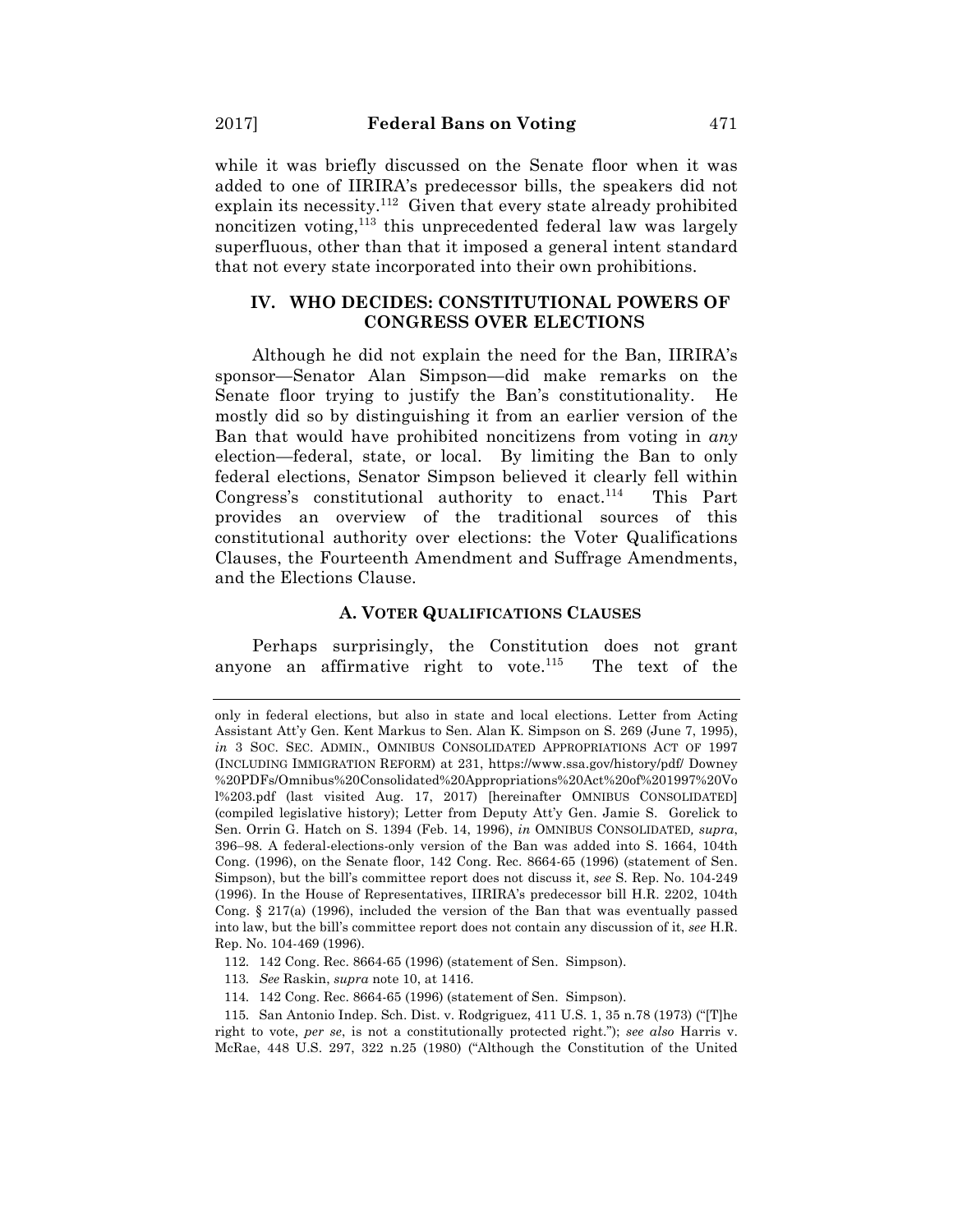Constitution as ratified in 1787 was practically silent on who could vote, and none of the amendments in the Bill of Rights mentioned suffrage. In the early days of our country, states exercised nearly unfettered power to decide who may vote in state and local elections.<sup>116</sup> Many states initially extended suffrage only to white, property-owning adult males.<sup>117</sup>

But the Framers of the Constitution did not entirely neglect the issue of suffrage. Article I, Section 2 says that in elections for members of the U.S. House of Representatives, "the Electors in each State shall have the Qualifications requisite for Electors of the most numerous Branch of the State Legislature."118 Section I of the Seventeenth Amendment, ratified centuries later to establish direct elections for U.S. Senators, applies the same requirement to elections for members of the U.S. Senate.<sup>119</sup> These Voter Qualifications Clauses thus offer a limited right to vote: anyone allowed to participate in a state's legislative elections must also be allowed to participate in that state's congressional elections.<sup>120</sup> By tying federal suffrage to state suffrage, the Framers also answered the question of who could vote in federal elections without dictating those qualifications to the states.<sup>121</sup>

Although the language of the clauses suggests that voter

- 117. Raskin, *supra* note 10, at 1395.
- 118. U.S. CONST. art. I, § 2.
- 119. U.S. CONST. amend. XVII, § 1.

States does not confer the right to vote in state elections . . . if a State adopts an electoral system, the Equal Protection Clause of the Fourteenth Amendment confers upon a qualified voter a substantive right to participate in the electoral process equally with other qualified voters."). The lack of an affirmative right to vote in the federal Constitution contrasts with state constitutions, forty-nine of which contain such a provision. *See generally* Joshua A. Douglas, *The Right to Vote Under State Constitutions*, 67 VAND. L. REV. 89 (2014) (discussing state constitutional guarantees of suffrage).

<sup>116.</sup> *See* U.S. CONST. amend. X ("The powers not delegated to the United States by the Constitution, nor prohibited by it to the states, are reserved to the states respectively, or to the people.").

<sup>120.</sup> United States v. Classic*,* 313 U.S. 299, 314–15, 325 (1941) (holding that qualified voters have a constitutional right, secured by the original Voter Qualifications Clause, to have their votes counted in federal primary elections for the House of Representatives); Harper v. Virginia State Bd. of Elections, 383 U.S. 663, 665 (1966) ("[T]he right to vote in federal elections is conferred by Art. I, § 2, of the Constitution.").

<sup>121.</sup> For an argument that the Voter Qualifications Clauses protect pro-democracy values and should prevent states from imposing voter qualification statutes that do not satisfy heightened scrutiny, see generally Tolson, *supra* note 5.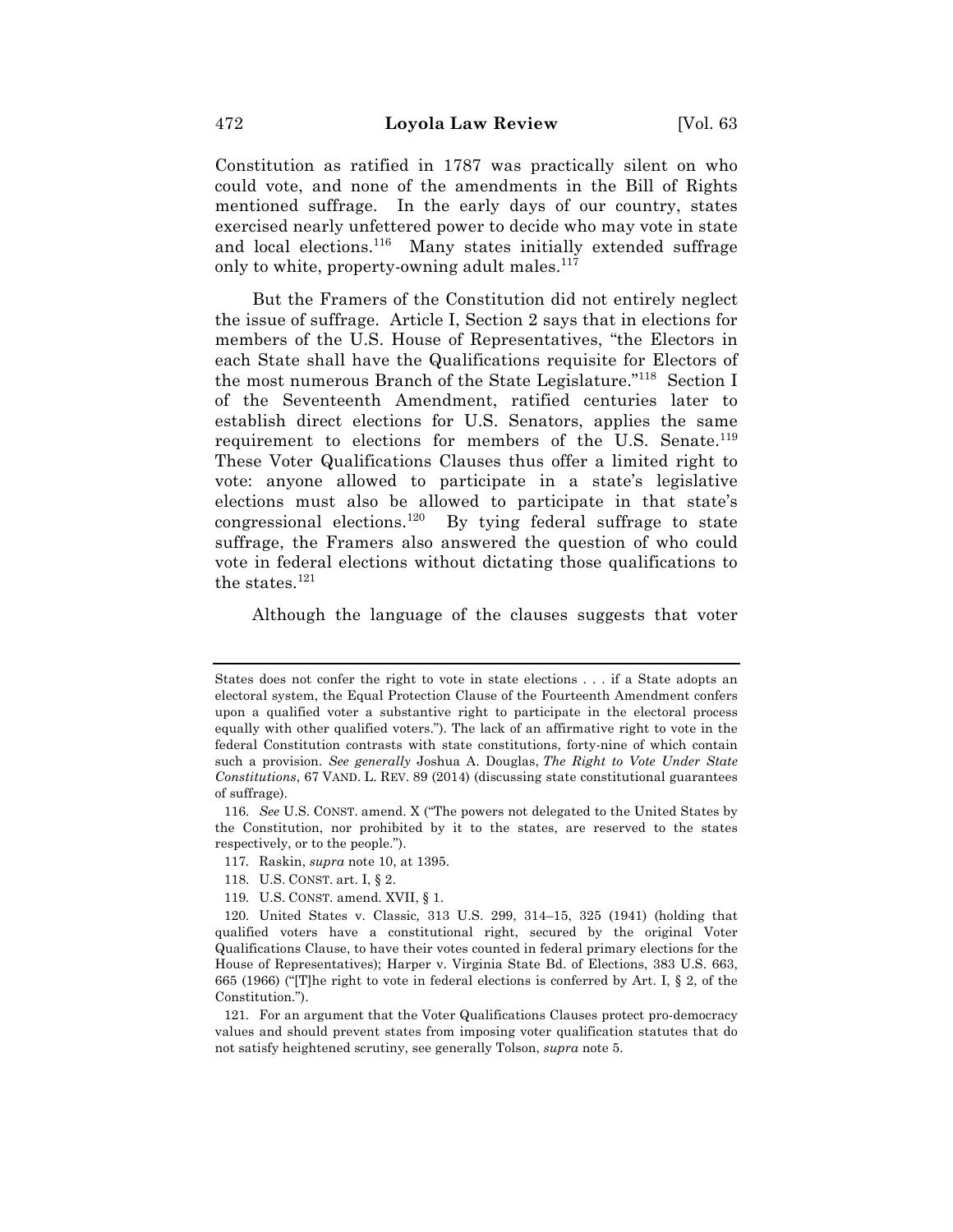qualifications must be identical in both state and federal elections, the Supreme Court has held that this is not true, so long as the federal qualifications are less restrictive. In *Tashjian v. Republican Party of Connecticut*—a rare case involving the Voter Qualifications Clauses—the plaintiffs challenged a rule allowing voters unaffiliated with a political party to vote in federal primary elections but not in state primary elections.<sup>122</sup> The Supreme Court upheld the rule.<sup>123</sup> Having surveyed the history of the original Clause in Article I, the Court determined that "[f]ar from being a device to limit the federal suffrage, the [Voter] Qualifications Clause was intended by the Framers to prevent the mischief which would arise if state voters found themselves disqualified from participation in federal elections."124 The Court held that voter qualification laws are valid if all voters eligible to vote in state legislative elections are also eligible to vote in federal elections.<sup>125</sup> As a practical matter, however, states typically choose to impose the same qualifications on voters in both state and federal elections.<sup>126</sup>

## **B. FOURTEENTH AMENDMENT AND SUFFRAGE AMENDMENTS**

State power to define the electorate diminished after the Civil War. The first blow came in 1868 with the ratification of the Fourteenth Amendment, $127$  which contains two clauses restricting state electoral power: the Reduction in Representation Clause and the Equal Protection Clause. The Reduction in Representation Clause reduces a state's congressional representation if the state disenfranchises male citizens over the age of twenty-one for any reason other than committing a crime.<sup>128</sup> This Clause has never been enforced by Congress,<sup>129</sup> and the judiciary has refused to compel compliance.<sup>130</sup> In

<sup>122.</sup> Tashjian v. Republican Party of Connecticut, 479 U.S. 208, 225–27 (1986).

<sup>123.</sup> *Id.* at 229.

<sup>124.</sup> *Id.* at 228.

<sup>125.</sup> *See id.* at 229.

<sup>126.</sup> Most state-imposed voter qualification laws do not even distinguish between state and federal elections. *See e.g.*, Fla. Stat. § 97.041 (2016); Md. Code, Election Law  $\S 3-102$  (2010).

<sup>127.</sup> 15 Stat. 706 (1868) (proclaiming ratification of the Fourteenth Amendment).

<sup>128.</sup> U.S. CONST. amend. XIV, § 2.

<sup>129.</sup> Franita Tolson, *What is Abridgment?: A Critique of Two Section Twos*, 67 ALA. L. REV. 433, 434 (2015).

<sup>130</sup>*. See* Saunders v. Wilkins, 152 F.2d 235, 237-38 (4th Cir. 1945); Dennis v. United States, 171 F.2d 986, 993 (D.C. Cir. 1948). Both cases held that the question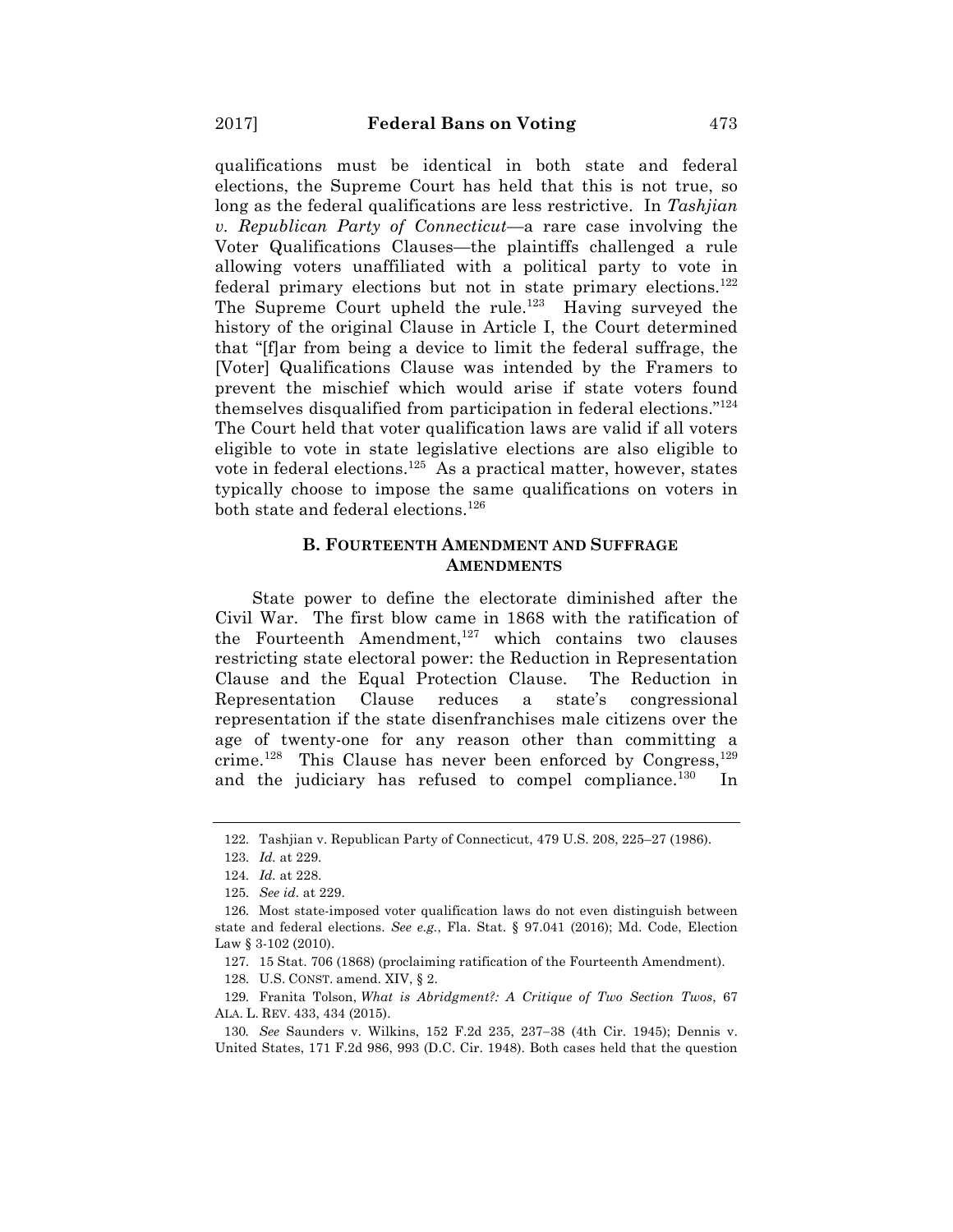contrast, courts often enforce the Equal Protection Clause, which prohibits each state from "deny[ing] to any person within its jurisdiction the equal protection of the laws."<sup>131</sup> The Supreme Court has held that this language "restrains the States from fixing voter qualifications which invidiously discriminate."132

A few voter qualifications have failed to satisfy this standard. Most famously, the Court held in *Harper v. Virginia*  that states cannot condition suffrage on a person's wealth or ability to pay taxes.<sup>133</sup> The Court has also held that states cannot disenfranchise military personnel, $134$  and it struck down a law restricting suffrage in school board elections only to people who owned property, leased property, or were parents or guardians of children attending schools within the school district.<sup>135</sup> None of these voter qualification laws passed muster under the Equal Protection Clause.

Nevertheless, the Fourteenth Amendment has not entirely displaced state power over voter qualifications. The Supreme Court has repeatedly indicated that states may deny suffrage based on nonresidence or noncitizenship.<sup>136</sup> But beyond these examples, the boundary between invidious and permissible qualifications remains murky.

After *Harper*, courts began subjecting election laws to a sliding-scale balancing test.<sup>137</sup> Laws that severely restrict voting rights must be "narrowly drawn to advance a state interest of compelling importance."138 If a law fails this strict scrutiny (as it likely will), it will be deemed invidious and unconstitutional. But

of whether a state should be penalized under Section 2 of the Fourteenth Amendment is a political question best answered by Congress, not the courts.

<sup>131.</sup> U.S. CONST. amend. XIV, § 1.

<sup>132.</sup> Harper v. Virginia State Bd. of Elections, 383 U.S. 663, 666 (1966).

<sup>133.</sup> *Id.*

<sup>134.</sup> Carrington v. Rash, 380 U.S. 89, 95 (1965).

<sup>135.</sup> Kramer v. Union Free Sch. Dist. No. 15, 395 U.S. 621, 631–32 (1969).

<sup>136.</sup> Hill v. Stone, 421 U.S. 289, 297 (1975) (stating that voter qualifications based on residence, citizenship, and age do not need to be justified by a "compelling state interest"); Sugarman v. Dougall, 413 U.S. 634, 635–36, 648–49 (1973) ("[I]mplicit in many of this Court's voting rights decisions is the notion that citizenship is a permissible criterion for limiting such rights."); Carrington v. Rash, 380 U.S. 89, 91 (1965*)* ("Texas has unquestioned power to impose reasonable residence restrictions on the availability of the ballot.").

<sup>137.</sup> *See* Anderson v. Celebrezze, 460 U.S. 780, 789 (1983) (providing the original articulation of the balancing test).

<sup>138.</sup> Burdick v. Takushi, 504 U.S. 428, 434 (1992).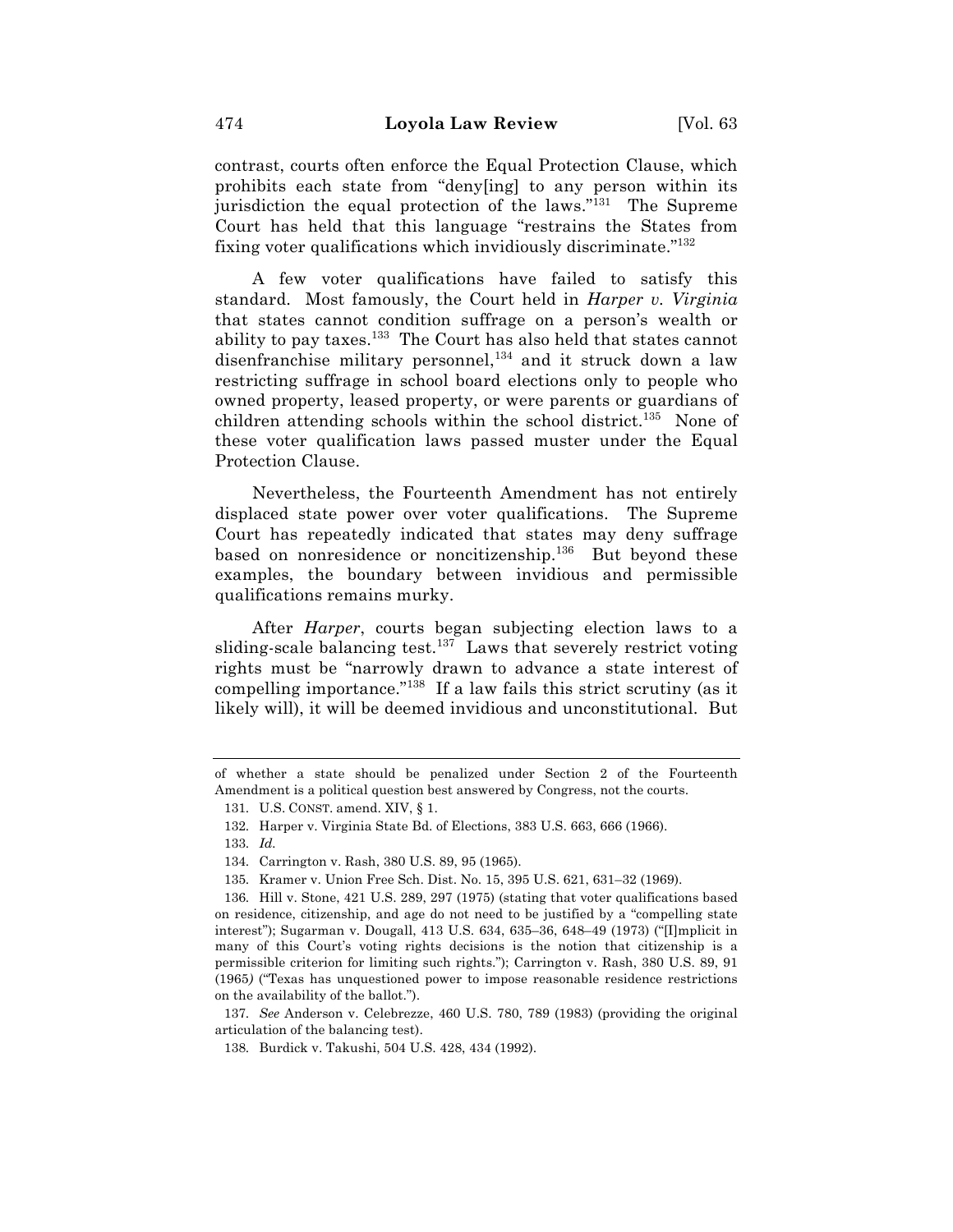if a law imposes "reasonable, nondiscriminatory restrictions" on voters, it will be subject to less exacting scrutiny and will likely be upheld.139 The ambiguity within this test is intentional; the Supreme Court has explained that "[r]ather than applying any 'litmus test' that would neatly separate valid from invalid restrictions, we [have] concluded that a court must identify and evaluate the interests put forward by the State as justifications for the burden imposed by its rule, and then make the 'hard judgment' that our adversary system demands."<sup>140</sup>

Other constitutional amendments are clearer in how they restrict state discretion. Since 1870, the Fifteenth Amendment<sup>141</sup> has explicitly banned voter qualifications (and other election laws) that "deny or abridge" the right to vote "on account of race, color, or previous condition of servitude."142 Over the following century, a series of social movements successfully convinced the country to ratify additional constitutional amendments that similarly prohibit voting discrimination based on sex (Nineteenth Amendment),  $143$  failure to pay a poll tax or other tax in federal elections (Twenty-Fourth Amendment),<sup>144</sup> and age over eighteen years old (Twenty-Sixth Amendment).<sup>145</sup> Together with the Fourteenth Amendment, these four "Suffrage Amendments" have successively diminished state power to establish voter qualifications.

Each amendment contains an Enforcement Clause that empowers Congress to enforce its provisions through "appropriate legislation."146 The judiciary has not independently interpreted the meaning of each Enforcement Clause, but the Supreme Court has subjected legislation enforcing the Fourteenth Amendment to a "congruence and proportionality" test.<sup>147</sup> This standard

147. City of Boerne v. Flores, 521 U.S. 507, 520 (1997) (for enforcement legislation to survive constitutional scrutiny, "[t]here must be a congruence and proportionality between the injury to be prevented or remedied and the means adopted to that end."). Given the similar structure of the Enforcement Clause, Congress's power to enforce the Suffrage Amendments is also likely constrained by the congruence and proportionality test. However, the Thirteenth Amendment also contains an Enforcement Clause, U.S. CONST. amend. XIII, § 2, and uncertainty lingers as to

<sup>139.</sup> Burdick v. Takushi, 504 U.S. 428, 434 (1992).

<sup>140.</sup> Crawford v. Marion Cty. Election Bd., 553 U.S. 181, 190 (2008).

<sup>141.</sup> 16 Stat. 1131 (1870) (proclaiming ratification of the Fifteenth Amendment).

<sup>142.</sup> U.S. CONST. amend. XV.

<sup>143</sup>*. Id.* amend. XIX.

<sup>144.</sup> *Id.* amend. XXIV.

<sup>145.</sup> *Id.* amend. XXVI.

<sup>146.</sup> *Id.* amends. XIV, § 5; XIX, § 2; XIV, § 2; XVI, § 2.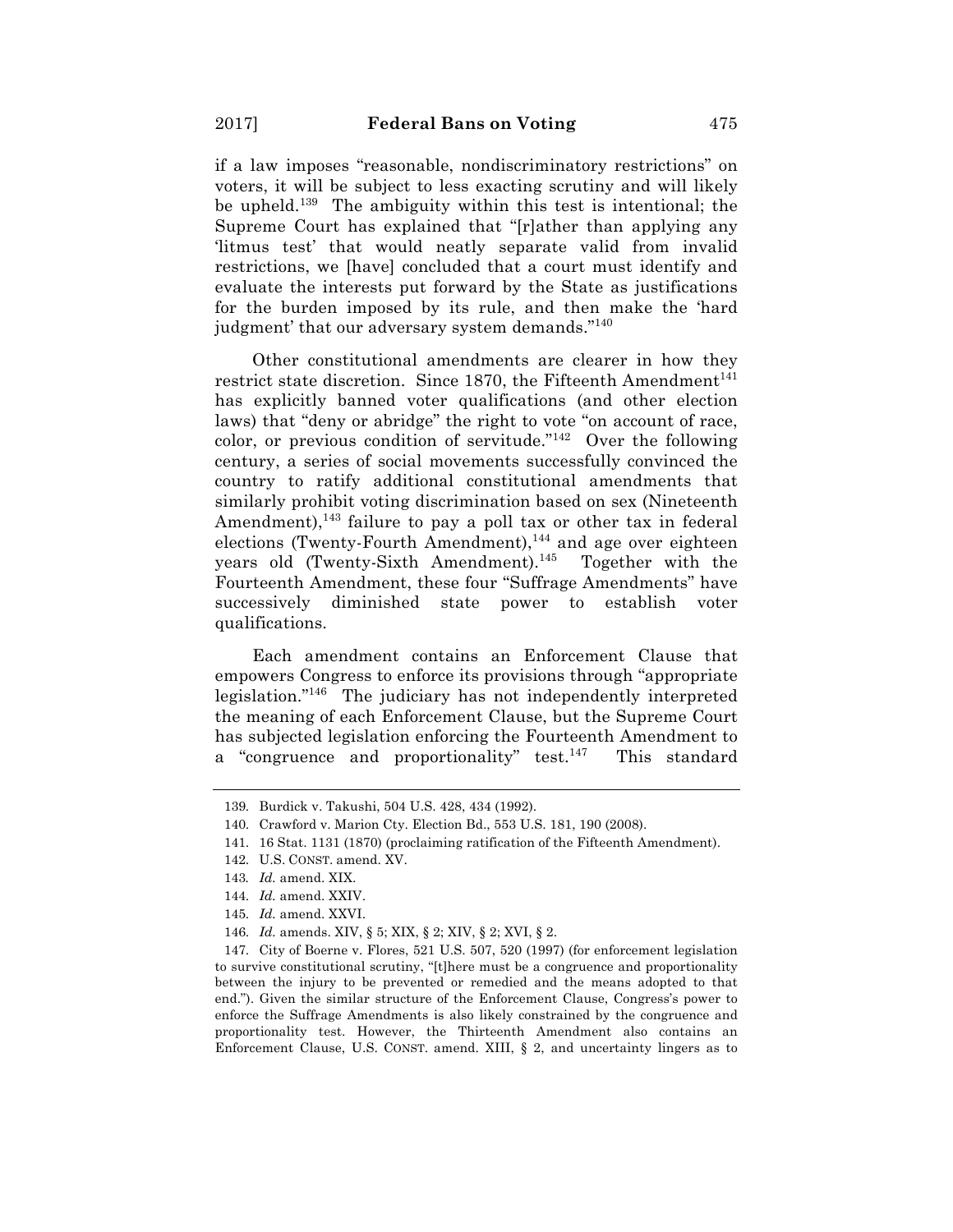requires courts to (1) identify the scope of the constitutional right that the legislation is meant to remedy or prevent,  $^{148}$  (2) "examine whether Congress has identified a history and pattern" of state conduct violating this constitutional right, $^{149}$  and (3) determine whether the legislation's remedy is congruent and proportional to the violation.<sup>150</sup> The larger the scope of the constitutional right, and the stronger Congress's record of constitutional violations, the more likely the legislation will be deemed congruent and proportional.151 If legislation fails this requirement, then it is considered an unconstitutional attempt to "redefine" the substance of the Amendment rather than to "enforce" it.<sup>152</sup>

- 148. Bd. of Trustees of Univ. of Ala. v. Garrett, 531 U.S. 356, 365 (2001).
- 149. *Id.* at 368.
- 150. *Flores*, 521 U.S. at 520.

151. Additionally, because of the large scope of (1) "fundamental" constitutional rights and (2) the constitutional rights of suspect and quasi-suspect classes to be free from discrimination, laws enforcing these rights require less evidence of constitutional violations and are more likely to be upheld. *See* Nev. Dep't of Human Res. v. Hibbs, 538 U.S. 721, 736 (2003) (holding that enforcement legislation designed to remedy or deter state discrimination against a suspect or quasi-suspect class, such as women, requires less evidence of constitutional violations than legislation aimed at discrimination against non-suspect classes); Tennessee v. Lane, 541 U.S. 509, 531–34 (2004) (upholding enforcement legislation requiring states to accommodate people with disabilities in courthouses because "access to the court" is a fundamental constitutional right and sufficient evidence showed that states were systematically denying this right to people with disabilities).

152. *Flores*, 521 U.S. at 519. Many pieces of legislation meant to enforce Fourteenth Amendment rights have been struck down under this standard, including legislation prohibiting state discrimination based on disability and age. *Bd. of Trustees of Univ. of Ala.*, 531 U.S. at 374 (disability); Kimel v. Fla. Bd. of Regents, 528 U.S. 62, 86 (2000) (age).

whether legislation enforcing the Thirteenth Amendment may be justified under a standard more lenient than the congruence and proportionality test. In *Jones v. Alfred H. Mayer Co.*, the Supreme Court held that the Thirteenth Amendment's Enforcement Clause gives Congress the ability to "rationally . . . determine what are the badges and the incidents of slavery, and the authority to translate that determination into effective legislation." 392 U.S. 409, 440 (1968). If this standard differs from congruence and proportionality, unique reasons may justify why Congress's power to enforce the Thirteenth Amendment should be greater than its power to enforce the Fourteenth Amendment or Suffrage Amendments. *See generally* Jennifer Mason McAward, *The Scope of Congress's Thirteenth Amendment Enforcement Power After* City of Boerne v. Flores, 88 WASH. U. L. REV. 77 (2010) (exploring the history of the Thirteenth Amendment's Enforcement Clause and arguing that a limited form of *Jones* scrutiny should apply to legislation enforcing the Thirteenth Amendment). Regardless, the Supreme Court has hinted that Fifteenth Amendment enforcement legislation is subject to the congruence and proportionality test, and it has given no reason to suspect that the remaining three Suffrage Amendments' Enforcement Clauses would be interpreted any differently. *See* City of Boerne v. Flores, 521 U.S. 507, 518 (1997) (suggesting that Congress's powers to enforce the Fourteenth and Fifteenth Amendment are "parallel").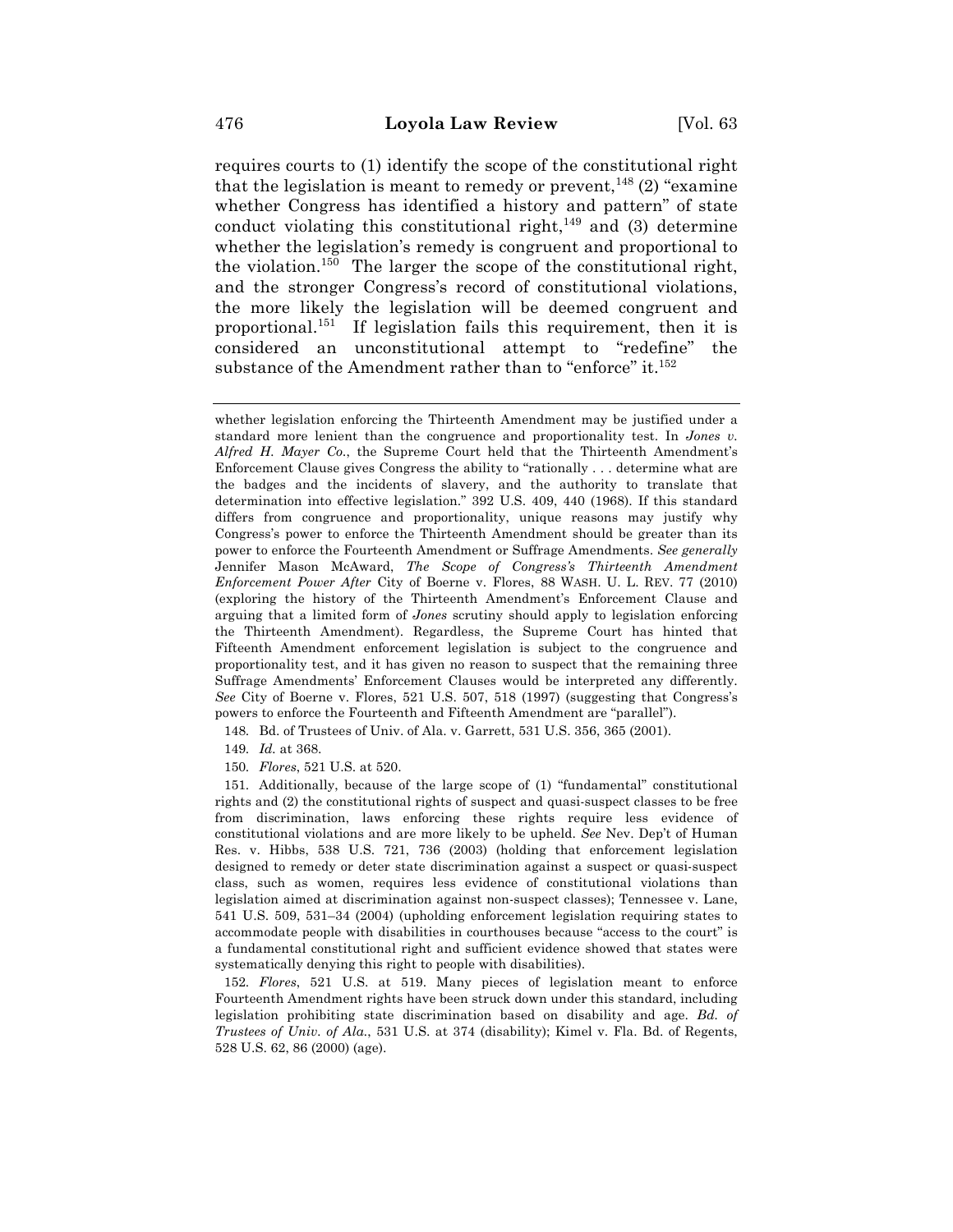However, the congruence and proportionality test does not limit Congress to passing enforcement legislation that prohibits conduct already prohibited by the Amendment's own terms. "Legislation which deters or remedies constitutional violations can fall within the sweep of Congress's enforcement power even if in the process it prohibits conduct which is not itself unconstitutional."153

The reach of this enforcement power is sometimes broad enough to allow Congress to supplant voter qualification laws that appear valid on their face. For instance, the Supreme Court has upheld Fifteenth Amendment enforcement legislation that prohibits states from making "literacy" a voter qualification, even though literacy tests do not directly violate the Fifteenth Amendment.<sup>154</sup> Literacy tests were commonly used to prevent people of color from voting, and the Court deemed "literacy" was being used as proxy for "race."155 Since racial voter qualifications are prohibited by the Fifteenth Amendment, it held Congress could use its enforcement power to prohibit such proxies.<sup>156</sup>

Beyond literacy tests, Congress's ability to abolish voter qualifications remains largely untested. But one certainty is that the Enforcement Clauses afford Congress no authority to *impose*  voter qualifications. The Fourteenth Amendment and Suffrage Amendments protect certain classes from disenfranchisement. In contrast, to impose a voter qualification is, by definition, to disenfranchise. Disenfranchisement cannot remedy or prevent disenfranchisement, let alone do so congruently or proportionally. Thus, Congress can use its enforcement powers to expand the electorate, but not to contract it.<sup>157</sup>

<sup>153.</sup> City of Boerne v. Flores, 521 U.S. 507, 519 (1997).

<sup>154.</sup> *Compare* Lassiter v. Northampton Cty. Bd. of Elections, 360 U.S. 45, 52–54 (1959) (upholding literacy voter qualification as constitutional) *with* South Carolina v. Katzenbach, 383 U.S. 301, 308, 333-34 (1966) (upholding federal law prohibiting literacy tests as a valid exercise of congressional authority to enforce the Fifteenth Amendment) *and* Oregon v. Mitchell, 400 U.S. 112, 118 (1970) (upholding federal law prohibiting literacy tests as a valid exercise of congressional authority to enforce the Fourteenth or Fifteenth Amendment).

<sup>155.</sup> *See Katzenbach*, 383 U.S. at 308, 333–34.

<sup>156.</sup> *See id.*

<sup>157.</sup> This reasoning echoes the "one-way ratchet theory" of *Katzenbach v. Morgan*, which posits that Congress's enforcement power "is limited to adopting measures to enforce the guarantees of the Amendment; . . . Congress [has] no power to restrict, abrogate, or dilute these guarantees." 384 U.S. 641, 651 n.10 (1966). In other words, under the one-way ratchet theory, constitutional amendments act as a floor that enforcement legislation cannot go below. *Katzenbach v. Morgan* was decided before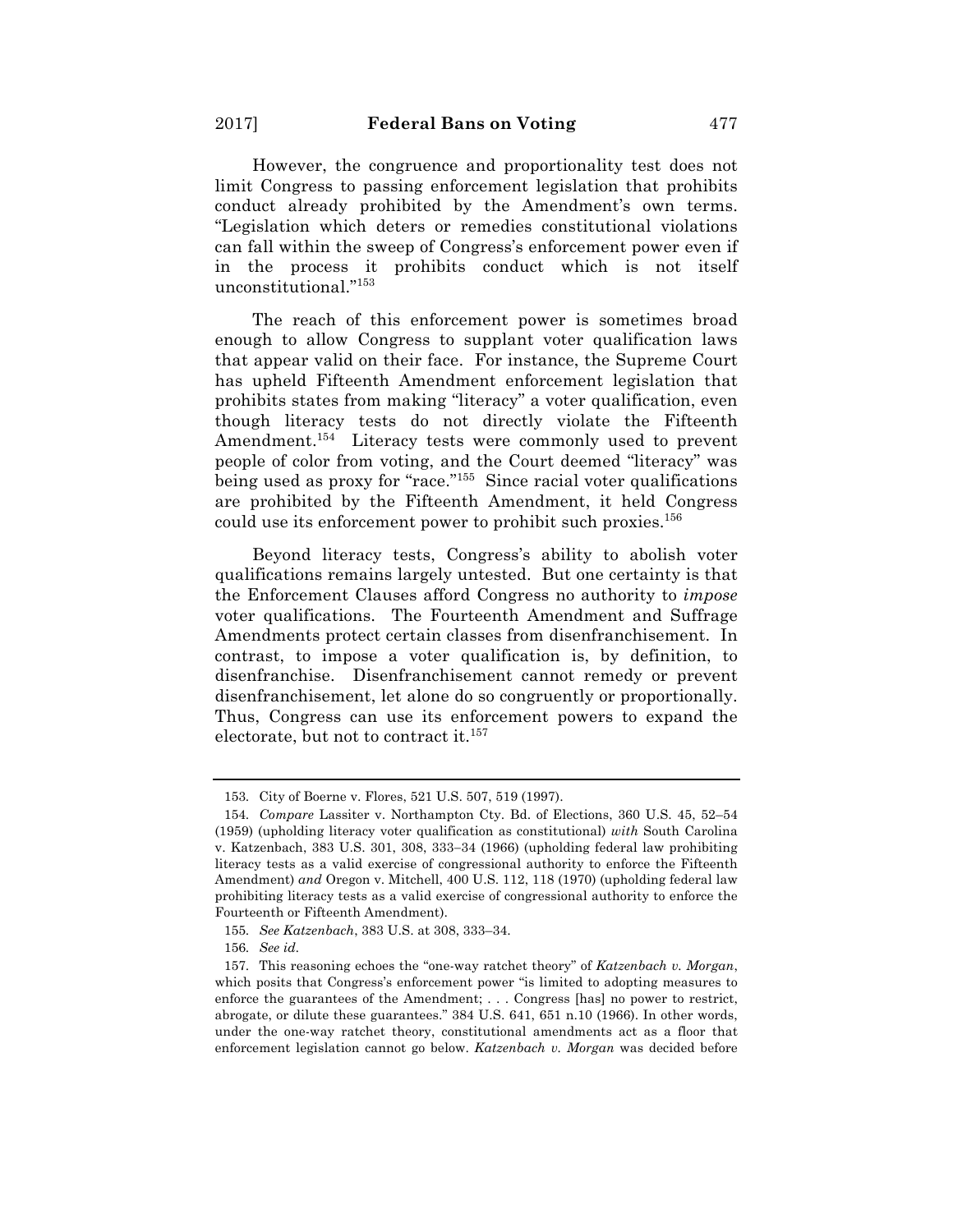The overall effect of the Fourteenth Amendment and Suffrage Amendments has been to circumscribe, both directly and indirectly, state power over voter qualifications. The Fourteenth Amendment directly prohibits states from imposing voter qualifications that invidiously discriminate, such as wealth-based qualifications.158 The Suffrage Amendments directly ban specific voter qualifications based on race,  $159$  sex,  $160$  inability to pay a poll tax or other tax (for federal elections),  $^{161}$  and age over eighteen years old.162 Indirectly, the Fourteenth Amendment and Suffrage Amendments limit state authority by empowering Congress to enforce their protections.<sup>163</sup> Congress may use this authority to outlaw facially-valid voter qualifications that states have used as proxies for unconstitutional qualifications.164

But these amendments have not made the federal government all powerful. Congress cannot use its enforcement

158. Harper v. Virginia State Bd. of Elections, 383 U.S. 663, 666 (1966).

- 159. U.S. CONST. amend. XV.
- 160. *Id.* amend. XIX.
- 161. *Id.* amend. XXIV.
- 162. *Id.* amend. XXVI.
- 163. *Id.* amends. XIV, § 5; XIX, § 2; XIV, § 2; XVI, § 2.
- 164. *See Flores*, 521 U.S. at 520.

*Flores*, which first articulated the congruence and proportionality standard. S. Elizabeth Wilborn Malloy, *Whose Federalism?*, 32 IND. L. REV. 45, 55 (1998). Commentators have suggested that *Flores* rejected the one-way ratchet theory. *E.g., id.* at 54; Note, *Section 5 and the Protection of Nonsuspect Classes After City of* Boerne v. Flores, 111 HARV. L. REV. 1542, 1543 (1998). But more accurately, it rejected the principle that Congress may create "new" constitutional rights. *See* City of Boerne v. Flores, 521 U.S. 507, 519 (1997). Even after *Flores*, the Court has never held that Congress may use its enforcement power to diminish *existing* constitutional rights. At least one commentator has suggested that the enforcement power should allow Congress to enforce some constitutional rights by restricting others, such as by "expanding Free Exercise rights at the expense of Establishment Clause rights." Rachel Toker, *Tying the Hands of Congress:* City of Boerne v. Flores, 33 HARV. C.R.- C.L. L. REV. 273, 286 n.82 (1998). But even this ability would not allow Congress to enforce the Fourteenth Amendment or a Suffrage Amendment by imposing a voter qualification; restricting the right to vote does not conceivably protect any other constitutional right. At most, disenfranchising one group may enhance the voting power of another group—for example, Congress could attempt to enforce the Nineteenth Amendment by banning men from voting. This would certainly help redress the diminished political power of women. But even if Congress marshalled a bulletproof record showing that women suffer from a pattern of egregious disenfranchisement, a court would undoubtedly hold that such legislation does not offer a congruent or proportional remedy. Legislatures and courts alike have historically remedied disenfranchisement with enfranchisement, not with more disenfranchisement. There is little reason to think the courts will dramatically change course and allow Congress to enforce the Fourteenth Amendment or Suffrage Amendments by imposing a voter qualification.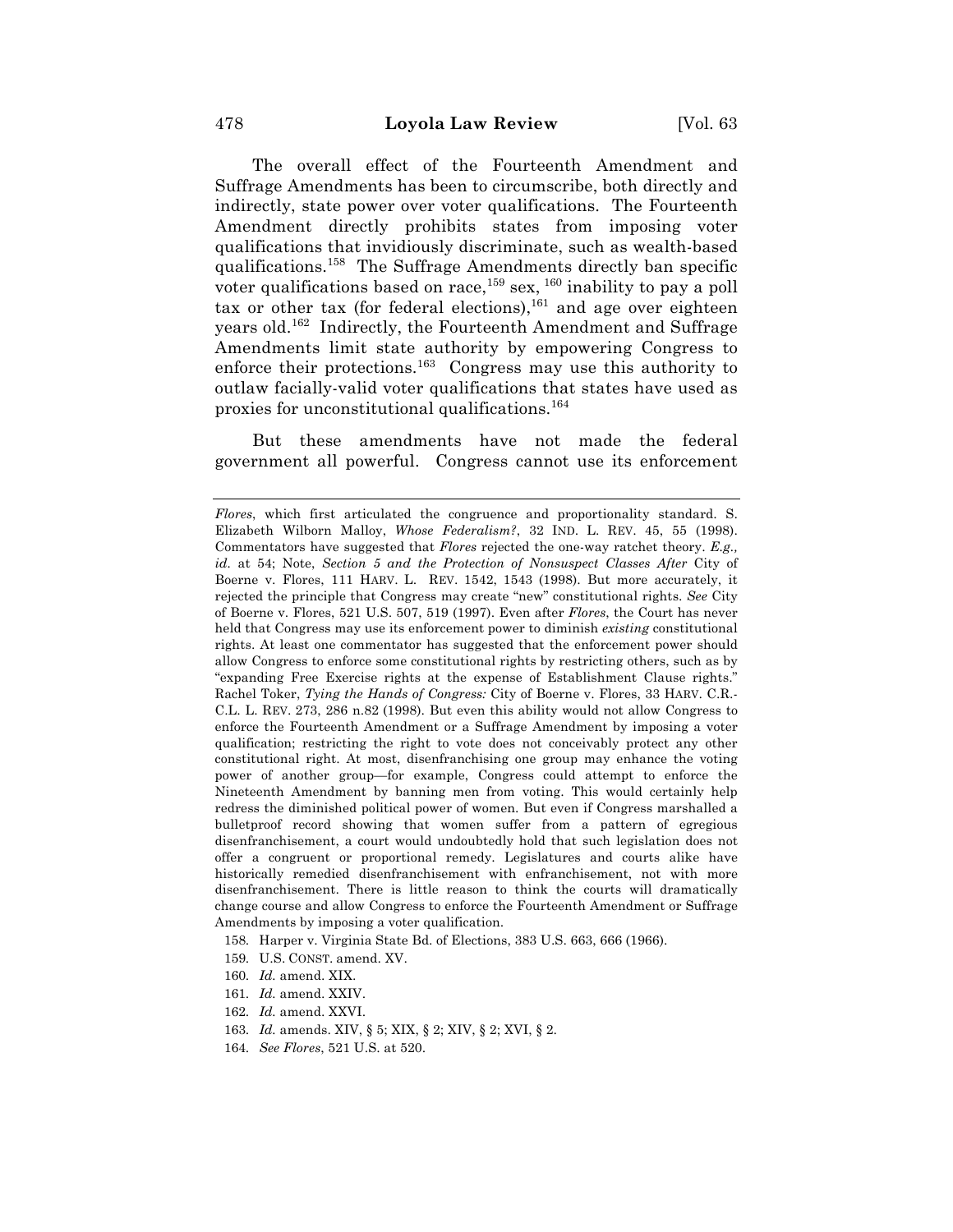powers to impose qualifications on voters, and enforcement legislation must be remedial, satisfying the requirements of congruence and proportionality. When Congress wishes to escape these confines, it must turn to other constitutional provisions although they, too, come with limits.

#### **C. ELECTIONS CLAUSE**

Long before the Fourteenth Amendment was ratified, the Framers wrote in Article I, Section 2, Clause 4, "[t]he Times, Places and Manner of holding Elections for Senators and Representatives, shall be prescribed in each State by the Legislature thereof; but the Congress may at any time by Law make or alter such Regulations."<sup>165</sup> The Supreme Court has interpreted this "Elections Clause" as granting states authority to create "a complete code for congressional elections," including regulations "not only as to times and places [of elections], but in relation to notices, registration, supervision of voting, protection of voters, prevention of fraud and corrupt practices, counting of votes, duties of inspectors and canvassers, and making and publication of election returns."166

This state authority, however, is limited by Congress's power to "make or alter such Regulations."167 States may have the first opportunity to regulate federal elections, but "Congress may "supplement these state regulations or  $\dots$  substitute its own,"<sup>168</sup> and to the extent Congress chooses to exercise this power, conflicting state regulations lose their force.<sup>169</sup>

The Supreme Court has even held that Congress's preemptive power under the Elections Clause is stronger than its usual preemptive power under the Supremacy Clause. Unlike other areas of concurrent authority where dividing lines can be drawn between state and federal power, the Elections Clause gives Congress complete authority to override state decisions. When Congress legislates under the Elections Clause, it *unavoidably* displaces a state's ability to regulate federal elections.170 For this reason, the Court has held that the

<sup>165.</sup> U.S. CONST. art. I, § 4, cl. 1.

<sup>166.</sup> Smiley v. Holm*,* 285 U.S. 355, 366 (1932).

<sup>167.</sup> U.S. CONST. art. I, § 4, cl. 1.

<sup>168.</sup> *Smiley,* 285 U.S. at 366–67.

<sup>169.</sup> Ex parte Siebold, 100 U.S. 371, 383–84 (1879).

<sup>170.</sup> Arizona v. Inter Tribal Council of Arizona, 133 S.Ct. 2247, 2256 (2013) [hereinafter ITCA] (citing Rice v. Santa Fe Elevator Corp., 331 U.S. 218, 230 (1947)).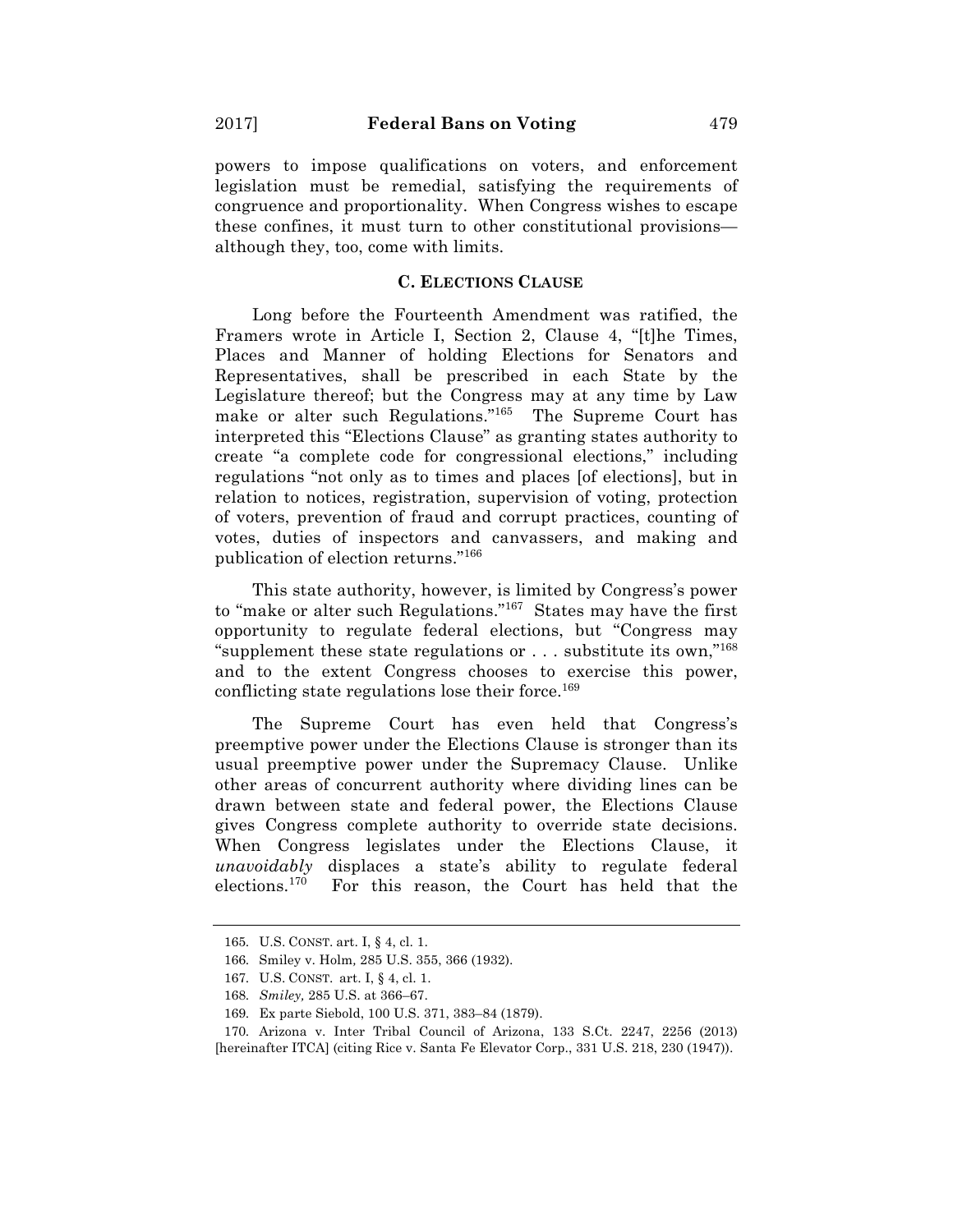"presumption against preemption" does not apply to federal legislation regulating the time, place, or manner of federal elections.171

The scope of Congress's Elections Clause authority is both broader and narrower than its power to enforce the Fourteenth Amendment and Suffrage Amendments. The authority is broader in that it allows Congress to adopt non-remedial election legislation. This makes the Elections Clause a tempting provision to use to justify congressionally-imposed voter qualifications. But the authority is also narrower in that it gives Congress no power to regulate state elections—and no authority to pass substantive election laws that fall outside the definitions of time, place, and manner regulations. As discussed in the next Part, the latter prevents Congress from using the Elections Clause to impose voter qualifications.

#### **V. THE LIMITS OF THE ELECTIONS CLAUSE**

Although nothing in the text of the Constitution expressly gives Congress the power to establish voter qualifications, proponents of the Federal Noncitizen Voting Ban may argue that establishing voter qualifications in federal elections is an exercise of Congress's power to regulate the "manner" of an election.172 To date, the question of whether the Elections Clause gives Congress such power has not been definitively answered by the courts and has received little scholarly attention.<sup>173</sup>

However, this interpretation of the Elections Clause is a dangerous slippery slope that, if accepted by the courts, would

<sup>171.</sup> ITCA, 133 S.Ct. 2247, 2256 (2013). As Professor Franita Tolson has explained, the Election Clauses create a decentralized scheme where states have autonomy, but not sovereignty, to regulate the time, place, and manner of federal elections. Because Congress may veto state regulations or replace them altogether, Congress alone has such sovereignty. Franita Tolson, *Reinventing Sovereignty? Federalism as a Constraint on the Voting Rights Act*, 65 VAND. L. REV. 1195, 1218, 1227 (2012).

<sup>172.</sup> U.S. CONST. art. I, § 4, cl. 1.

<sup>173.</sup> The question is alluded to in Tolson, *supra* note 171, at 1201, where the argument is made that the Elections Clause interacts with the Fourteenth Amendment and Suffrage Amendments to give Congress control over voter qualifications. *See also* Joshua A. Douglas, *(Mis)trusting States to Run Elections*, 92 WASH. U. L. REV. 553, 593-94 (2015) (echoing Tolson's view). However, this argument does not disentangle the question of whether Congress has the power to *impose* voter qualifications from the separate question of whether Congress has the power to *prohibit* voter qualifications. Implicitly, it seems to be concerned only with the first question. This Article, in contrast, is concerned with the second.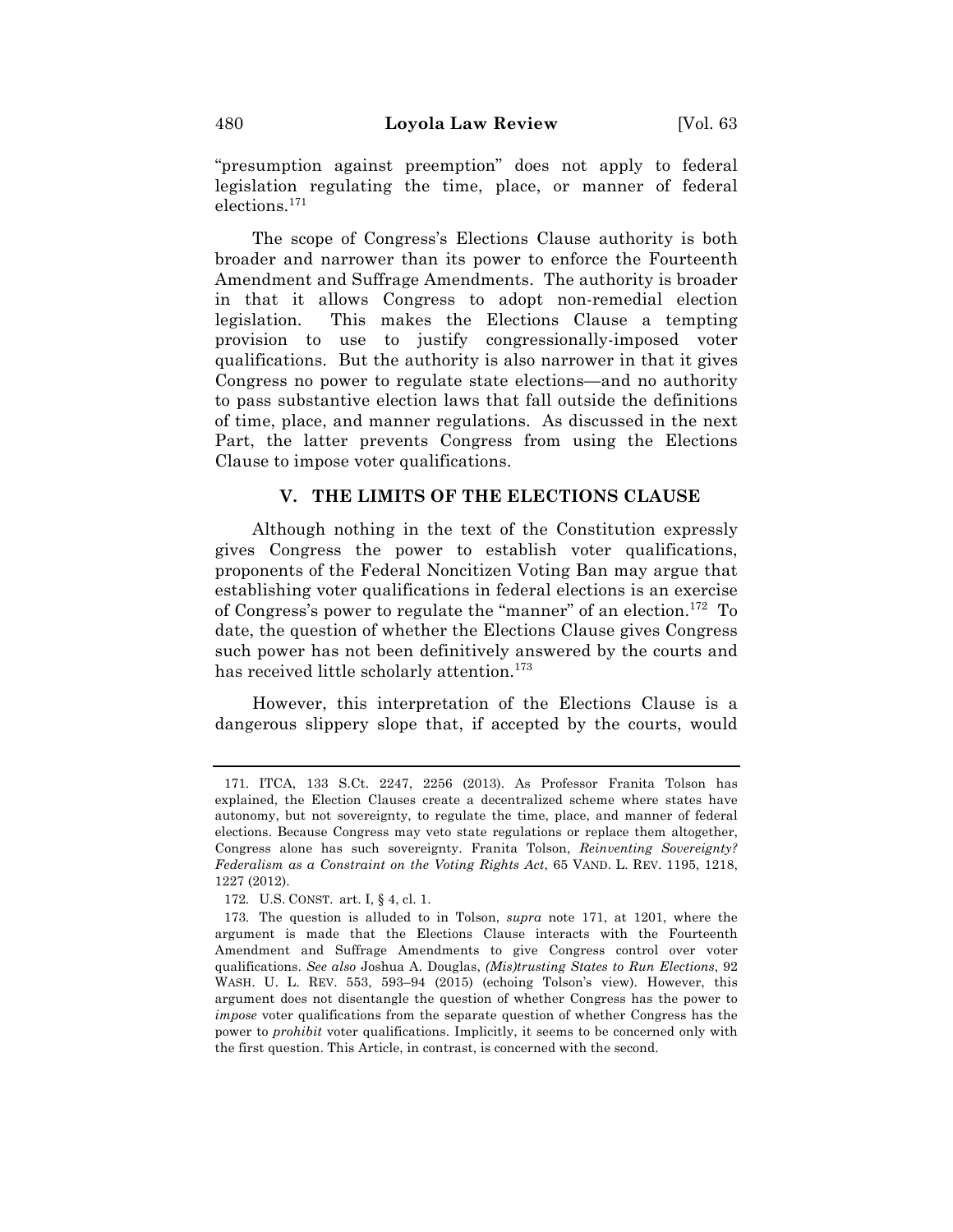allow Congress to exclude voters of all stripes from participating in federal elections. Fortunately, the Framers guarded against this possibility. This Part shows how the Elections Clause, when examined in light of constitutional history and case law, properly cabins federal authority over elections such that Congress cannot use it to establish voter qualifications.

## **A. THE FOUNDERS ON THE ELECTIONS CLAUSE AND VOTER QUALIFICATIONS: NEVER THE TWAIN SHALL MEET**

When drafting the Constitution, the Framers paid special attention to how federal elections were governed, trying to strike a balance between federal and state control. This section canvasses the Framer's statements on the Elections Clause and related constitutional provisions to show how and why the Framer's intended for the states, not Congress, to impose voter qualifications. The Supreme Court similarly reviewed the Framer's remarks on this issue in *Oregon v. Mitchell*, and Justice Black—writing for himself—concluded that the Framers intended for Congress to have final authority over voter qualifications in federal elections.174 This section critiques Justice Black's opinion, which has similarly been questioned by more recent Supreme Court decisions.

### **1. THE HISTORICAL RECORD**

The Framers of the Constitution understood the Elections Clause to grant Congress vast powers.175 Many Framers feared that without the Elections Clause, states would use their authority over the time, place, and manner of federal elections to destroy the federal government.<sup>176</sup> Gouverneur Morris, a delegate at the Constitutional Convention, observed that without

<sup>174.</sup> Oregon v. Mitchell, 400 U.S. 112, 123 n.5 (1970).

<sup>175.</sup> 2 THE RECORDS OF THE FEDERAL CONVENTION OF 1787, 240 (Max Farrand ed., 1911) [hereinafter 2 RECORDS] (comments of Madison: "[T]he Legislatures of the States ought not to have the uncontrouled right of regulating the times places & manner of holding elections. These were words of great latitude.").

<sup>176.</sup> A minority (whose view did not carry the day at the Constitutional Convention) feared the opposite: that the Elections Clause would be the death knell of the Union and allow the federal government to dissolve the states. *See* 3 THE RECORDS OF THE FEDERAL CONVENTION OF 1787, 195 (Max Farrand ed., 1911) [hereinafter 3 RECORDS] (comments of Maryland Attorney General Luther Martin, a delegate in the Constitutional Convention, to Maryland's state legislature); *see also* Tolson, *supra* note 171 (describing historical fears that the "congressional veto" contained in the Elections Clause would leave states at the mercy of the federal government).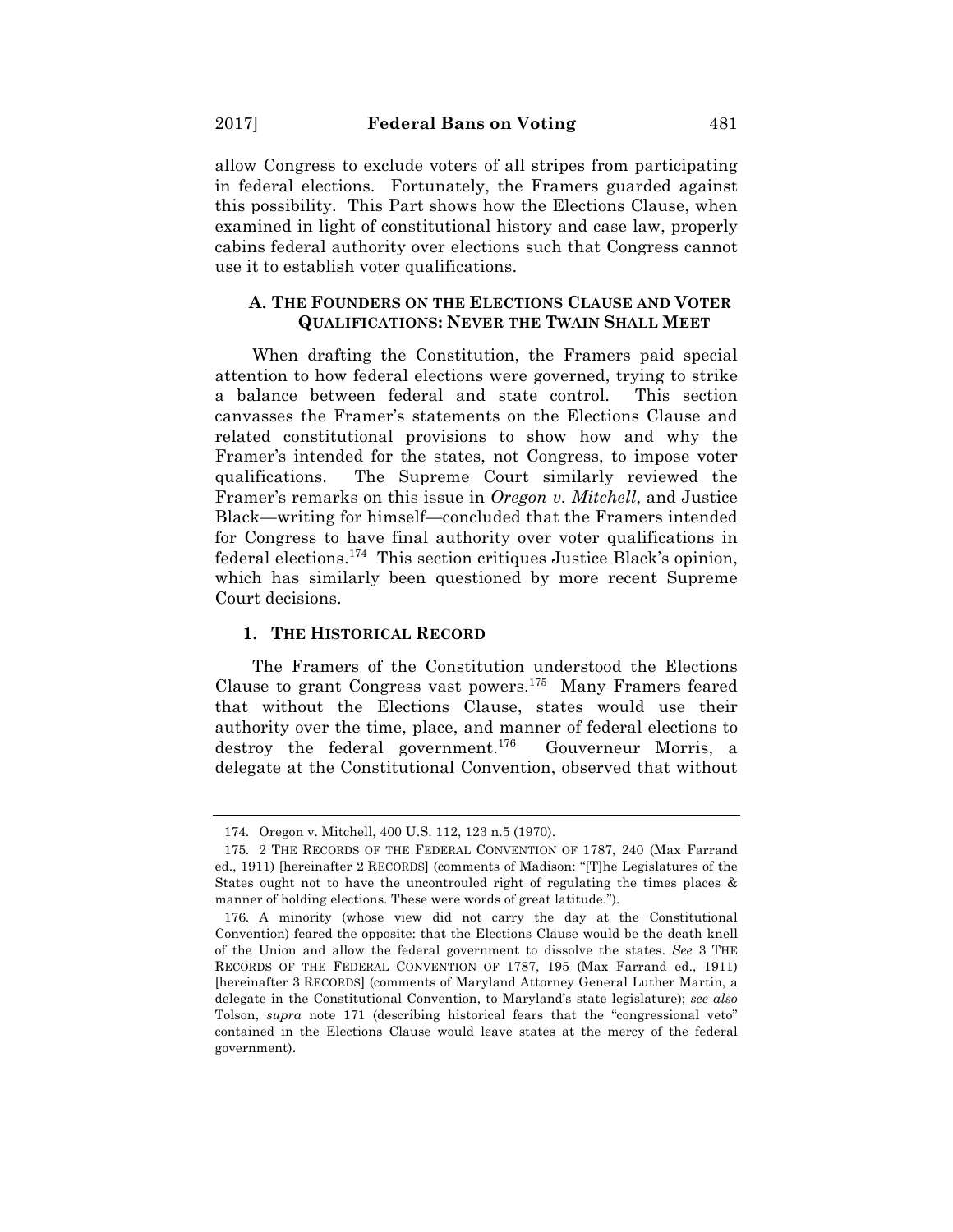any congressional oversight, states could simply refuse to hold federal elections;177 Alexander Hamilton echoed this sentiment in The Federalist Papers.178 James Madison listed several specific powers that state legislatures might abuse in unforeseen ways to strategically undermine the federal government: whether to hold elections by ballot or voice vote; where to conduct elections; and whether House candidates should run at large, in multimember districts or in single-member districts.<sup>179</sup> These concerns illustrate the expansive scope of the power to regulate the time, place, and manner of federal elections.

A desire to protect federal voting rights also motivated the Framers to adopt the Elections Clause. Madison worried that even if states did not try to manipulate election laws to undermine the federal government directly, they could suppress voters in federal elections.180 During the ratification debate in Virginia, Madison pointed out that South Carolina chose to overrepresent the city of Charleston in the state legislature by assigning that city a disproportionally large number of representatives. This imbalance diminished the votes of South Carolinians living in other areas. Fearing that the states may perpetuate this type of vote dilution in House elections, Madison argued that the Elections Clause was needed so that Congress could remedy it with a uniform rule. $181$  This was but one example of how states could discriminate against certain voters in federal elections.182 Madison explained the sentiment at the Constitutional Convention was that "[s]hould the people of any state, by any means be deprived of the right of suffrage, . . . it should be remedied by the general [federal] government."<sup>183</sup>

These deliberations indicate the Framers intended for Congress to have substantial authority over federal elections, both to protect its own existence and to safeguard the right to vote. Considered in isolation, these statements may suggest that this authority includes the power to establish voter qualifications

178. THE FEDERALIST NO. 59, at 385 (Alexander Hamilton) (Modern Library, 1941).

<sup>177.</sup> 2 RECORDS, *supra* note 176, at 241 (comments of Morris).

<sup>179.</sup> *See* 2 RECORDS, *supra* note 175, at 240–41 (comments of Madison).

<sup>180.</sup> *See* 3 RECORDS, *supra* note 176, at 311 (comments of Madison); 2 RECORDS, *supra* note 176, at 241 (comments of Madison).

<sup>181.</sup> *See* 3 RECORDS, *supra* note 176, at 311 (comments of Madison); 2 RECORDS, *supra* note 175, at 241 (comments of Madison).

<sup>182.</sup> 3 RECORDS, *supra* note 176, at 311.

<sup>183.</sup> *Id*.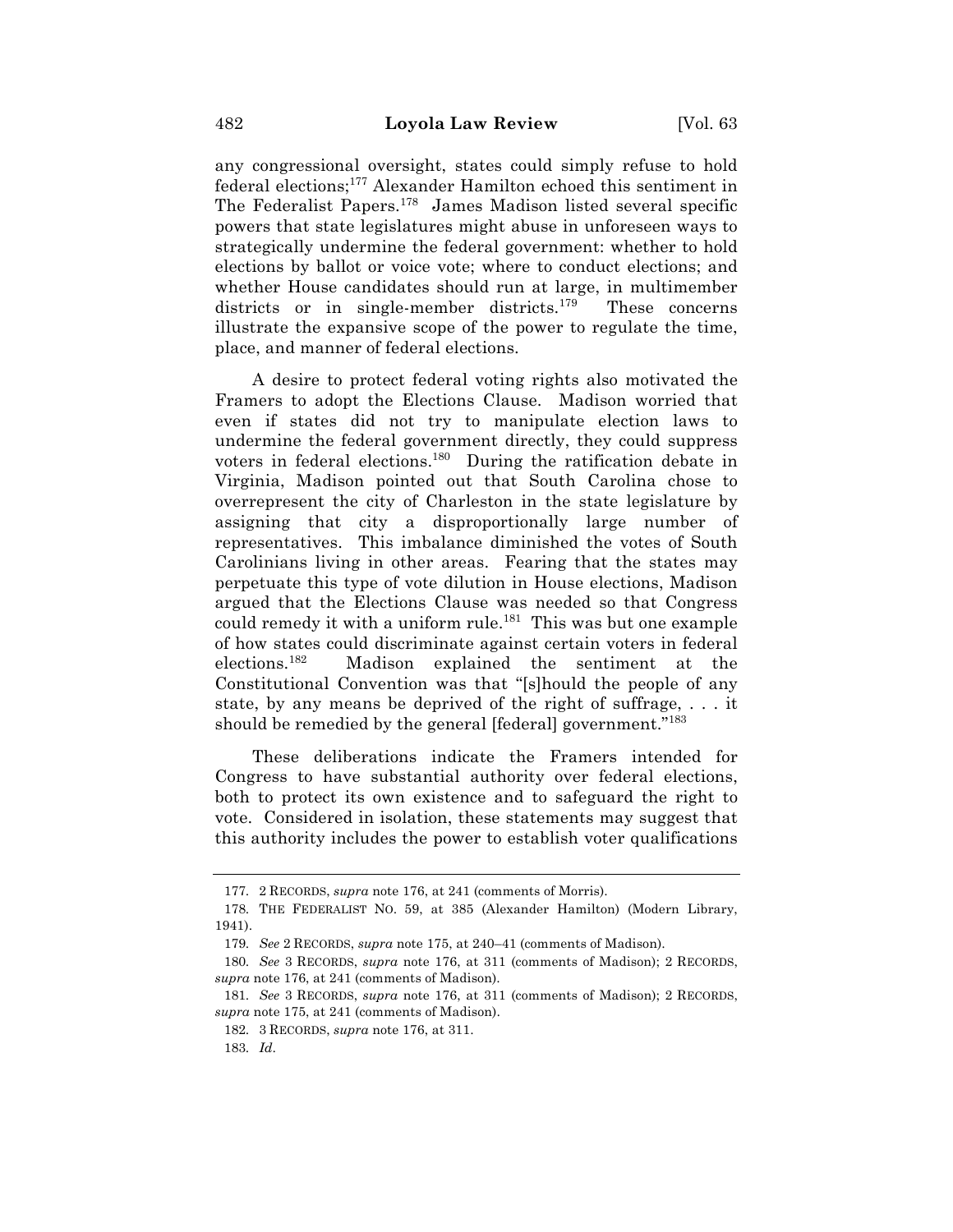in federal elections. Even though the Framers did not explicitly say that the Elections Clause allowed Congress to do so, they did discuss similar powers that Congress could exercise.<sup>184</sup> Many of these powers could arguably have just as great an impact on elections as voter qualifications do, such as the ability to decide where an election is conducted or how strong a person's vote should be relative to voters in neighboring districts. Should Congress be similarly empowered to determine who cannot vote in federal elections?

This question must be considered in light of another electionrelated constitutional provision the Framers devised: the original Voter Qualifications Clause of Article I, which requires that voter qualifications in federal elections be linked to the qualifications used in state elections.<sup>185</sup> This Clause textually separates the entire topic of voter qualifications from the Elections Clause; the Framers apparently believed voter qualifications were important enough for the Constitution to address directly. The textual separation alone suggests that the Framers did not believe voter qualifications were a subject encompassed by the Elections Clause.

Despite this, the Elections Clause and the original Voter Qualifications Clause could theoretically be reconciled in a way that allows Congress to set voter qualifications—but doing so would be anathema to the Framer's vision. The Voter Qualifications Clause says that voter qualifications in federal elections are tied to the qualifications used in state elections, but it does not explicitly state who—the states or Congress—may decide the content of those voter qualifications. If a voter qualification is a type of "manner" regulation, then Congress could use its Elections Clause authority to establish qualifications to vote in federal elections—and by virtue of the Voter Qualifications Clauses, those same qualifications would then apply to voters in state elections.

But allowing Congress to determine who could vote in *state* elections was far beyond what the Framers intended when drafting the Constitution—so much so that they viewed this argument as an absurdity. Alexander Hamilton expressed as much in The Federalist Papers:

<sup>184.</sup> *See* 3 RECORDS, *supra* note 176, at 311 (comments of Madison); 2 RECORDS, *supra* note 175, at 241 (comments of Madison).

<sup>185.</sup> U.S. CONST. art. I, § 2, cl. 1.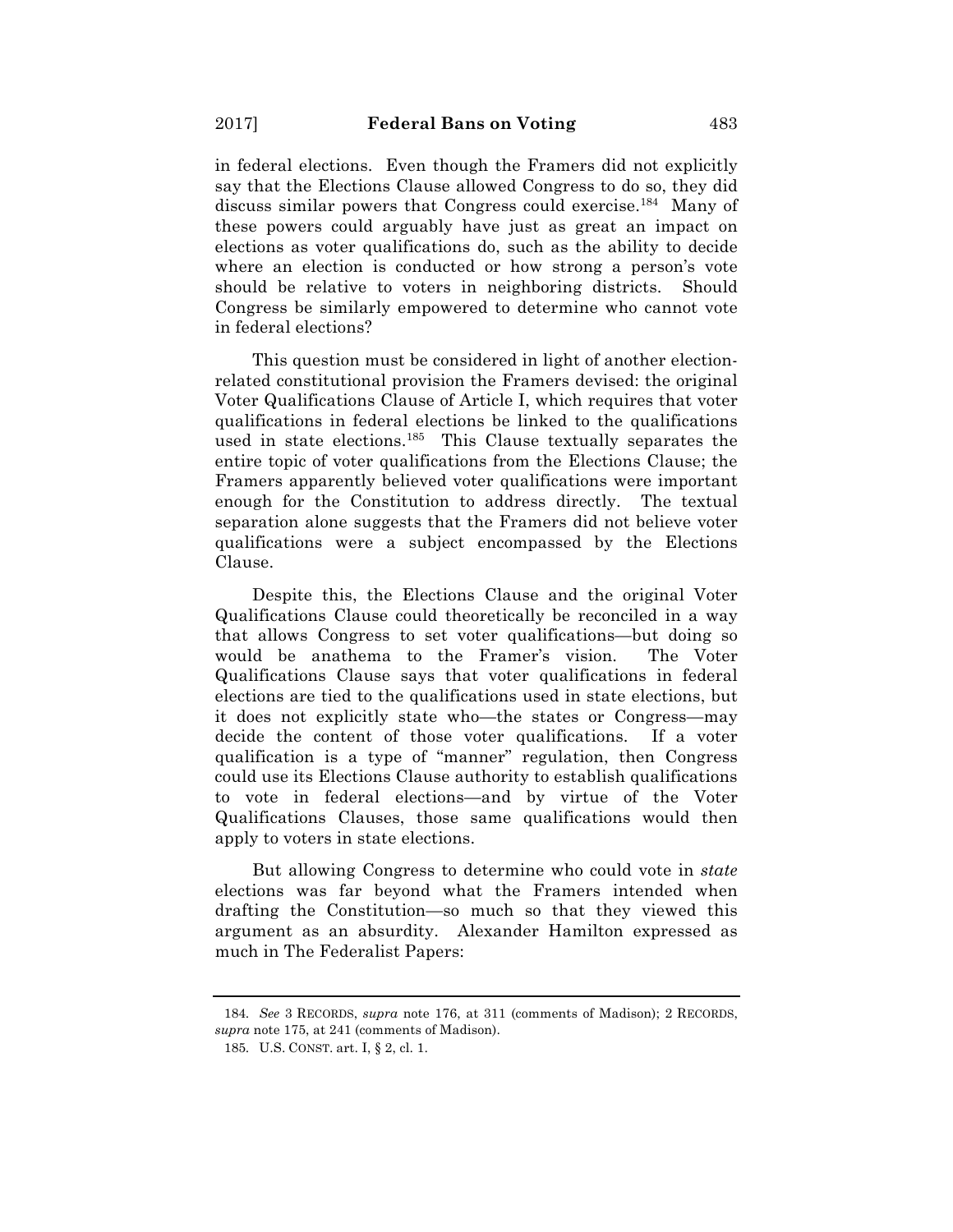Suppose an article had been introduced into the Constitution, empowering the United States to regulate the elections for the particular States, would any man have hesitated to condemn it, both as an unwarrantable transposition of power, and as a premeditated engine for the destruction of the State governments? The violation of principle, in this case, would have required no comment . . . .  $^{186}$ 

Nothing in the historical record shows that even a single Framer fathomed giving Congress the power to disenfranchise voters in state elections. All evidence indicates that the Framers drafted the Voter Qualifications Clause with the opposite goal in mind: to allow states to decide who could vote in federal elections.187

The Framers even considered and squarely rejected the idea that Congress should have a role to play in imposing voter qualifications. When the original Voter Qualifications Clause was discussed during the Constitutional Convention, Morris proposed an amendment to explicitly empower Congress to create federal voter qualifications or to alter federal voter qualifications established by the states<sup>188</sup>—similar to how the Elections Clause allows Congress to "make or alter" state regulations of the time, place, and manner of federal elections.189 Madison—who ardently supported giving Congress authority over the times, places, and manner of federal elections<sup>190</sup>—rejected the idea that Congress should determine who may vote.<sup>191</sup> Benjamin Franklin agreed, espousing the principle that the *elected* should not be able to control the *electors*. 192 Oliver Ellsworth believed that the states were in the best position to determine who should vote in federal elections, and he cautioned that if Congress had the authority to decide who was qualified to vote, it could disenfranchise the vast majority and transform the entire country into an aristocracy.<sup>193</sup> Ellsworth also pointed out that most state constitutions at the

<sup>186.</sup> THE FEDERALIST NO. 59, at 385 (Alexander Hamilton) (Modern Library, 1941).

<sup>187.</sup> *See e.g.,* 2 RECORDS, *supra* note 175, at 203 (comments of Madison).

<sup>188.</sup> *Id.* at 206–07.

<sup>189.</sup> U.S. CONST. art. 1, § 4, cl. 1.

<sup>190.</sup> *See supra* notes 179–83 and accompanying text.

<sup>191.</sup> 2 RECORDS, *supra* note 175, at 203 (comments of Madison: "the right of suffrage is certainly one of the fundamental articles of republican Government, and ought not to be left to be regulated by the [federal] Legislature.").

<sup>192.</sup> *Id.* at 205 (comments of Franklin).

<sup>193.</sup> *Id.* at 207 (comments of Ellsworth).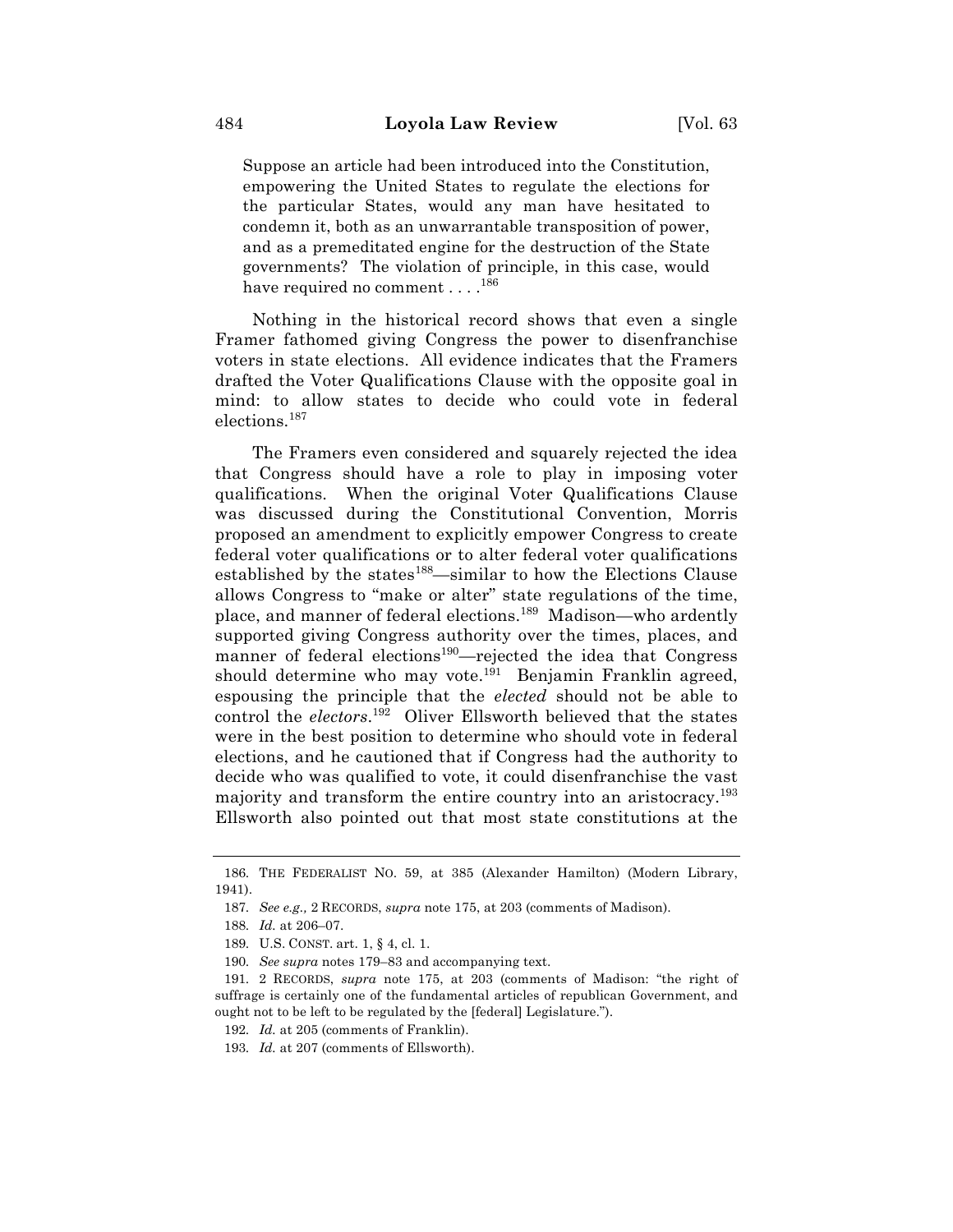time strongly protected the right to vote, and he believed the people would not accept a federal constitution that allowed for their disenfranchisement.194 Pierce Butler feared that federal interference with the right to vote could even lead to a second revolution.195 In the face of such overwhelming opposition, the proposal resoundingly failed; only the Delaware delegation voted in its favor.196

Moving forward, the Framers understood that voter qualifications would be set by the states, and this influenced their conception of the Elections Clause. Responding to concerns that Congress could use its power to regulate the time, place, and manner of federal elections to the detriment of the states, Madison pointed out this fear was unfounded for a simple reason: under the Voter Qualifications Clause, the same people qualified to vote for state legislators would also choose House members. If the states could trust these qualified voters to elect their own state legislators, then the states could also trust these voters to elect House members who would not use the Elections Clause to undermine state sovereignty.197

Madison's reasoning necessarily rests on an understanding that the states, not Congress, establish voter qualifications.<sup>198</sup> If the Elections Clause allowed Congress to do so, then his entire argument would unravel; Congress could disenfranchise states rights' advocates and create an electorate that favored using the Elections Clause to harm the states. Thus, not only did the Framers intend for voter qualifications to be beyond Congress's power over the time, place, and manner of federal elections, this limitation even served as a justification for giving Congress such power.

But the most definitive statement by the Framers that the Elections Clause does not empower Congress to establish voter qualifications appears in The Federalist Papers. There, Hamilton dismissed fears that Congress could use its authority under the Elections Clause to favor wealthy voters.<sup>199</sup> He noted that since wealthy voters were dispersed throughout the country and lived

<sup>194.</sup> 2 RECORDS, *supra* note 175, at 201 (comments of Ellsworth).

<sup>195.</sup> *Id.* at 202 (comments of Butler).

<sup>196</sup>*. Id.* at 206.

<sup>197.</sup> *See id.* at 241 (comments of Madison).

<sup>198.</sup> *See id.* (comments of Madison).

<sup>199.</sup> THE FEDERALIST NO. 60 (Alexander Hamilton).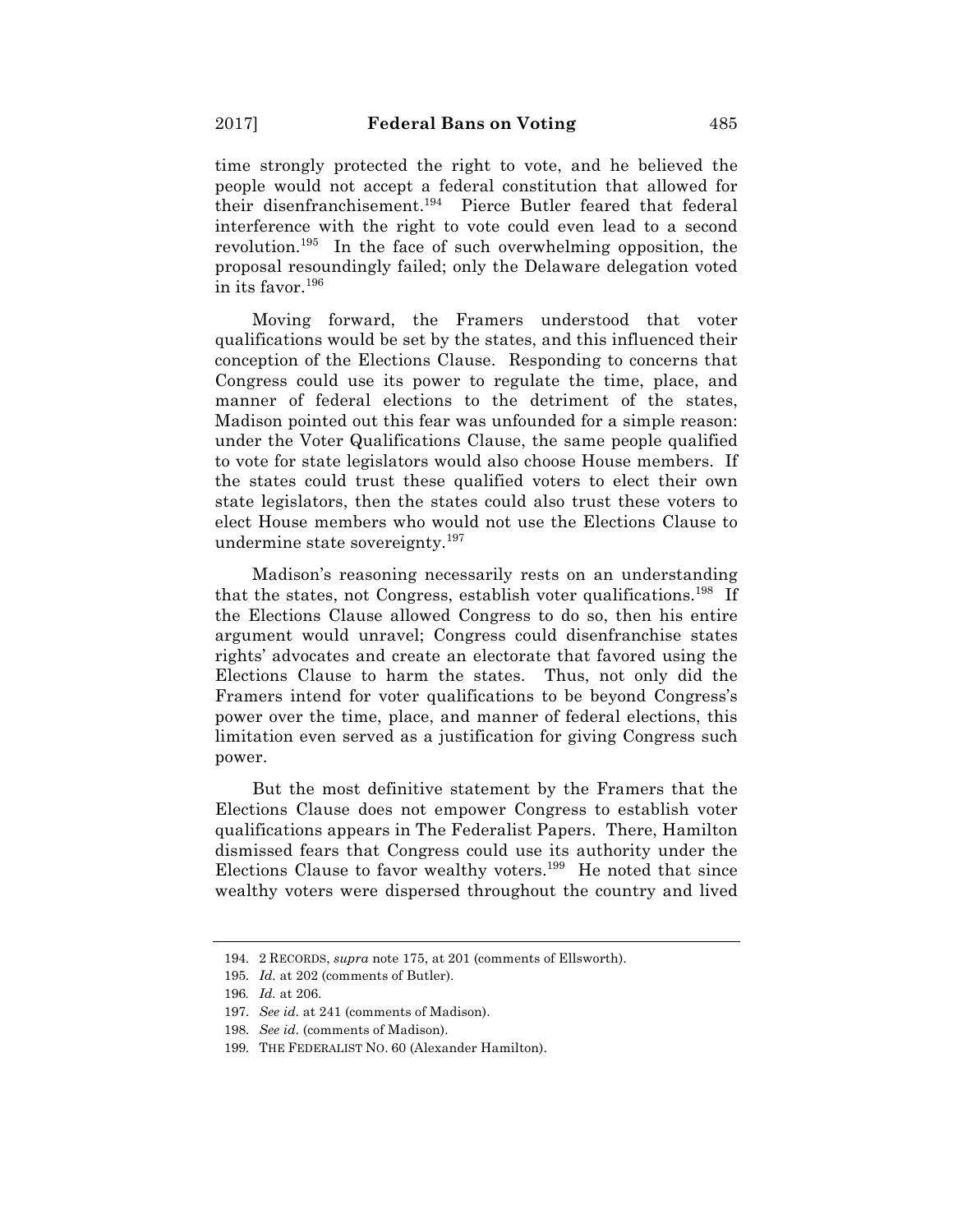among less wealthy voters, Congress could not, as a practical matter, design election procedures that singled out wealthy voters for special treatment. The only way that Congress could feasibly favor wealthy voters would be by creating wealth-based voter qualifications, but he asserted this was a power the Constitution denied to Congress:

The truth is, that there is no method of securing to the rich the preference apprehended, but by prescribing qualifications of property either for those who may elect or be elected. But this forms no part of the power to be conferred upon the national government. Its authority would be expressly restricted to the regulation of the *times*, the *places*, the *manner* of elections. The qualifications of the persons who may choose or be chosen, as has been remarked upon other occasions, are defined and fixed in the Constitution, and are unalterable by the [federal] legislature.<sup>200</sup>

To Hamilton, fears that Congress could use the Elections Clause to create an aristocracy were completely unfounded. As he assured readers of The Federalist Papers, Congress is constitutionally barred from disenfranchising voters who lack wealth.201

The great weight of history thus shows that the Framers intended for Congress to have extensive, but not unlimited, authority over federal elections. A regulation of the "manner" of an election may not be defined in the Constitution, but history tells us something is *not* a manner regulation: a voter qualification. As far as the Framers were concerned, the ability to establish voter qualifications remained a power possessed by the states alone.

As a matter of originalism, this could be the end of the inquiry: the Framers intended to prevent Congress from using the Elections Clause to establish voter qualifications, so the Federal Noncitizen voting ban cannot be justified as an exercise of Congress's Election Clause powers. However, the courts have not always agreed with this assessment.

### **2. JUSTICE BLACK'S MISREAD**

Reviewing the same constitutional history, Justice Hugo

<sup>200.</sup> THE FEDERALIST NO. 60 (Alexander Hamilton).

<sup>201.</sup> *See id.* (Alexander Hamilton).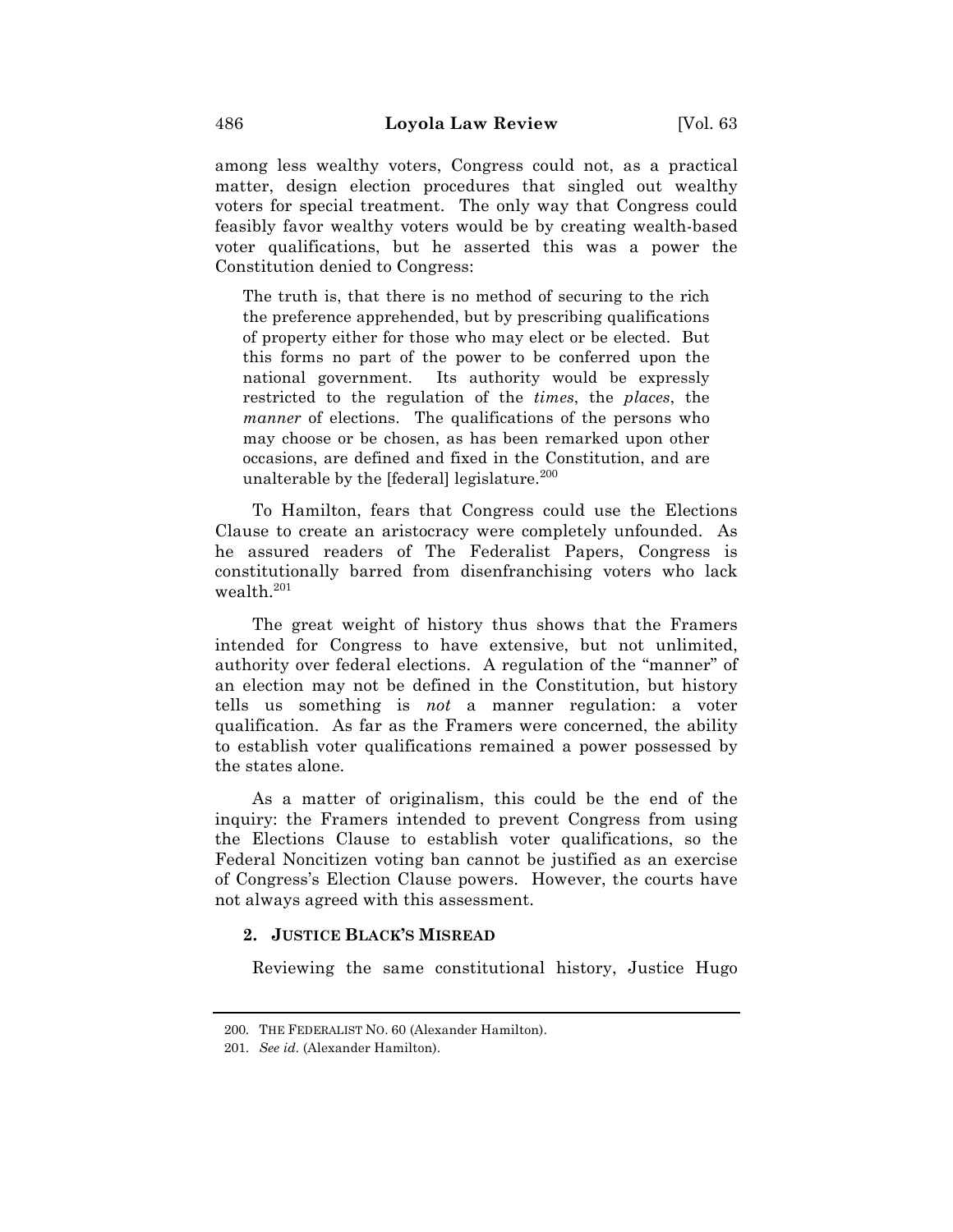Black came to a different conclusion about the meaning of the Elections Clause in *Oregon v. Mitchell*. <sup>202</sup> In this case, the Supreme Court considered the constitutionality of several amendments to the Voting Rights Act of 1965 that Congress enacted in 1970. One of the challenged provisions established a minimum voting age of eighteen in all federal and state elections.203 This case was decided before ratification of the Twenty-Sixth Amendment, and at the time, many states required people be at least twenty-one years old to vote in state and federal elections.204 Several states challenged the provision establishing a minimum voting age as an unconstitutional intrusion on their right to establish voter qualifications.<sup>205</sup>

The Court fractured over whether Congress mandate a minimum voting age; not even a plurality of Justices agreed on the judgment.<sup>206</sup> Four Justices would have held that Congress create a minimum voting age in both federal and state elections through its power to enforce the Equal Protection Clause of the Fourteenth Amendment.<sup>207</sup> A different set of four Justices would have held the opposite: Congress has no power to dictate the voting age in either federal or state elections. Justice Black split the difference, reasoning that Congress could establish a minimum voting age in federal elections, but not in state elections.208 Although no other Justice joined his reasoning, Justice Black's decision carried the day because each part of it was supported (for different reasons than his own) by one of the sets of four Justices.<sup>209</sup>

Unlike the Justices who believed that the Fourteenth Amendment allowed Congress to mandate a minimum voting age in all elections,<sup>210</sup> Justice Black rooted his decision in the

<sup>202.</sup> Oregon v. Mitchell, 400 U.S. 112, 123 n.5 (1970).

<sup>203.</sup> *Id.* at 117.

<sup>204.</sup> Sarah Fearon-Maradey, *Disenfranchising America's Youth: How Current Voting Laws Are Contrary to the Intent of the Twenty-Sixth Amendment*, 12 U.N.H. L. REV. 289, 292 (2014).

<sup>205.</sup> *Oregon*, 400 U.S. at 117.

<sup>206.</sup> *Id.* at 118.

<sup>207.</sup> *Id.* at 143–44, 240 (opinion of Douglas, J.; joint opinion of Brennan, White, and Marshall, JJ.).

<sup>208.</sup> *Id.* at 117–18.

<sup>209.</sup> *See id.*

<sup>210.</sup> *Oregon*, 400 U.S. at 143–44, 240 (opinion of Douglas, J.; joint opinion of Brennan, White, and Marshall, JJ.).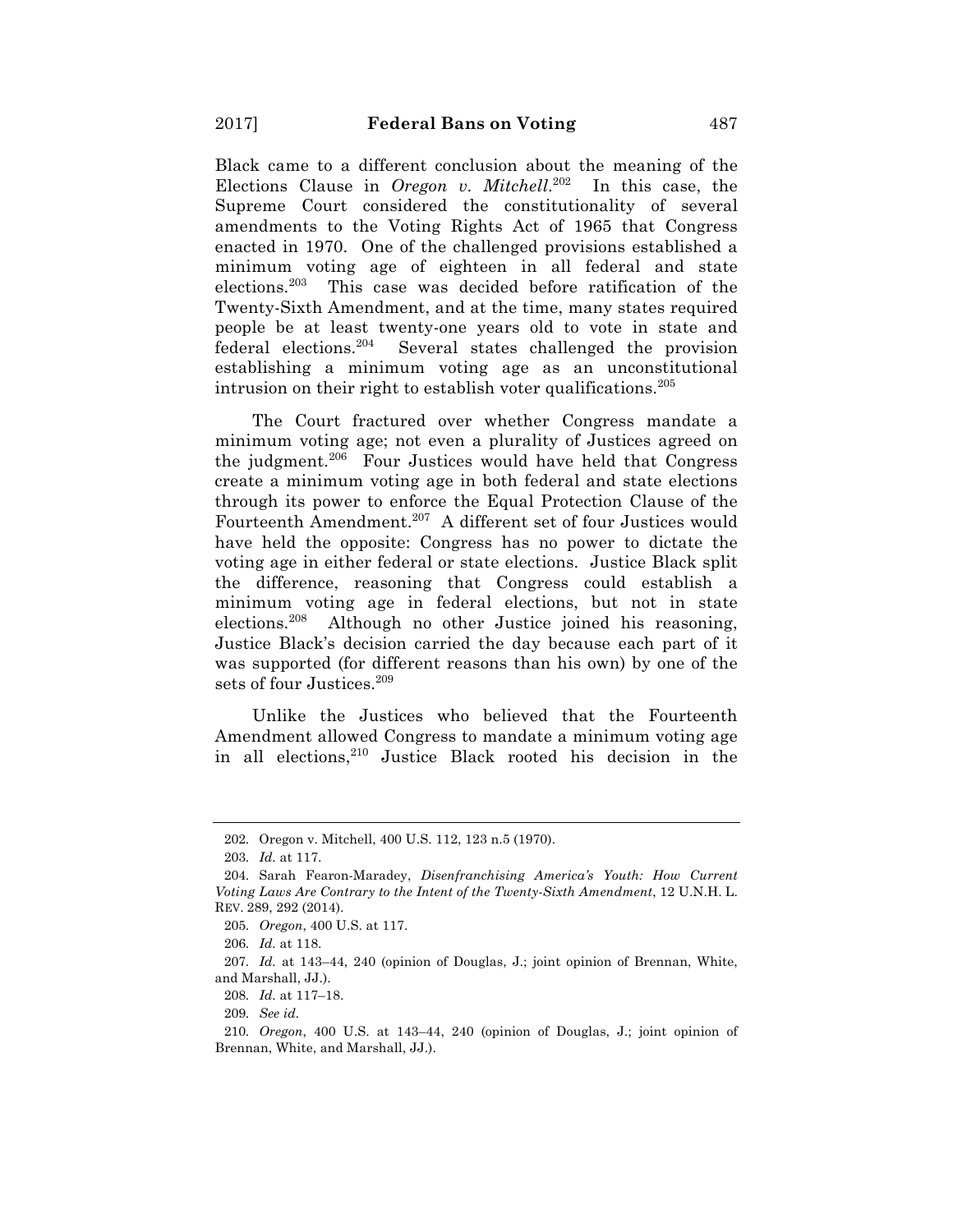Elections Clause.<sup>211</sup> He conceded that the Voter Qualifications Clauses allow states to establish voter qualifications for state and federal elections. But he asserted that Congress could use its Elections Clause authority to override such qualifications as they pertained to federal elections.212 Under his view, a voter qualification was a type of "manner" regulation, and because the Elections Clause gives Congress power over the manner of federal elections, he believed congressional power over voter qualifications was an exception to both the general rule that states decide qualifications and the requirement of the Voter Qualifications Clause that state and federal qualifications be linked.213 In other words, the Elections Clause allowed Congress to dictate voter qualifications, but only in federal elections.

Justice Black supported his view by seizing upon the remarks of Madison and other Framers who argued that the Elections Clause would allow Congress to establish House of Representatives districts and define their boundaries. $214$  As discussed earlier,  $215$  Madison supported giving these powers to Congress,<sup>216</sup> and he believed Congress could use those powers to prevent states from diluting the votes of people living in certain areas.217 Justice Black believed that vote dilution amounted to a voter qualification, or more precisely, that it was a manifestation of "the geographical qualification embodied in the concept of congressional districts."218 Under his reasoning, because Framers like Madison intended for the Elections Clause to give Congress power over redistricting, the Framers intended for Congress to regulate "geographical qualifications" placed on voters. Therefore, since Congress could regulate this type of voter qualification in federal elections, Congress could similarly impose other voter qualifications in federal elections—such as the voting  $age.<sup>219</sup>$ 

A historical flaw with Justice Black's analysis is that the Framers never conceived of "geography" as a voter qualification.

<sup>211.</sup> Oregon v. Mitchell, 400 U.S. 112, 119–20 (1970).

<sup>212.</sup> *Id.*

<sup>213.</sup> *See id.* at 121–23.

<sup>214.</sup> *Id.* at 122, 123 n.5.

<sup>215.</sup> *See supra* Part V(A)(1).

<sup>216.</sup> 2 RECORDS, *supra* note 175, at 240–41 (comments of Madison).

<sup>217.</sup> *See id.* at 241 (comments of Madison); 3 RECORDS, *supra* note 176, at 311 (comments of Madison).

<sup>218.</sup> *Oregon*, 400 U.S. at 122.

<sup>219.</sup> *See id.*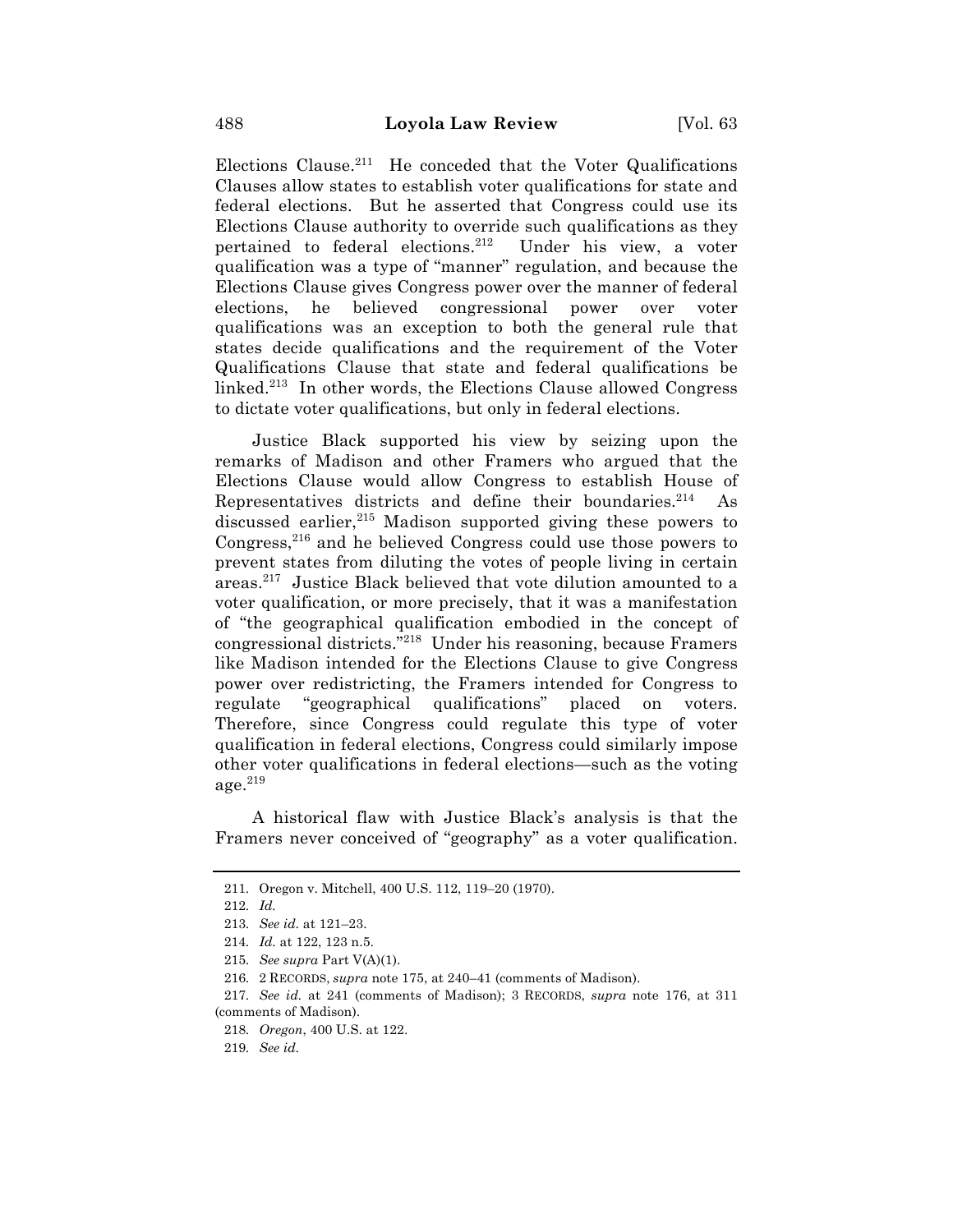Although they did not define voter qualifications explicitly, the Framers described voter qualifications as substantive requirements that would completely prohibit some person from casting a ballot. For instance, a property ownership requirement, which Hamilton discussed in The Federalist Papers,<sup>220</sup> ensured that voters without property would be turned away from the polls. In contrast, the boundaries of House district lines do not, in and of themselves, prevent any person from casting a ballot, regardless of where a person lives. Although the power to draw House district lines could lead to vote dilution, and the Framers recognized this as a problem, they never equated this type of voter harm with disenfranchisement.<sup>221</sup>

More broadly, if the Framers considered voter qualifications to be a type of "manner" regulation, then they would not have repeatedly said otherwise during and after the Constitutional Convention.222 Recall that Hamilton dismissed fears that Congress could use its Elections Clause authority to favor wealthy voters because the power to establish voter qualifications, such as property ownership requirements, remained with the states. $223$  This argument becomes nonsensical if Congress does, in fact, have such power. Madison's federalism argument—that state control over voter qualifications ensured that Congress would not use its Elections Clause powers to abuse the states—would also fall apart. $224$ 

The Justices in *Oregon v. Mitchell* who believed that Congress had no power to establish a voting age qualification in federal elections echoed the words of the Framers. Justice Stewart, joined by Chief Justice Burger and Justice Blackmun, emphasized the defeat of Morris's proposal at the Constitutional Convention that would have explicitly given Congress control over voter qualifications.225 Justice Stewart also compared the

<sup>220.</sup> THE FEDERALIST NO. 60 (Alexander Hamilton).

<sup>221.</sup> *See* 3 RECORDS, *supra* note 176, at 311 (comments of Madison); 2 RECORDS, *supra* note 175, at 241 (comments of Madison).

<sup>222.</sup> A fuller account of the Framers views is included in Part  $V(A)(1)$  of this Article.

<sup>223.</sup> THE FEDERALIST NO. 60 (Alexander Hamilton).

<sup>224.</sup> *See* 2 RECORDS, *supra* note 175, at 241 (comments of Madison).

<sup>225.</sup> The principle that "rejected prior versions of legislation indicate the meaning of the final version" has been used by the judiciary to interpret ambiguous legislation. *See, e.g.*, Hamdan v. Rumsfeld, 548 U.S. 557, 579–80 (2006) (citing Doe v. Chao, 540 U.S. 614, 621–23 (2004)) ("Congress's rejection of the very language that would have achieved the result the Government urges here weighs heavily against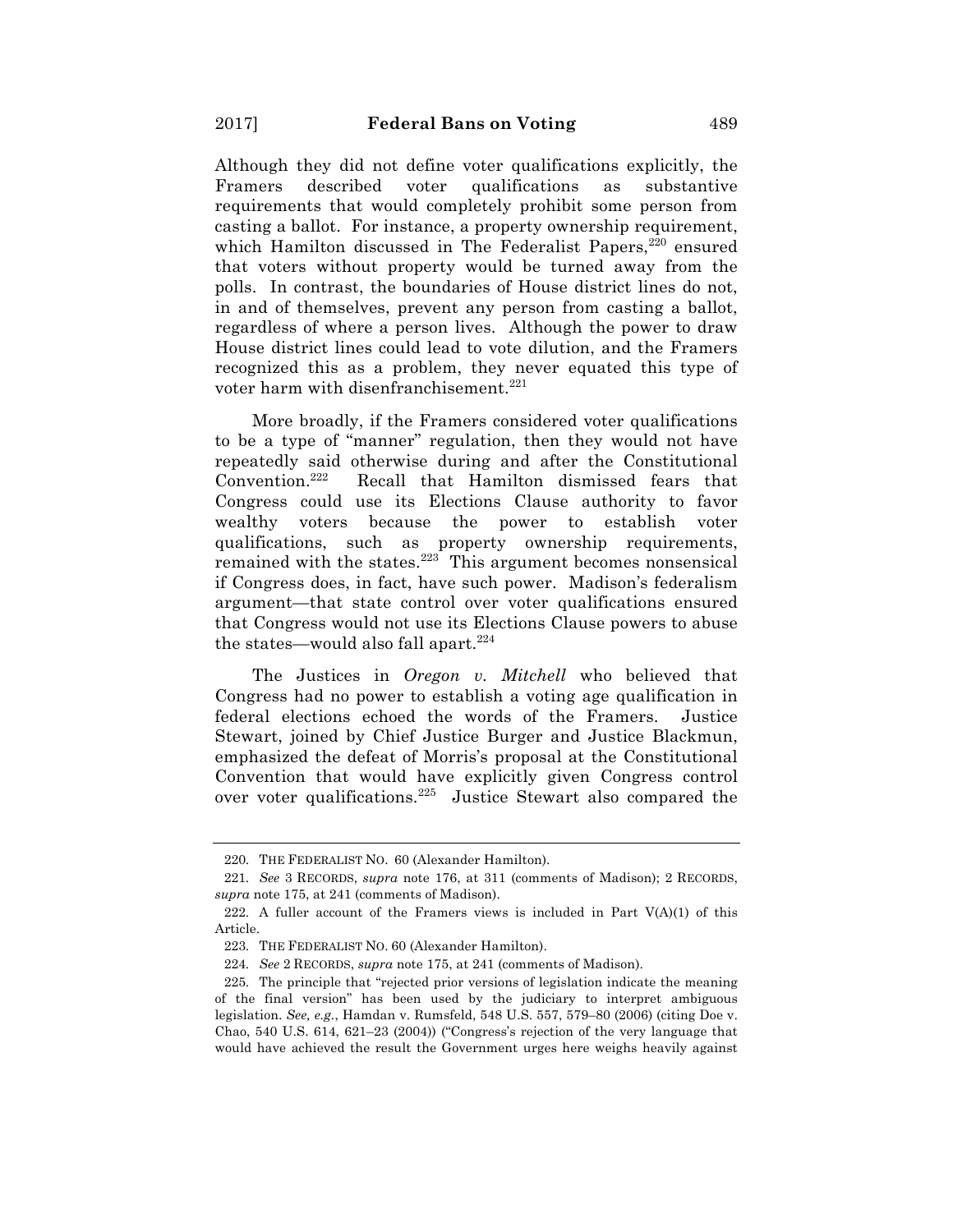text of the Elections Clause, which does not directly address voter qualifications, with that of the Voter Qualifications Clause, arguing that "[i]t is plain . . . that when the Framers meant qualifications they said 'qualifications."<sup>226</sup> Justice Harlan advanced a similar argument and cited to The Federalist No. 52, in which Hamilton asserted that the Voter Qualifications Clause should be "satisfactory to every State, because it is conformable to the standard [voter qualifications] already established, or which may be established, by the State itself."227

Despite these protests, Justice Black's decision carried the day in *Oregon v. Mitchell*. But since no other Justice joined Justice Black's opinion, his reasoning did not become precedent.<sup>228</sup> Decades would pass before the Court again examined the limits of the Elections Clause, and when the question finally did arise again, the Court began to more clearly turn against the idea that Congress could establish voter qualifications. $^{229}$ 

### **B. CURRENT UNDERSTANDINGS OF THE ELECTIONS CLAUSE**

Beyond *Oregon v. Mitchell*, few cases have interpreted the extent of congressional power under the Elections Clause, and the Supreme Court has never definitively held that power over voter qualifications is beyond the Clause's scope. But two more recent cases, *U.S. Term Limits v. Thornton*<sup>230</sup> and *Arizona v. Inter Tribal Council of Arizona (ITCA)*,<sup>231</sup> cast serious doubt on Justice Black's views.

the Government's interpretation.").

<sup>226.</sup> Oregon v. Mitchell, 400 U.S. 112, 288 (1970).

<sup>227.</sup> *Id.* at 211 (quoting THE FEDERALIST NO. 52 (James Madison)).

<sup>228.</sup> *See* ITCA, 133 S.Ct. 2247, 2258 n.8 (2013).

<sup>229.</sup> In the interim, the Court decided in *Tashjian* that voter qualifications in state and federal qualifications could differ so long as the qualifications in federal elections were more lenient. Tashjian v. Republican Party of Conn., 479 U.S. 208, 225–27 (1986); *see supra* Part IV(A). However, that case involved a challenge to differing qualifications established under *state* law; it did not discuss Congress's Elections Clause authority or hold that Congress had the power to create voter qualifications. *Tashjian,* 479 U.S. at 210-11. The Court justified its decision in part by pointing to *Oregon v. Mitchell*, which held that Congress could establish a minimum voting age in federal elections. *Tashjian,* 479 U.S. at 210–11. The Court did not endorse Justice Black's reasoning in *Oregon v. Mitchell*. *Tashjian*, 479 U.S. at 229. As discussed in Part V(B)(2) of this Article, the Court has recently expressed significant doubt that his interpretation of the Elections Clause has precedential value.

<sup>230.</sup> U.S. Term Limits v. Thornton, 514 U.S. 779 (1995).

<sup>231.</sup> *ITCA*, 133 S.Ct. 2247.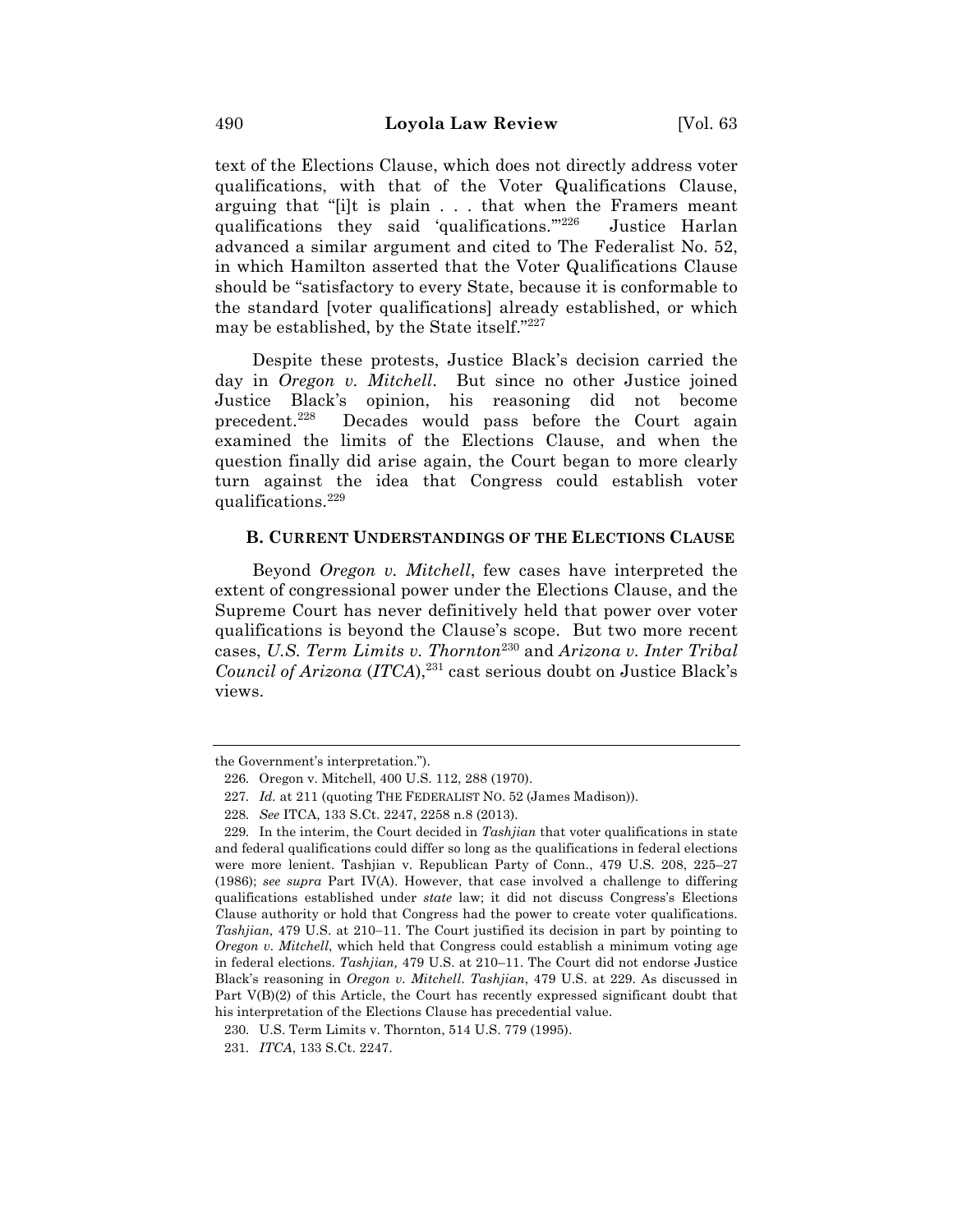## **1. OF CANDIDATES AND VOTERS: U.S. TERM LIMITS V. THORNTON**

In the 1995 case *U.S. Term Limits v. Thornton*, the Supreme Court held that the Constitution prevents states from placing term limits on members of Congress.<sup>232</sup> Although this case does not directly address whether Congress has power under the Elections Clause to establish voter qualifications, it does answer an analogous question: whether the *states* have power under the Elections Clause to establish *candidate* qualifications.233 Much of the reasoning the Court used in its *U.S. Term Limits* analysis is equally applicable to the question of whether Congress can establish voter qualifications.

The Court noted that the Constitution provides lists of candidate qualifications in the "Candidate Qualification Clauses."234 The first of these clauses—Article I, Section 2, Clause 2—requires a candidate for the House of Representatives be at least twenty-five years old, a citizen of the United States for seven years, and an inhabitant of the state where they run.<sup>235</sup> Similarly, Article I, Section 3, Clause 3, requires that a candidate for Senate be at least thirty years old, a citizen of the United States for nine years, and an inhabitant of the state where they run.236

At issue in *U.S. Terms Limits* was whether the Candidate Qualification Clauses prescribed an exclusive set of candidate qualifications or they merely established minimum qualifications that states could supplement.<sup>237</sup> The Court considered an argument that the Elections Clause, by giving states the first opportunity to regulate the times, places, and manner of federal elections, empowers them to create additional federal candidate qualifications. Like *Oregon v. Mitchell,* which considered the argument that a voter qualification is a type of "manner" regulation,238 the argument in *U.S. Term Limits* turned on whether a candidate regulation is a type of "manner" regulation.239

<sup>232.</sup> U.S. Term Limits v. Thornton, 514 U.S. 779, 783 (1995).

<sup>233.</sup> *Id.* at 832.

<sup>234.</sup> *Id.* at 782–83.

<sup>235.</sup> U.S. CONST. art. I, § 2, cl. 2.

<sup>236.</sup> *Id.* § 3, cl. 3.

<sup>237.</sup> *U.S. Term Limits*, 514 U.S. at 782–83.

<sup>238.</sup> *See* Oregon v. Mitchell, 400 U.S. 112, 121–23 (1970).

<sup>239.</sup> *U.S. Term Limits*, 514 U.S. at 832.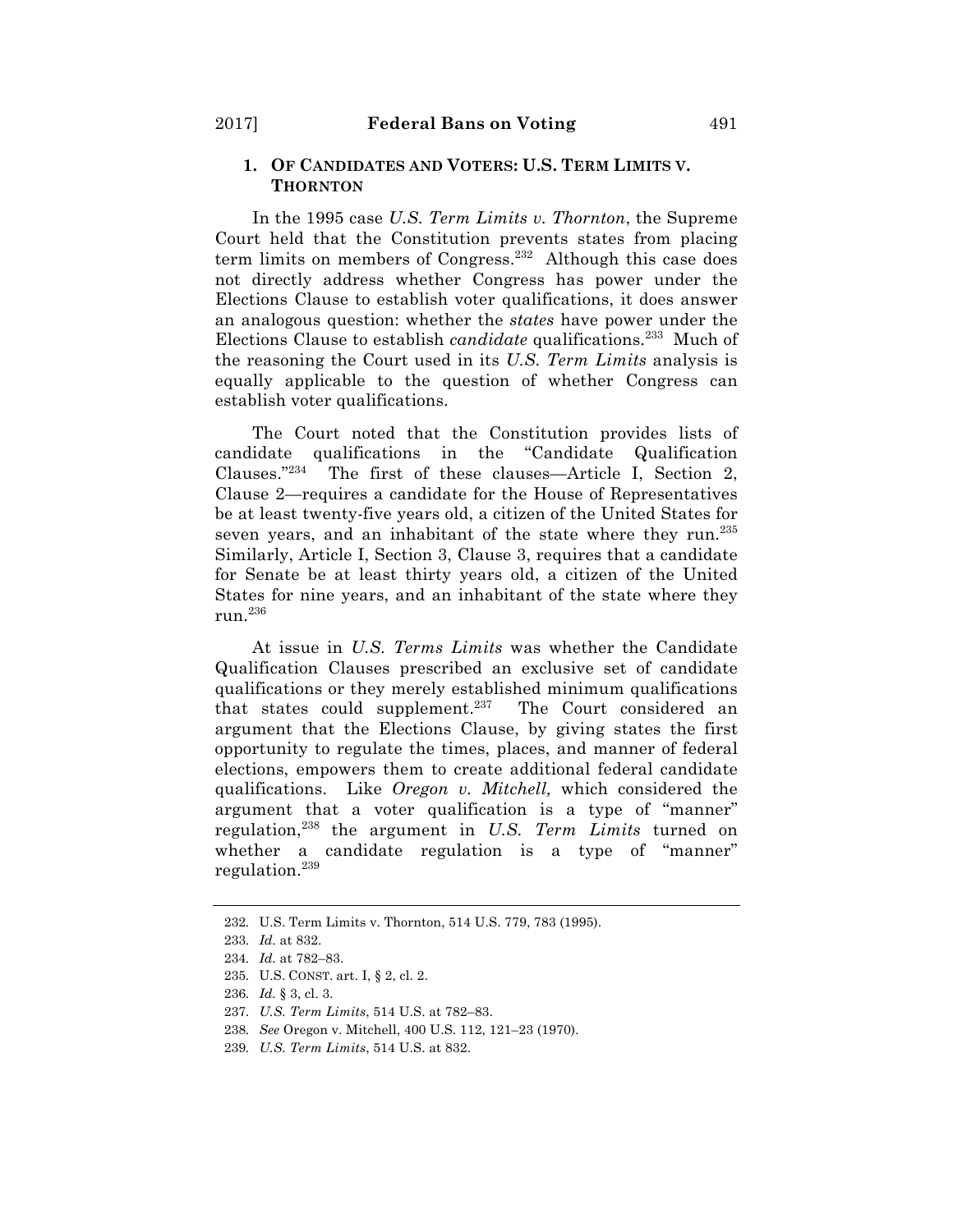Unlike the fractured Court in *Oregon v. Mitchell*, a majority of Justices held in *U.S. Term Limits* that the Elections Clause does not grant states power to establish federal candidate qualifications.240 The Court reasoned that the Elections Clause allows states and Congress to enact only "procedural" election regulations; to support its view, it cited the list of potential time, place, and manner regulations that Madison mentioned during the Constitutional Convention—all of which were deemed procedural.241 Substantive election regulations, such as who qualifies to run for office, were held to be beyond the authority granted by the Elections Clause. $242$ 

The Court did not consider whether *voter* qualifications are similarly "substantive," but the reasoning indicates that they are. The difference between substantive and procedural rules are notoriously tricky to define in any legal context, but in remarking on the difference between them in *U.S. Term Limits*, the Court said that procedural election regulations do not include regulations designed "to dictate electoral outcomes, [or] to favor or disfavor a class of candidates."243 Candidate qualifications satisfy both criteria. By limiting whom voters can support in an election, candidate qualifications dictate electoral outcomes by preventing the election of any person deemed ineligible to run. Similarly, by excluding candidates who do not meet the qualifications, the class of candidates who meets the qualifications is unquestionably "favored."

Voter qualifications similarly satisfy the Court's criteria. By limiting who can vote in an election, a voter qualification dictates that the electoral outcome will be decided exclusively by people who are enfranchised. Similarly, voter qualifications favor the classes of candidates supported by enfranchised voters. Like candidate qualifications, voter qualifications fit the definition of a "substantive" election regulation.

Flaws do exist with the Court's delineation of procedural from substantive election regulations. Any number of facially procedural regulations could potentially fit under one or both of the *U.S. Term Limits* criteria. For instance, the Court characterized regulations of election times and places as

<sup>240.</sup> U.S. Term Limits v. Thornton, 514 U.S. 779, 832 (1995).

<sup>241.</sup> *Id.* at 833–34; *see supra* note 179 and accompanying text.

<sup>242.</sup> *U.S. Term Limits*, 514 U.S. at 833–34.

<sup>243.</sup> *Id.*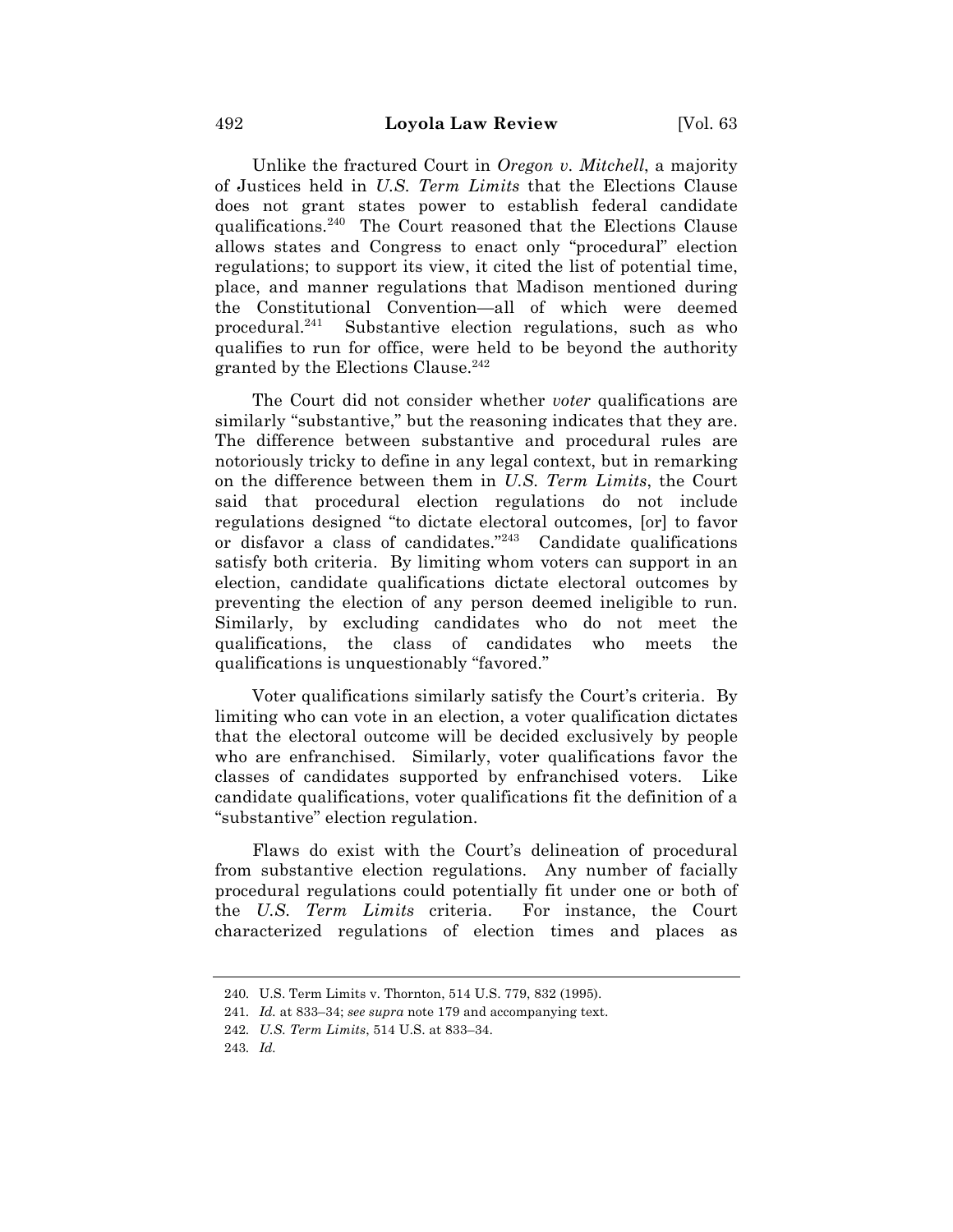procedural regulations. $244$  But a jurisdiction could hold an election at a time or a place inconvenient to a particular group of voters. The resulting diminished participation of that group could dictate the electoral outcome, or at least disfavor the class of candidates that group supports. The Court did not consider possibilities like these in *U.S. Term Limits.*<sup>245</sup>

However, these flaws are not fatal to the Court's test, nor do they open the door to treating voter qualifications as procedural regulations. To the extent a time or place regulation is used to dictate electoral outcomes, it could simply cease to be a procedural regulation. Moreover, unlike time or place regulations, which may or may not be used to dictate electoral outcomes or favor a class of candidates, candidate qualifications and voter qualifications inherently satisfy these criteria. If a person cannot run, they cannot win; if a person cannot vote, their preferred candidate is less likely to win. Laws restricting ballot access or disenfranchising voters thus unavoidably influence electoral outcomes. In all circumstances, candidate and voter qualifications meet the Court's definition of substantive.

Additionally, the Court noted in *U.S. Term Limits* that if the Elections Clause empowered states to establish federal candidate qualifications, then it would similarly empower Congress, which has the authority to "make or alter" manner regulations, to do so as well.246 In the Court's view, the historical record showed that the Founders intended to deny Congress any authority over federal candidate qualifications.<sup>247</sup> Notably, much of this historical evidence is contained in the same writings and statements that the Framers made against giving Congress power over federal *voter* qualifications, as the Framers often spoke of candidate and voter qualifications together. For instance, to bolster its reasoning that a candidate qualification is not a "manner" regulation, the Court referenced Hamilton's assertion in The Federalist No. 60 that the only practical ways Congress could favor the wealthy in elections would be "by prescribing qualifications of property either for those who may elect [voters] or be elected [candidates]," and that neither power was granted to Congress by the Elections Clause.<sup>248</sup>

<sup>244.</sup> U.S. Term Limits v. Thornton, 514 U.S. 779, 832–33 (1995).

<sup>245.</sup> *See id.*

<sup>246.</sup> *Id.* at 832.

<sup>247.</sup> *Id.* at 832–33.

<sup>248.</sup> *Id. at* 833 (quoting THE FEDERALIST NO. 60 (Alexander Hamilton)).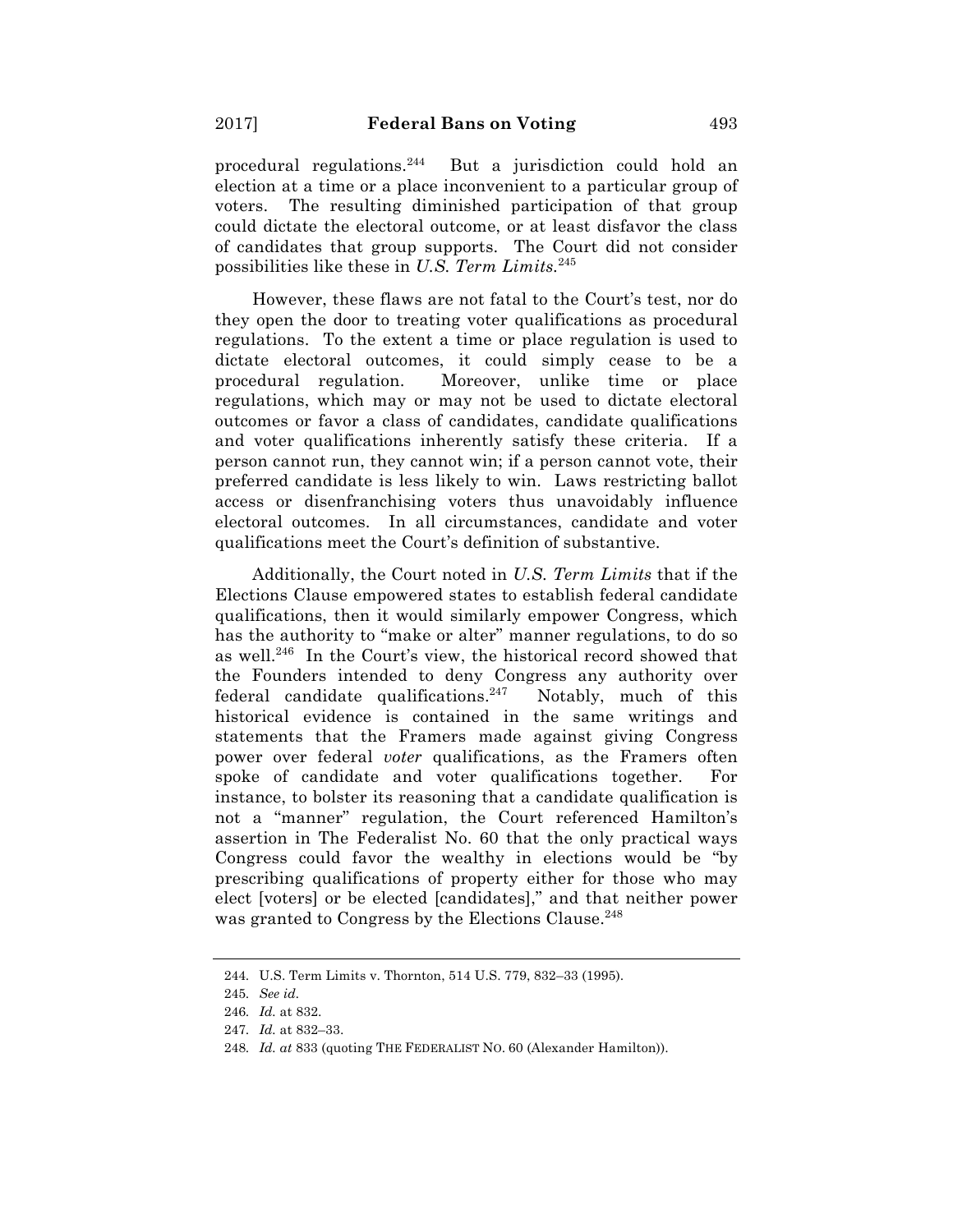Thus, although the Court in *U.S. Term Limits* addressed only candidate qualifications, the constitutional history the Court discussed equally demonstrates that the power to establish voter qualifications is beyond the scope of the Elections Clause.<sup>249</sup> Because the Court relied on this history to declare candidate qualifications unconstitutional in *U.S. Term Limits*, the Court would most likely use it to reach the same conclusion about voter qualifications if that question were ever squarely put before it. Two decades after *U.S. Term Limits*, the Court came even closer to expressly making this conclusion the law of the land.

### **2. CLARITY IN THE 21ST CENTURY:** *ITCA*

The Supreme Court made its strongest assertion to date that qualifications are not a type of "manner" regulation in *Arizona v. Inter Tribal Council of Arizona* (*ITCA*).250 In this case, the Court considered whether the National Voter Registration Act of 1993  $(NVRA)^{251}$  preempted an Arizona voter registration law. The NVRA requires the Elections Assistance Commission (EAC) to develop a federal voter registration application ("Federal Form") that people can use to register to vote for federal elections,  $252$  and it commands states to "accept and use" this Federal Form.253 The EAC must consult state governments when developing the Federal Form, and the EAC has authority to adopt state-specific instructions that inform voters of each state's particular voting requirements.254 The NVRA also allows states to create their own state voter registration forms.<sup>255</sup>

At issue in *ITCA* was whether Arizona's documentary proofof-citizenship requirement was preempted. 256 The EAC included a requirement on the Federal Form that people swear, under penalty of perjury, to be a citizen.<sup>257</sup> An Arizona law, however, required people who registered to vote using the Federal Form to attach to it documentation proving the person's citizenship, such as a copy of a birth certificate, a driver's license that states the person is a citizen, or documentary evidence of naturalization. If

- 255. § 20505(a)(2).
- 256. *ITCA*, 133 S.Ct. at 2254.

<sup>249.</sup> U.S. Term Limits v. Thornton, 514 U.S. 779, 832–33 (1995).

<sup>250.</sup> ITCA, 133 S.Ct. 2247, 2257 (2013).

<sup>251.</sup> 52 U.S.C. §§ 20501–20511 (Supp. II 2015).

<sup>252.</sup> § 20508(a)(2).

<sup>253.</sup> § 20505(a)(1).

<sup>254.</sup> § 20508.

<sup>257.</sup> *Id.* at 2251.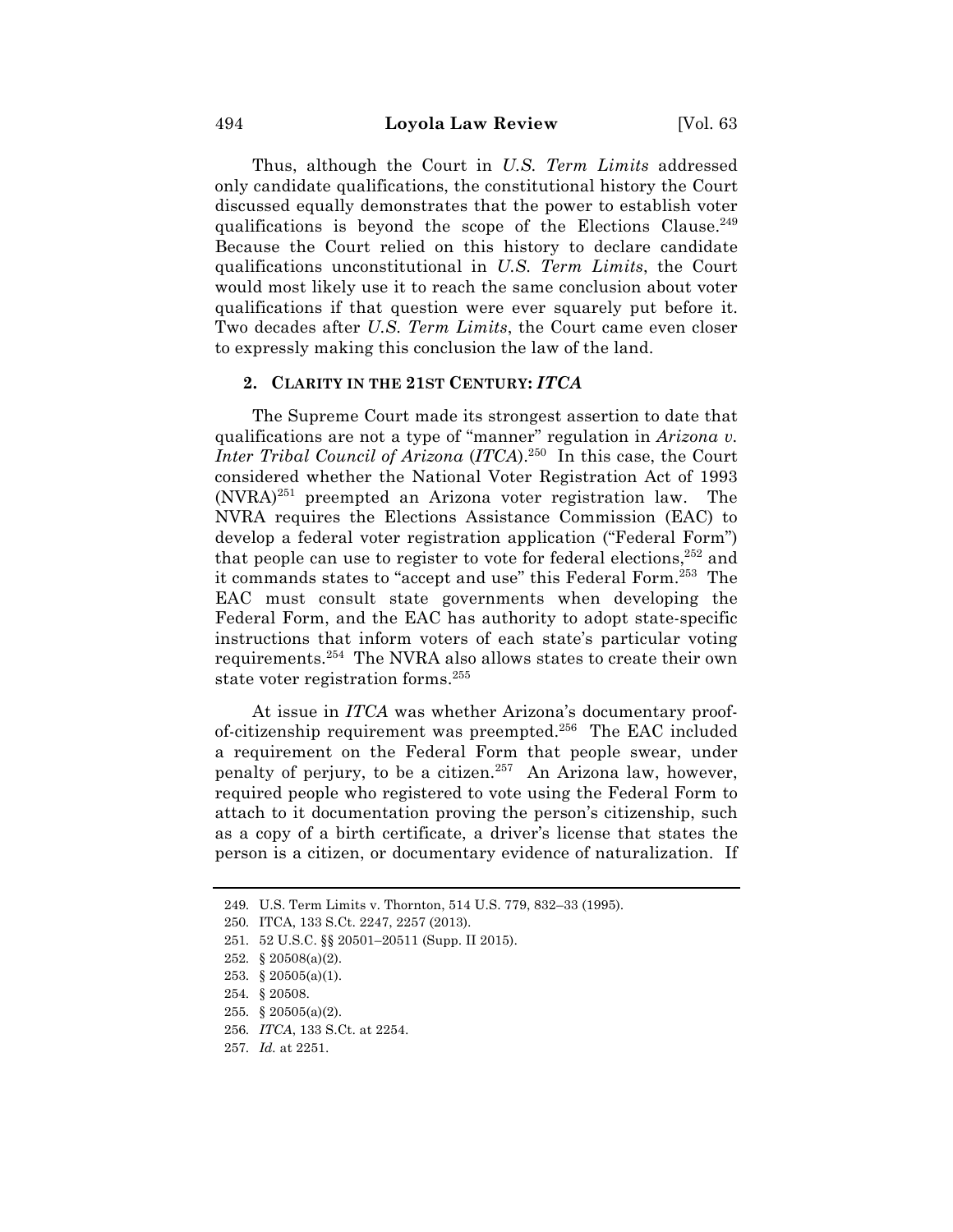a person submitted a Federal Form without such a document, the person was not registered to vote.<sup>258</sup> Arizona argued that this law did not violate the NVRA because the state still "accepted and used" the Federal Form as one component of the voter registration process; documentary proof of citizenship was merely an additional requirement.259

The Court rejected this argument and interpreted the words "accept and use" to mean that states must register to vote any person who submits the Federal Form without additional documentation.260 The Court justified its holding by noting how another provision of the NVRA, which requires states to register to vote any applicant who timely postmarks a completed and valid voter registration form, would make little sense if the states could mandate that applicants also fulfill other requirements to register.<sup>261</sup> The Court also reasoned that the Federal Form is a "backstop" that allows people to register to vote (at least for federal elections) without having to fulfill the requirements that a state may place on people who register using the state's own form. If Arizona could require that applicants provide documentary proof of citizenship regardless of whether the applicant used the Federal Form or a state form, then the Federal Form would no longer serve as this backstop, and it would "cease. to perform any meaningful function."<sup>262</sup>"

But most relevant to the constitutionality of congressionallyimposed voter qualifications was the Court's discussion of Arizona's constitutional avoidance argument. Arizona contended that if the NVRA were interpreted to preempt its documentary proof-of-citizenship requirement, then the NVRA would unconstitutionally interfere with Arizona's ability to enforce its voter qualifications—specifically, the qualification of citizenship.263 The Court acknowledged that the NVRA was passed pursuant to Congress's Election Clause authority, and citing *U.S. Term Limits* and Justice Harlan's dissent in *Mitchell v. Oregon*, it explicitly stated that "the Elections Clause empowers Congress to regulate *how* federal elections are held,

<sup>258.</sup> ITCA, 133 S.Ct. 2247, 2251 (2013).

<sup>259.</sup> *Id.* at 2254.

<sup>260.</sup> *Id.* at 2260.

<sup>261.</sup> *Id.* at 2255.

<sup>262.</sup> *Id.* at 2255–56.

<sup>263.</sup> *ITCA*, 133 S.Ct. at 2257.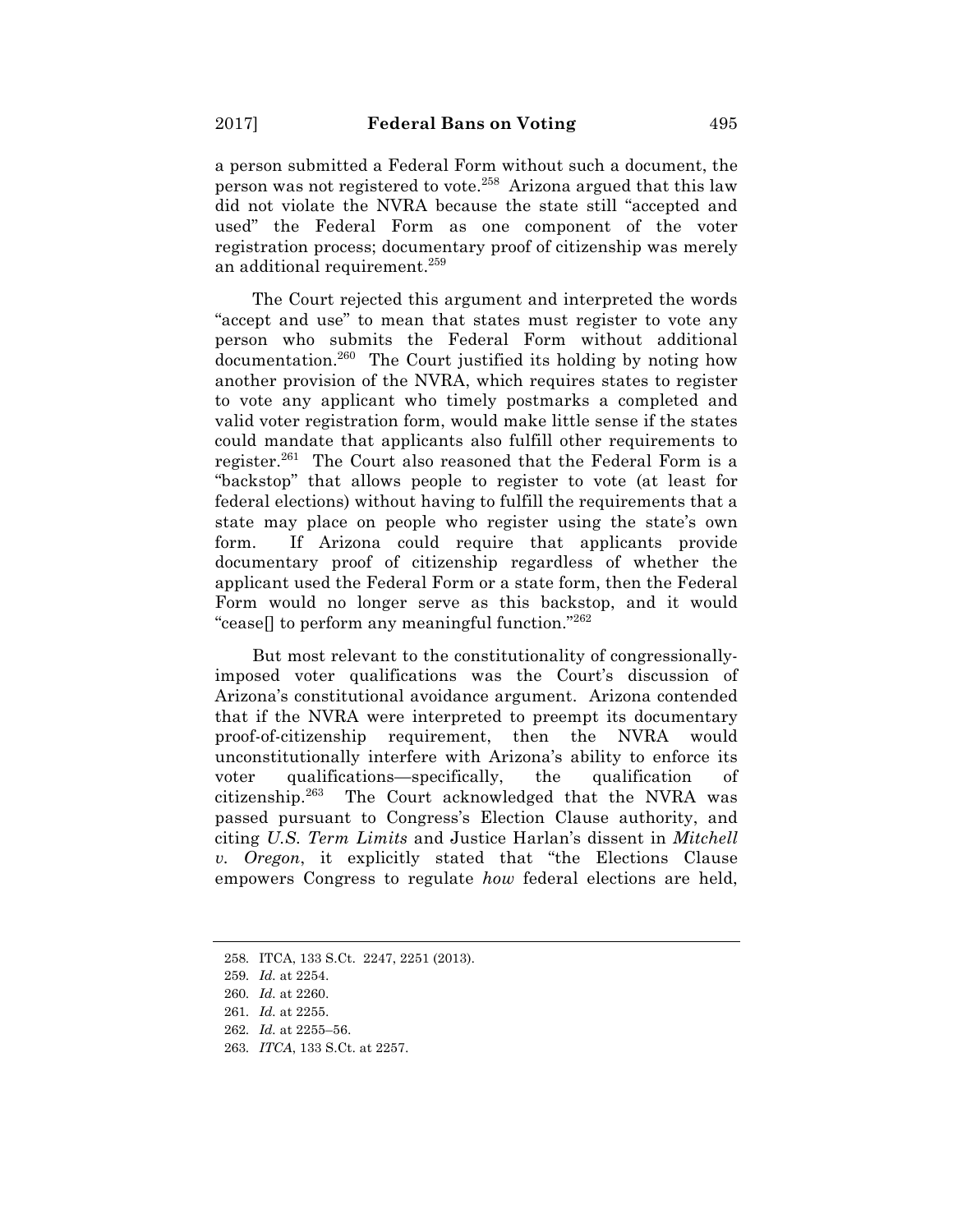but not *who* may vote in them."264 The Court reasoned that the states have an exclusive power to impose voter qualifications on voters in federal elections, and to effectuate this power, states may also adopt procedural regulations that enforce those qualifications.265 Thus, if interpreting the NVRA to preempt Arizona's proof-of-citizenship requirement (a procedural regulation) would "preclude" Arizona from enforcing its citizenship voter qualification, that interpretation would present serious constitutional doubts.<sup>266</sup> To avoid those doubts, the Court would have needed to consider whether Arizona's alternative interpretation of the "accept and use" requirement was fairly possible, despite its shortcomings.267

However, the Court held that interpreting the "accept and use" requirement to preempt Arizona's law did not raise any constitutional doubts because Arizona retained alternate means to enforce its voter qualifications.<sup>268</sup> The Court noted that Arizona could request the EAC add a documentary proof-ofcitizenship requirement to the Arizona-specific instructions that accompany the Federal Form and seek judicial review if the EAC did not grant Arizona's request.<sup>269</sup> Arizona could then attempt to prove before the reviewing court that without receiving documentary proof of citizenship from voter registration applicants, the state would be unconstitutionally precluded from enforcing its voter qualifications, and if Arizona's argument succeeded, that court could then order the EAC to amend the Arizona-specific instructions to include a documentary proof-ofcitizenship requirement.<sup>270</sup> Because these options were available to Arizona, the Court held that interpreting the NVRA to preempt Arizona's law did not raise the specter of unconstitutional interference with Arizona's voter qualification power.271

At first glance, this discussion in *ITCA* may seem to lay to rest any notion that the Elections Clause gives Congress power over voter qualifications. For the first time, a majority of Justices

271. *Id.* at 2259.

<sup>264.</sup> ITCA, 133 S.Ct. 2247, 2258 (2013).

<sup>265.</sup> *Id.* at 2258–59 (2013); *see also id.* at 2266 (Thomas, J., dissenting).

<sup>266.</sup> *Id.* at 2258–59.

<sup>267.</sup> *Id.* at 2259.

<sup>268.</sup> *ITCA*, 133 S.Ct. at 2259.

<sup>269.</sup> *Id.* at 2259–60.

<sup>270.</sup> *Id.* at 2260.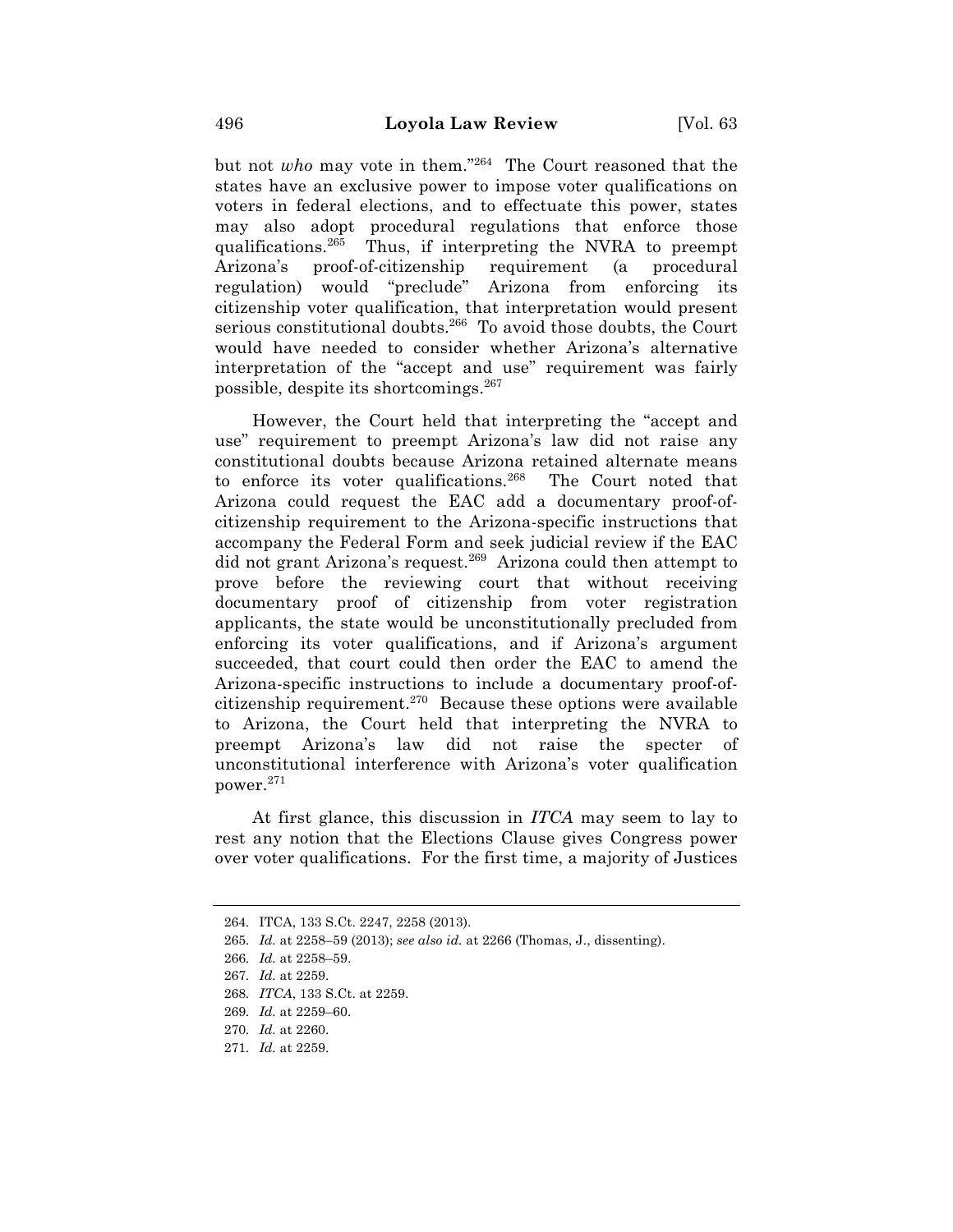explicitly said that the states had the exclusive power to mandate federal voter qualifications, and Congress's Elections Clause authority was limited to regulating only "how" elections are conducted. Quoting the Framers, the Court said, "Prescribing voting qualifications, . . . 'forms no part of the power to be conferred upon the national government' by the Elections Clause, which is 'expressly restricted to the regulation of the *times,* the *places,* and the *manner* of elections.'"272

Despite the certainty expressed in these words, this reasoning is dictum. The Court in *ITCA* addressed only a question of statutory interpretation; the constitutional issue of whether the Elections Clause gives Congress authority over voter qualifications was not squarely before the Court.273 While the Justices acknowledged that their interpretation would have raised serious constitutional doubts *if* alternative means of enforcement were not available to Arizona, the existence of such alternatives allowed the Court to avoid those doubts.<sup>274</sup> Even if the Court was unable to avoid a constitutionally suspect interpretation, it still would not have had occasion to definitively resolve those constitutional doubts in this case. The Court's reasoning as to why its interpretation of the NVRA would, if circumstances were different, lead to constitutional doubts is thus not necessary to justify the Court's decision.

Nevertheless, this dictum is strong evidence of how the Court would treat the Federal Noncitizen Voting Ban if its constitutionality were challenged. The Court's statements in *ITCA* about the limited scope of the Elections Clause reiterate the themes the Court expressed in *U.S. Terms Limits*, and they are a far cry from Justice Black's view in *Mitchell v. Oregon*. 275 These cases show how the Court's thinking about the interplay between the Elections Clause and the Voter Qualifications Clauses has evolved, with a majority of current Justices believing that the former vests Congress with ultimate power over federal election procedures and the latter vest states with power over voter qualifications.

<sup>272.</sup> ITCA, 133 S.Ct. 2247, 2258 (2013) (quoting THE FEDERALIST NO. 60 (Alexander Hamilton)).

<sup>273.</sup> *See id.* at 2254.

<sup>274.</sup> *Id.* at 2259.

<sup>275.</sup> In a footnote in *ITCA*, the Court went as far as to expressly disclaim Justice Black's reasoning and endorse the views of the dissenting Justices in *Oregon v. Mitchell* who did not share his views on the Elections Clause. *Id.* at 2258 n.8.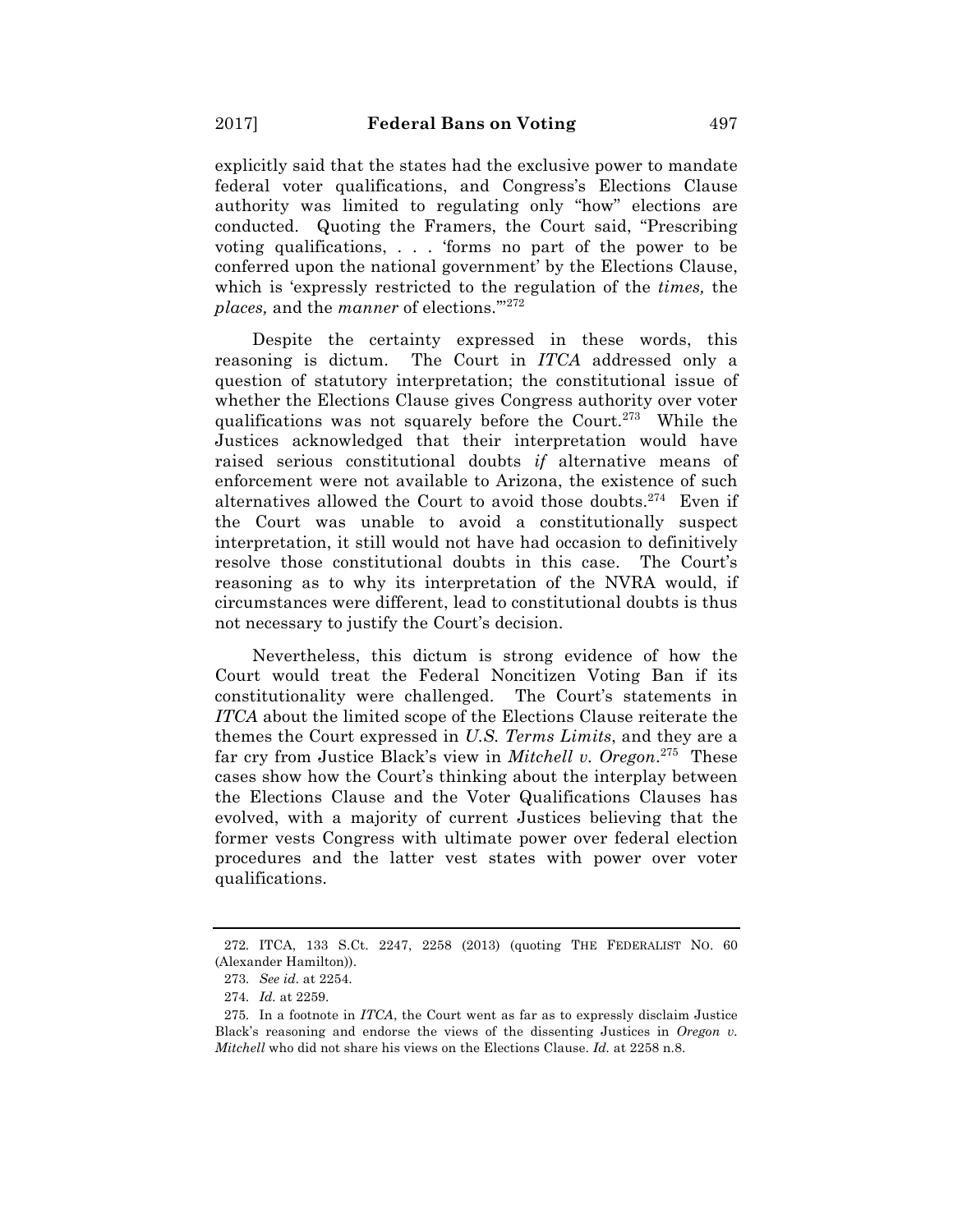These cases, combined with the strong historical evidence that the Framers intended for Congress to have no role in determining who could vote in federal elections, show the argument that the Elections Clause allows Congress to ban noncitizens from voting—or anyone else from voting—has no leg to stand on. However, the Elections Clause is not the only provision in the Constitution that appears to give Congress such power.

## **VI. IMMIGRATION FEDERALISM**

Outside of the Elections Clause and Suffrage Amendments, no constitutional provisions explicitly give the federal government electoral powers. However, various constitutional provisions delegate other powers to Congress that, at their peripheries, allow Congress to regulate some aspects of elections. For instance, the Supreme Court has upheld Congress's use of its tax and spending power under Article I, Section 8 to create a voluntary public campaign finance system for presidential elections.276 Congress may also use its authority over the federal workforce to regulate the campaign activities of federal employees.<sup>277</sup> If constitutional provisions that are facially unrelated to elections give Congress some authority over elections, a new question is raised: can Congress use any of these provisions to impose voter qualifications?

Senator Simpson thought as much when he authored the Federal Noncitizen Voting Ban. He argued that Congress's power to regulate immigrants justified the Ban's constitutionality.278 To understand the error of this claim requires an understanding of constitutional immigration doctrine and the history of noncitizen suffrage.

The Constitution says little about immigration directly. The clearest reference is in the Naturalization Clause of Article I, which empowers Congress to "establish an uniform Rule of Naturalization."<sup>279</sup> This is the only provision that explicitly allows Congress to regulate immigration. But as the Supreme Court has noted, how the United States treats citizens of other countries can have international ramifications.280 To protect the

<sup>276.</sup> Buckley v. Valeo*,* 424 U.S. 1, 90–91 (1976).

<sup>277.</sup> United Pub. Workers of Am. v. Mitchell, 330 U.S. 75, 102–03 (1947).

<sup>278.</sup> 142 Cong. Rec. 8664–65 (1996) (statement of Sen. Simpson).

<sup>279.</sup> U.S. CONST. art. I, § 8, cl. 4.

<sup>280.</sup> Arizona v. United States, 567 U.S. 387, 394–95 (2012).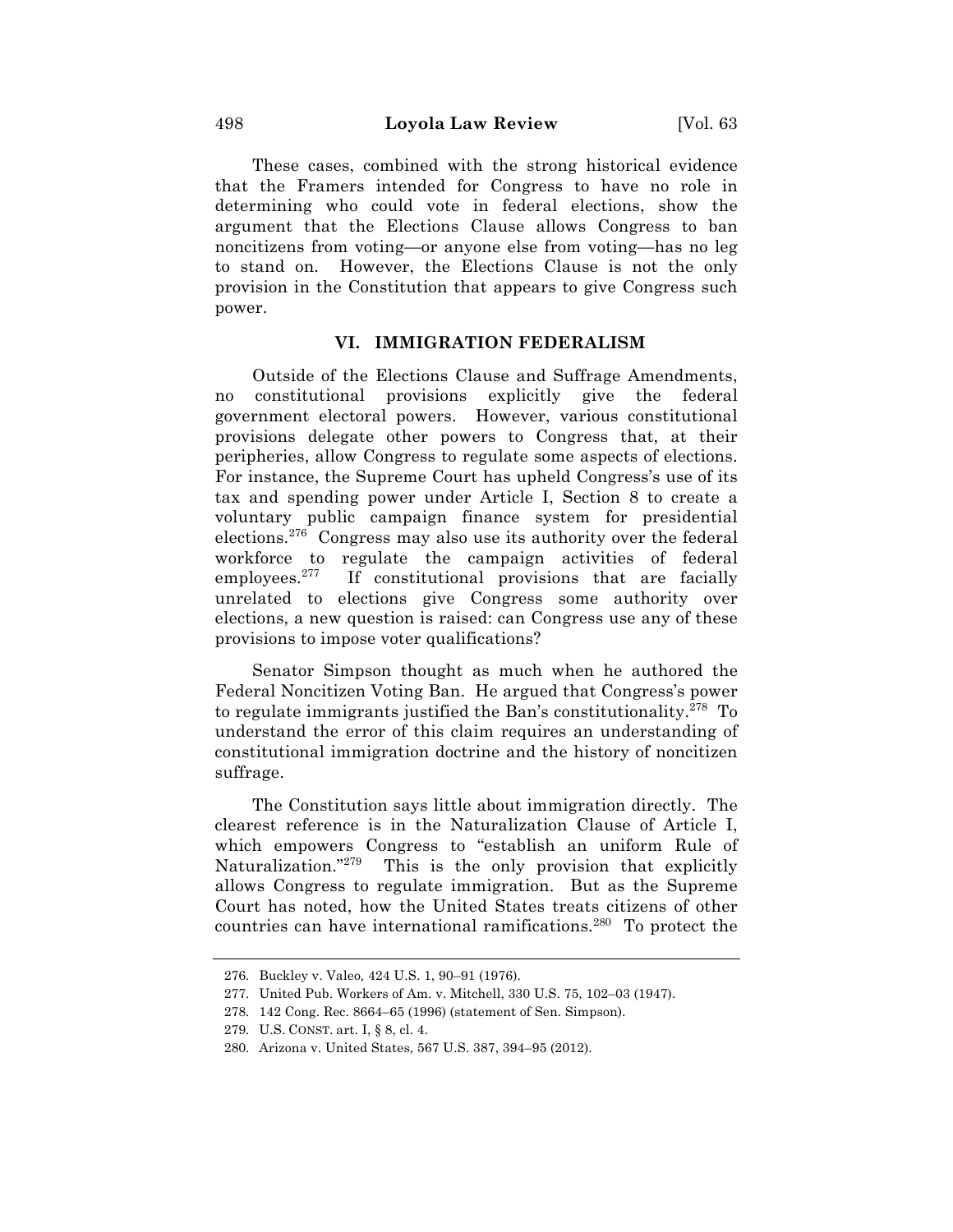federal government's constitutional role in overseeing foreign affairs, the Court has interpreted the Constitution to give Congress not only the authority to regulate naturalization but also to establish rules governing immigration generally.<sup>281</sup> This implicit federal immigration power emanates from several constitutional sources, including the Naturalization Clause, the portion of the Commerce Clause that allows Congress to regulate international commerce, and the federal government's inherent power to conduct foreign relations.282

The federal immigration power does not totally divest states of their own authority to regulate noncitizens, but the extent of state power varies depending on the type of regulation. Immigration policies come in two forms: "core immigration laws" (or simply immigration laws) and immigration-related "alienage laws."283 Core immigration laws regulate the heart of immigrant affairs: the admission and deportation of noncitizens.<sup>284</sup> In contrast, alienage laws regulate the conduct and rights of noncitizens while they are present within the country.285 Congress has power to adopt both types of laws, but as this Part explains, states are much more limited.<sup>286</sup>

#### **A. CORE IMMIGRATION LAWS: STRUCTURAL PREEMPTION**

The federal government alone decides who may immigrate and stay within the country. $287$  Even in the absence of a conflicting federal statute, the Constitution "structurally preempts" states from adopting core immigration laws.<sup>288</sup> This

284. Abrams, *supra* note 273, at 603.

286. *Id.* at 606–07, 610–11.

288. Abrams, *supra* note 283, at 603, 606–07, 615. This is true even to the extent a state law regulation of admissions or deportations may overlap with another field of

<sup>281.</sup> Arizona v. United States, 567 U.S. 387, 394–95 (2012); Fong Yue Ting v. United States, 149 U.S. 698, 713 (1893) ("The power to exclude or to expel aliens, being a power affecting international relations, is vested in the political departments of the government, and is to be regulated by treaty or by act of [C]ongress.").

<sup>282.</sup> Toll v. Moreno, 458 U.S. 1, 10 (1982); *Arizona*, 567 U.S. at 394–95.

<sup>283.</sup> For in-depth discussion of these legal categories, see Michael J. Wishnie, *Laboratories of Bigotry? Devolution of the Immigration Power, Equal Protection, and Federalism*, 76 N.Y.U. L. REV. 493, 523–27 (2001) and Kerry Abrams, *Plenary Power Preemption*, 99 VA. L. REV. 601 (2013).

<sup>285.</sup> *Id.* at 618.

<sup>287.</sup> *See* DeCanas v. Bica, 424 U.S. 351, 354–55 (1976) (stating that the "[p]ower to regulate immigration is unquestionably exclusively a federal power" and defining "regulation of immigration" as "determination[s] of who should or should not be admitted into the country, and the conditions under which a legal entrant may remain").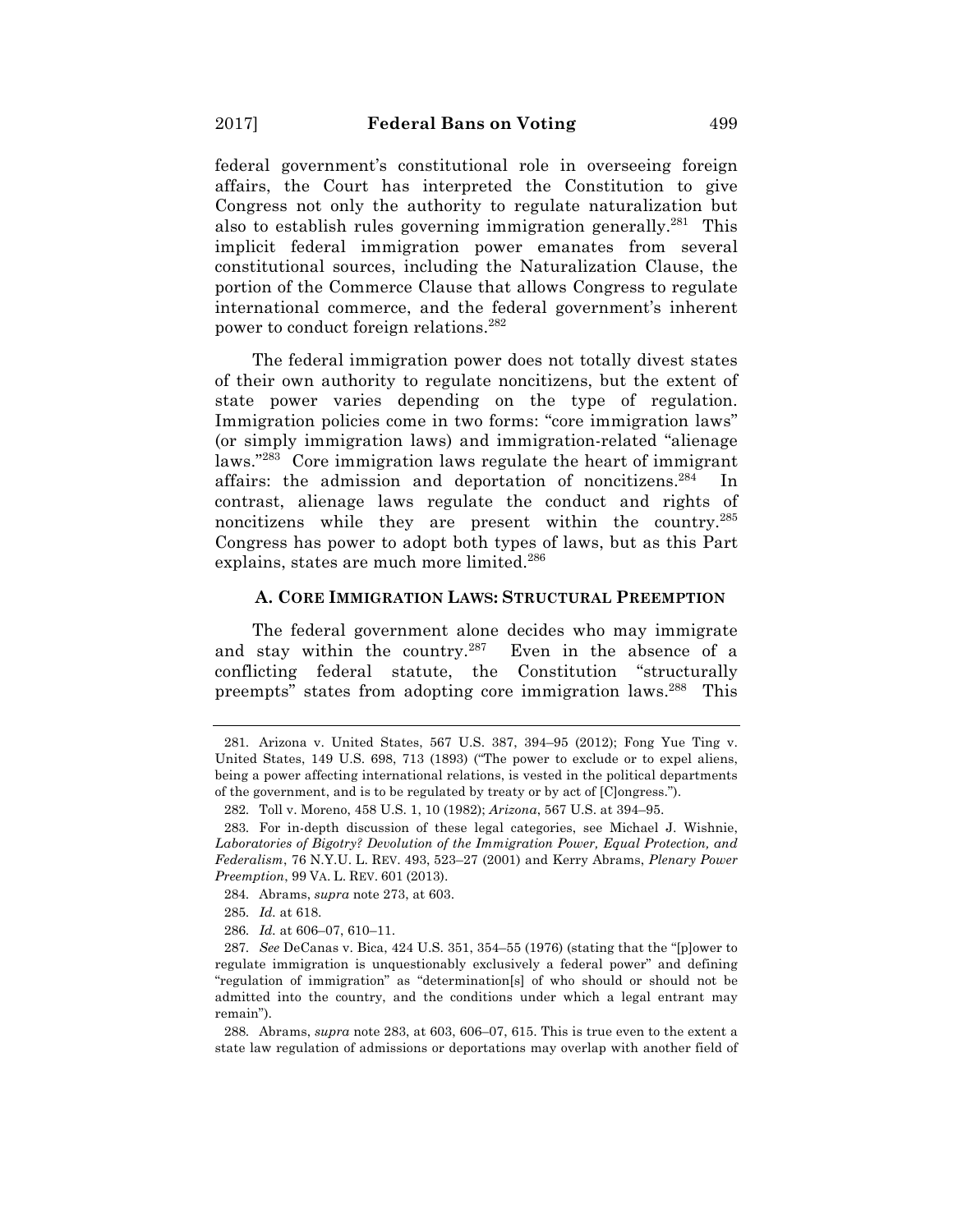principle is perhaps best illustrated by one of the earliest Supreme Court cases that recognized federal authority over immigration: *Chy Lung v. Freeman*. 289 A California statute prohibited certain classes of noncitizens, including "lewd and debauched women," from entering the country if the master or owner of the vessel that transported them from overseas did not pay a bond.290 A woman from China was denied entry under this law and detained aboard her vessel, but she was released into police custody after contesting her confinement.<sup>291</sup> The California Supreme Court considered her case and ordered she be denied admission to the country; she appealed to the U.S. Supreme Court arguing the statute was unconstitutional.<sup>292</sup>

The Court agreed with her and struck down the law.<sup>293</sup> Although the California statute did not violate a federal statute or rule, it was structurally preempted by the Constitution.<sup>294</sup> "The passage of laws which concern the admission of citizens and subjects of foreign nations to our shores belongs to Congress, and not to the States."295 The Court reasoned, "If it be otherwise, a single State can, at her pleasure, embroil us in disastrous quarrels with other nations."296

### **B. ALIENAGE LAWS: STATUTORY PREEMPTION**

In contrast, Congress and state legislatures share authority

- 289. Chy Lung v. Freeman, 92 U.S. 275 (1875).
- 290. *Id.* at 276.

- 292. *Id.* at 276–77.
- 293. *Id.* at 281.
- 294. *Chy Lung*, 92 U.S. at 280.

295. *Id.* Strictly, *Chy Lung* only held that the power to *exclude* (or admit) immigrants was exclusively federal. The Court would later clarify that the power to "exclude" from admission was the same as the power to "expel." Fong Yue Ting v. United States, 149 U.S. 698, 713 (1893) ("The power to exclude aliens, and the power to expel them, rest upon one foundation, are derived from one source, are supported by the same reasons, and are in truth but parts of one and the same power.").

296. *Chy Lung*, 92 U.S. at 280.

law that traditionally has fallen within a state's historic police powers. *See*  Henderson v. Mayor of City of New York, 92 U.S. 259, 272, 274 (1875) (holding that any state law attempting to restrict immigrant admissions "is void, no matter under what class of powers it may fall, or how closely allied to powers conceded to belong to the States"). *But see* Clare Huntington, *The Constitutional Dimension of Immigration Federalism*, 61 VAND. L. REV. 787 (2008) (arguing that federal control over core immigration laws is better explained by statutory preemption than structural preemption).

<sup>291.</sup> *Id.*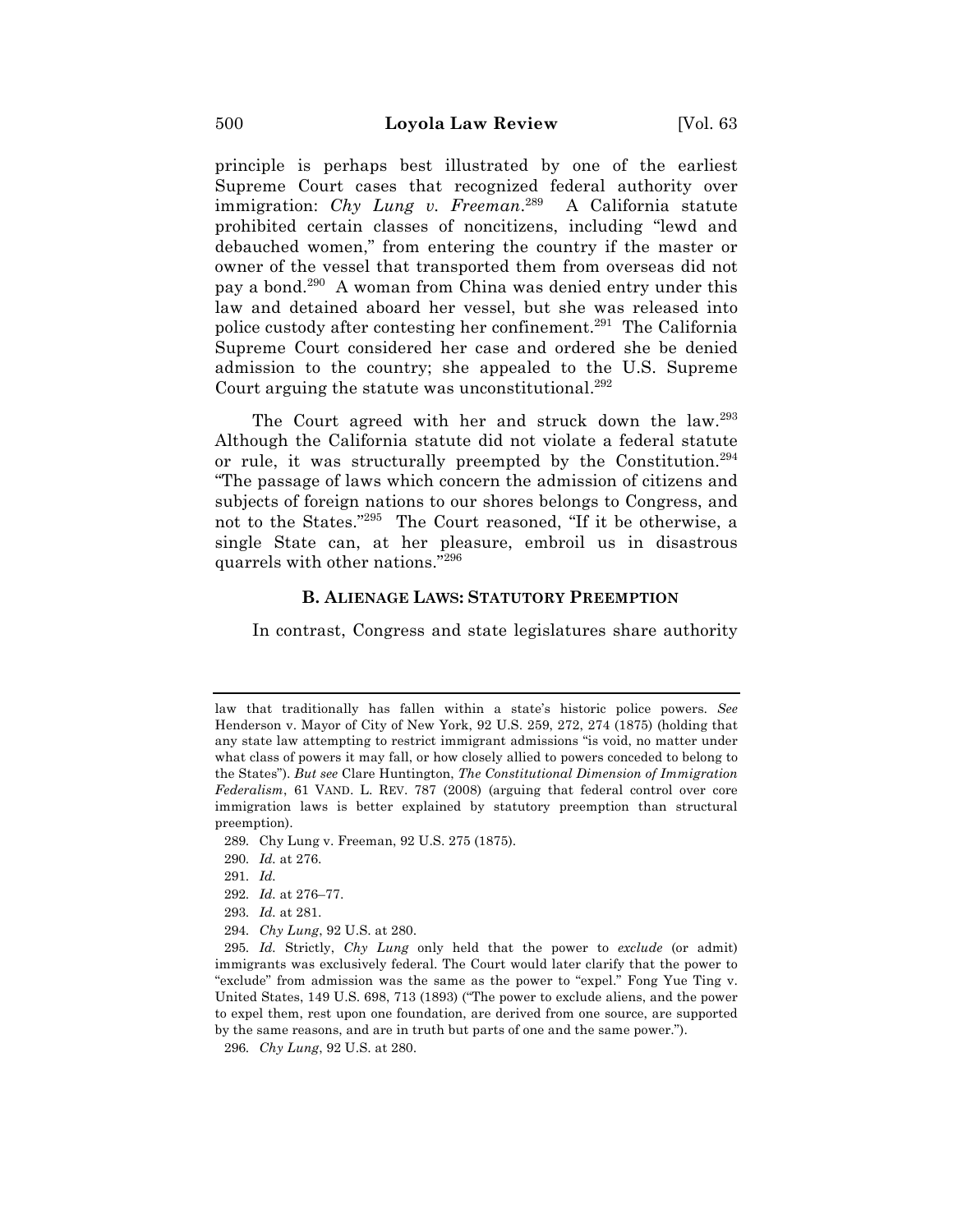to enact alienage laws.297 Unlike Congress, states do not possess a specific "immigration power"; rather, a state's authority to regulate noncitizens' conduct stems from its general police powers.298 States often regulate noncitizens in areas such as employment, land ownership, social services, and education.<sup>299</sup>

Nonetheless, state authority to enact alienage laws is restricted in ways that Congress's power is not. The foremost limitation is the Supremacy Clause: although state alienage laws are not structurally preempted by the Constitution, Congress may still *statutorily* preempt such laws.<sup>300</sup> To determine whether a state alienage law is statutorily preempted, a court will subject it to a traditional preemption analysis.<sup>301</sup>

The three traditional types of statutory preemption are express preemption, implied field preemption, and conflict preemption. Express preemption is the simplest; it occurs when a federal statute, on its face, prohibits certain state laws.<sup>302</sup> Implied field preemption occurs when Congress regulates an area of law so extensively it "occupies the field," rendering states powerless to pass any law within that field.<sup>303</sup> For instance, in *Arizona v. United States*, the Supreme Court struck down an Arizona alienage law that penalized immigrants for violating federal immigrant registration requirements. Because Congress had occupied the field of "alien registration law," states could not enact laws in that field—even if those laws complemented the

302. *See, e.g.,* Arizona v. United States, 567 U.S. 387, 397–99 (2012).

<sup>297.</sup> DeCanas v. Bica, 424 U.S. 351, 354–56 (1976) (explaining that state laws governing immigrants are not structurally preempted by Congress's immigration authority unless they regulate immigrant admissions or deportations, and determining that such laws are valid unless preempted by federal statutes).

<sup>298.</sup> *Id.* at 356 (holding that the state police power allowed California to prohibit employers from "knowingly employ[ing] an alien who is not entitled to lawful residence in the United States if such employment would have an adverse effect on lawful resident workers").

<sup>299.</sup> In addition to *DeCanas,* which concerned a state law regulating immigrant employment, examples of cases reviewing state alienage laws include Oyama v. California*,* 332 U.S. 633, 635–36, 647 (1948) (upholding state law prohibiting immigrants from owning or leasing agricultural land) and Plyler v. Doe, 457 U.S. 202, 230 (1982) (striking down state law banning undocumented immigrant children from receiving state-subsidized education at public schools).

<sup>300.</sup> *See DeCanas*, 424 U.S. at 357; s*ee also* Hines v. Davidowitz, 312 U.S. 52, 68 (1941) ("[T]he power to restrict, limit, regulate, and register aliens as a distinct group is not an equal and continuously existing concurrent power of state and nation, but . . . whatever power a state may have is subordinate to supreme national law.").

<sup>301.</sup> *See Hines*, 312 U.S. at 68.

<sup>303.</sup> *Id.* at 399–401.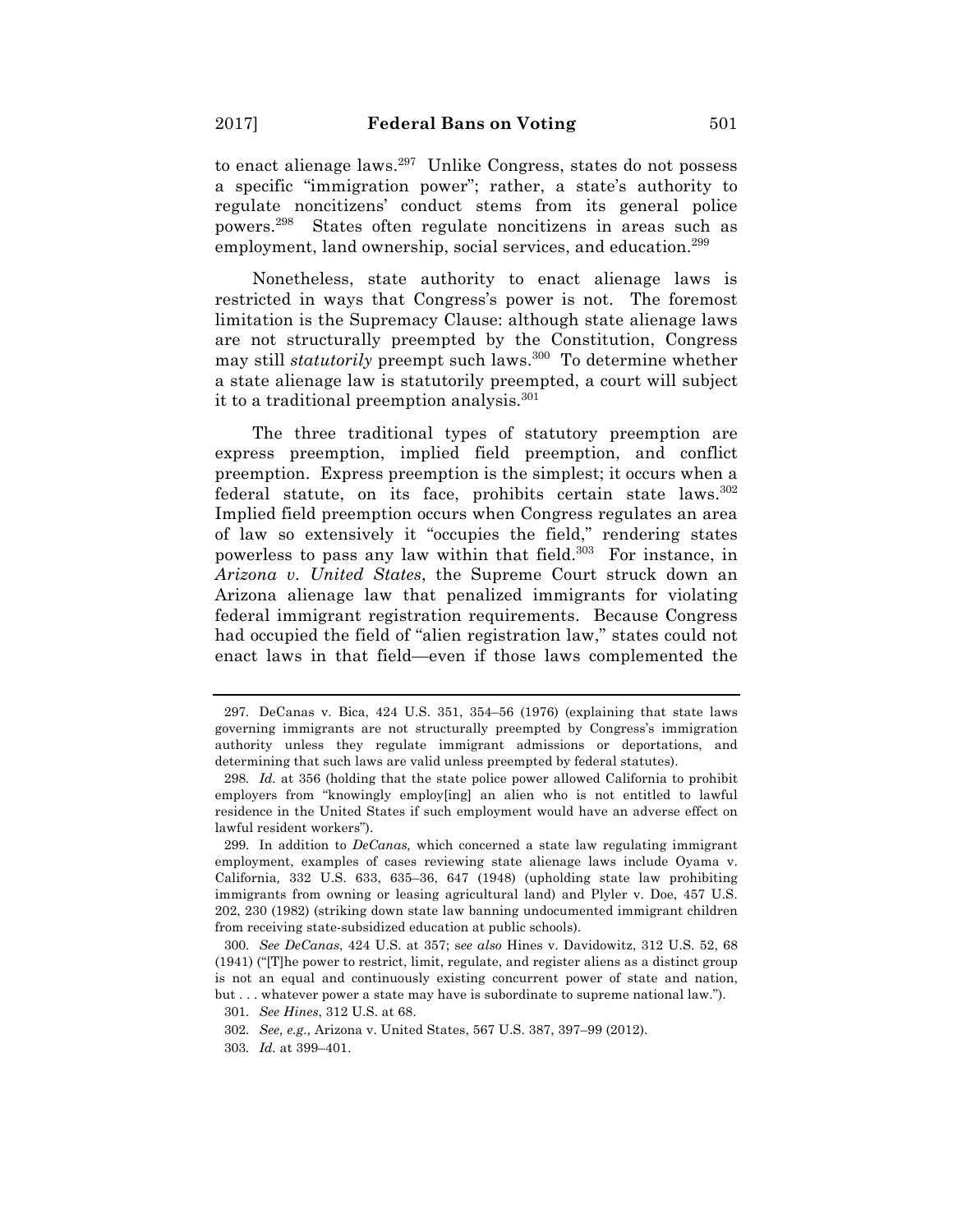federal scheme.304

Conflict preemption occurs when a state law implicitly violates a federal statute in one of two ways: (1) by making compliance with both the state statute and federal statute impossible, or (2) by creating an obstacle to the fulfillment of the federal legislation's purpose. This type of preemption is also illustrated by *Arizona v. United States*, in which the Court separately struck down an Arizona alienage law that criminally punished undocumented immigrants who sought or obtained employment.<sup>305</sup> The Court held that Arizona's law stood as an obstacle to fulfilling the purposes of the Immigration Reform and Control Act, which Congress intentionally designed not to criminalize such conduct.306

In theory, and sometimes in practice, state alienage laws survive a statutory preemption analysis. But compared to other areas of law where Congress and the states share authority, the courts have circumscribed state alienage power to an unusual extent. Courts tend to be highly skeptical of state alienage laws, and some scholars argue that courts maintain an implicit presumption *in favor* of preemption<sup>307</sup>—a reversal of the usual norm.<sup>308</sup> In part, this might be explained by the murky distinction between "core immigration laws" and "alienage laws." Almost any alienage law could conceivably impact whether an immigrant enters or stays within the country and therefore intrude upon Congress's exclusive power over core immigration issues.309 The greater the intrusion, the more likely courts will hold that a state alienage law is statutorily preempted.<sup>310</sup> Thus, even state power to regulate noncitizen conduct that does not directly touch upon admissions or deportations is constrained by

<sup>304.</sup> Arizona v. United States, 567 U.S. 387, 399–401 (2012).

<sup>305.</sup> *Id.* at 403–06.

<sup>306.</sup> *Id.*

<sup>307.</sup> David S. Rubenstein, *Immigration Structuralism: A Return to Form*, 8 DUKE J. CONST. L. & PUB. POL'Y 81, 122–24 (2013); *see also* Abrams, *supra* note 283, at 627 (arguing that the more a state alienage law implicates foreign relations, the more likely courts will hold that a federal law preempts it).

<sup>308.</sup> Traditionally, courts will not interpret a federal statute to "the historic police powers of the States . . . unless that was the clear and manifest purpose of Congress." Rice v. Santa Fe Elevator Corp., 331 U.S. 218, 230 (1947).

<sup>309.</sup> For this reason and others, many scholars argue that the analytic difference between alienage laws and core immigration laws is meaningless and should be discarded. *See* Rubenstein, *supra* note 307, at 119-20; Matthew J. Lindsay*, Disaggregating "Immigration Law"*, 68 FLA. L. REV. 179, 193–94 (2016).

<sup>310.</sup> *See* Abrams, *supra* note 283, at 627.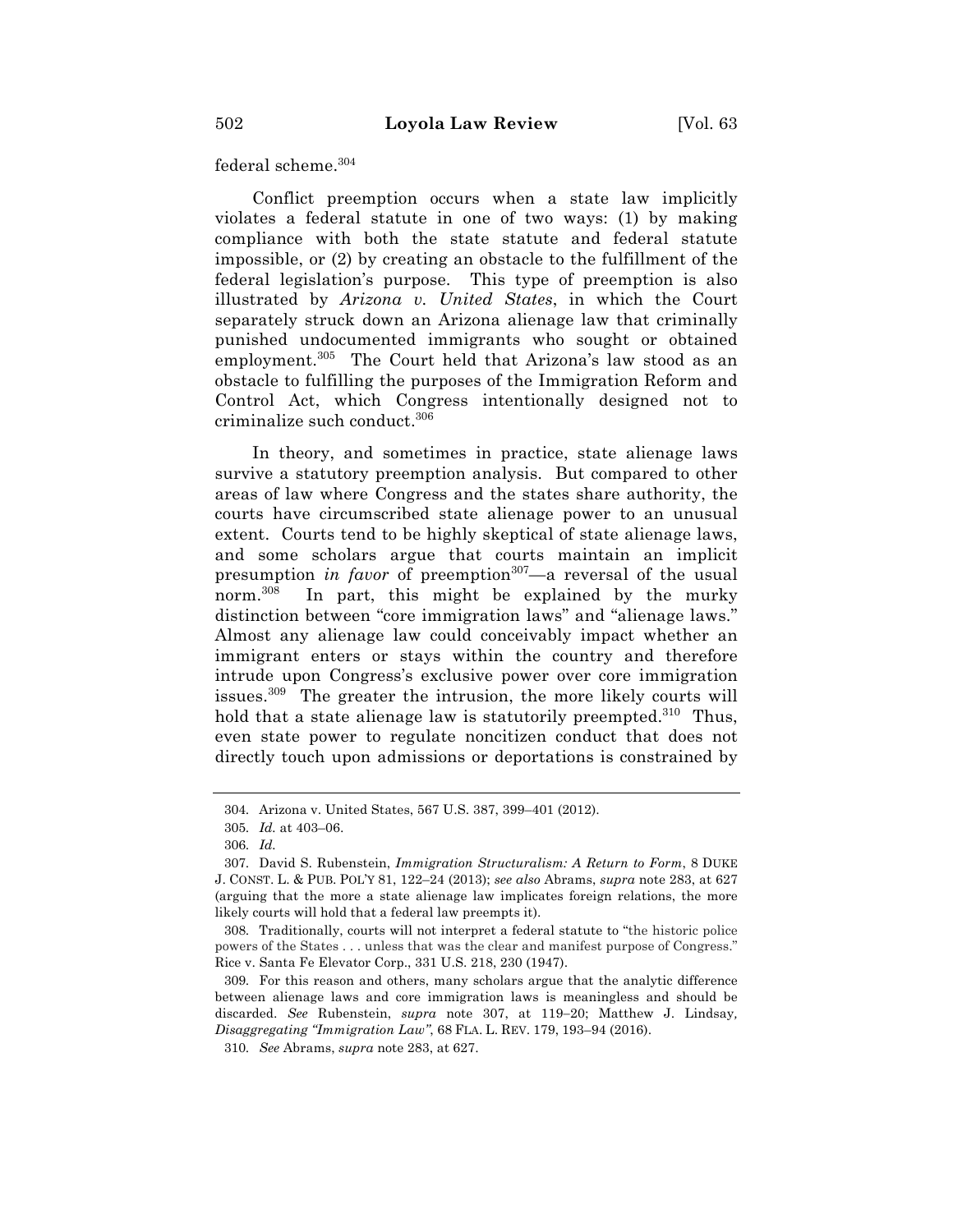deference to Congress.

### **C. ALIENAGE DISCRIMINATION AND THE POLITICAL FUNCTION EXCEPTION**

In addition to the constraints of preemption, the Equal Protection Clause limits how noncitizens can be regulated. The Supreme Court has held that classifications based on alienage, like those based on race or nationality, are inherently suspect and subject to close judicial scrutiny.<sup>311</sup>

Nonetheless, courts still routinely uphold laws discriminating against noncitizens, especially federal laws. Under the "plenary power doctrine," courts insulate core immigration laws from most constitutional challenges—even when noncitizens are deprived of rights normally protected by the Constitution—on the theory that Congress's authority over immigration flows is absolute.<sup>312</sup> Alienage laws are subject to closer scrutiny,<sup>313</sup> but even here, courts are unlikely to invalidate federal alienage laws. The only circumstance in which the Supreme Court has cast doubt on the federal government's power to discriminate against noncitizens has been when the executive branch sought to detain noncitizens indefinitely.<sup>314</sup>

In contrast, state alienage laws are often held to violate the Equal Protection Clause. The difference between state and federal power is illustrated by *Graham v. Richardson* and *Mathews v. Diaz*. In the former, the Supreme Court struck down a state law that restricted noncitizen access to welfare benefits as "invidious discrimination,"315 but in the latter, it upheld a comparable federal law. $316$  The Court reasoned that equal

<sup>311.</sup> Graham v. Richardson, 403 U.S. 365, 371–72 (1971).

<sup>312.</sup> *See generally* Ernesto Hernández-López, *Sovereignty Migrates in U.S. and Mexican Law: Transnational Influences in Plenary Power and Non-Intervention*, 40 VAND. J. TRANSNAT'L L. 1345 (2007) (discussing history and scope of the plenary power doctrine).

<sup>313.</sup> Adam B. Cox, *Citizenship, Standing, and Immigration Law*, 92 CAL. L. REV. 373, 379 & n.18 (2004).

<sup>314.</sup> *See* Zadvydas v. Davis, 533 U.S. 678, 689–90, 695 (2001) (construing federal statute to allow temporary, but not indefinite, detentions of removable noncitizens whose home countries refuse their return, because indefinitely detaining noncitizens would raise serious constitutional doubts); *see* Clark v. Martinez, 543 U.S. 371, 377– 78, 381 (2005) (extending the *Zadyydas* interpretation to detentions of excludable noncitizens whose home countries refuse their return).

<sup>315.</sup> Graham v. Richardson, 403 U.S. 365, 382–83 (1971).

<sup>316.</sup> Mathews v. Diaz, 426 U.S. 67, 87 (1976).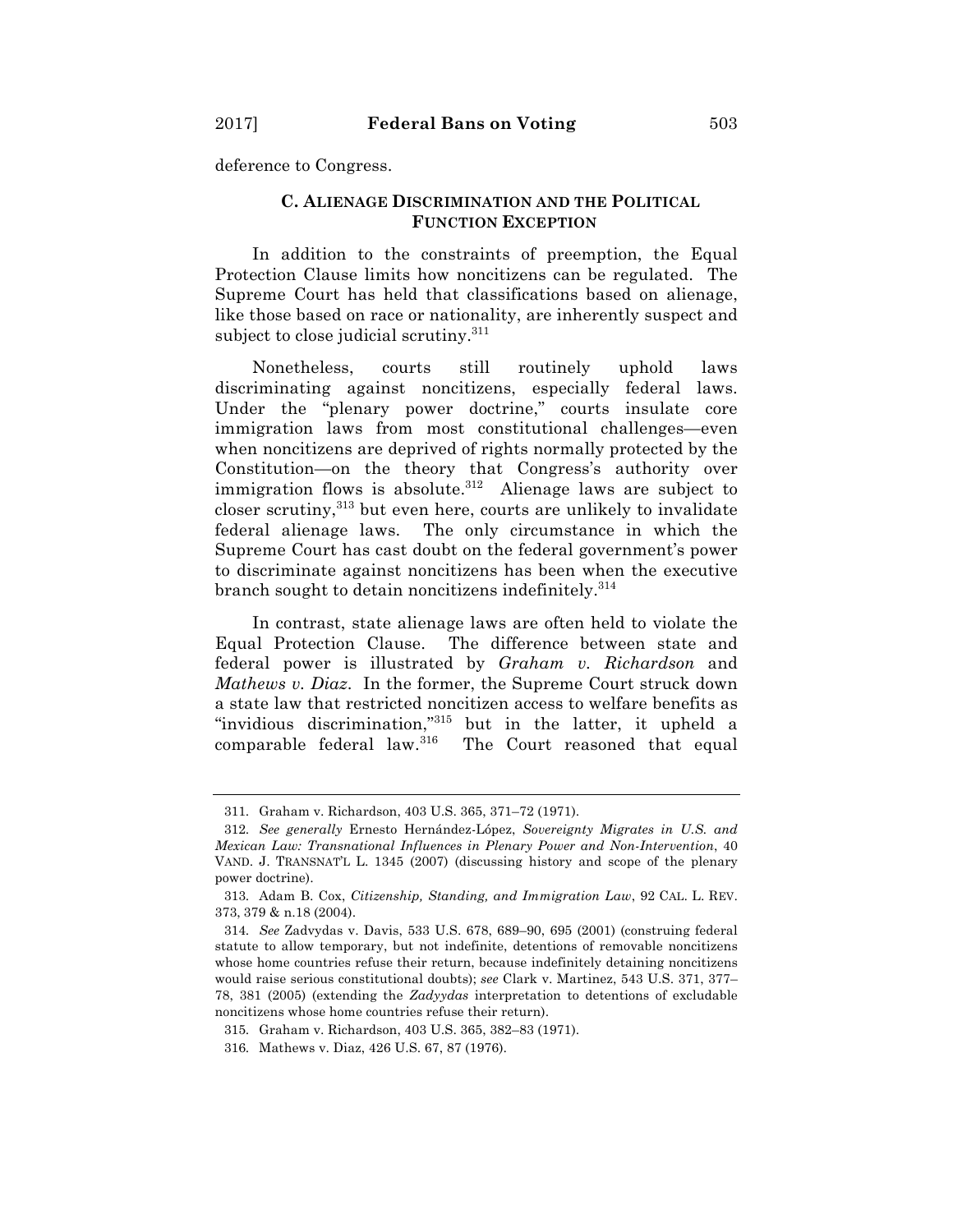protection principles demanded closer scrutiny of state alienage laws because "a division by a State of the category of persons who are not citizens of that State into subcategories of United States citizens and aliens has no apparent justification, whereas, a comparable classification by the Federal Government is a routine and normally legitimate part of its business."317

Nonetheless, the Equal Protection Clause does allow states to discriminate against noncitizens in some instances—including in allocations of the franchise. *Sugarman v. Dougall* is the first in a line of decisions that established the "political function" exception, which allows states to exclude noncitizens from influencing decisions that "go to the heart of representative government."318 The Supreme Court in *Sugarman* struck down a New York law that prohibited noncitizens from working as public employees in competitive civil service positions.<sup>319</sup> But the opinion emphasized that if the law had prevented noncitizens from working in only those government positions that exercised policy discretion, it likely would have passed constitutional muster.320 Such a law would, in the Court's view, be comparable to a state law excluding noncitizens from suffrage.<sup>321</sup> The Court recognized that it had never decided whether noncitizens had a constitutional right to vote but noted that "implicit in many of this Court's voting rights decisions is the notion that citizenship is a permissible criterion for limiting such rights."322 This point remains dicta, but it echoes the traditional view that the states, not Congress, are responsible for imposing voter qualifications.

Paradoxically, *Sugarman* seems like a tempting case to use to justify the Federal Noncitizen Voting Ban: if states can disenfranchise noncitizens, and Congress can preempt state alienage laws, then could Congress not pass its own citizenship voter qualification? This reasoning stretches *Sugarman* too far. Not only is *Sugarman*'s pronouncement on noncitizen voting  $\text{dicta}$ <sup>323</sup> the opinion says nothing about congressional authority,

<sup>317.</sup> Mathews v. Diaz, 426 U.S. 67, 85 (1976).

<sup>318.</sup> Sugarman v. Dougall, 413 U.S. 634, 635–36, 646–47 (1973); *see also* Gregory v. Ashcroft, 501 U.S. 452, 461–63 (1991) (tracing the evolution of the political function exception).

<sup>319.</sup> *Sugarman*, 413 U.S. at 646.

<sup>320.</sup> *Id.* at 646–48.

<sup>321.</sup> *Id.* at 648–49.

<sup>322.</sup> *Id.* at 649.

<sup>323.</sup> For further discussion on *Sugarman*'s dicta, see Rosberg, *supra* note 10, at 1100–02.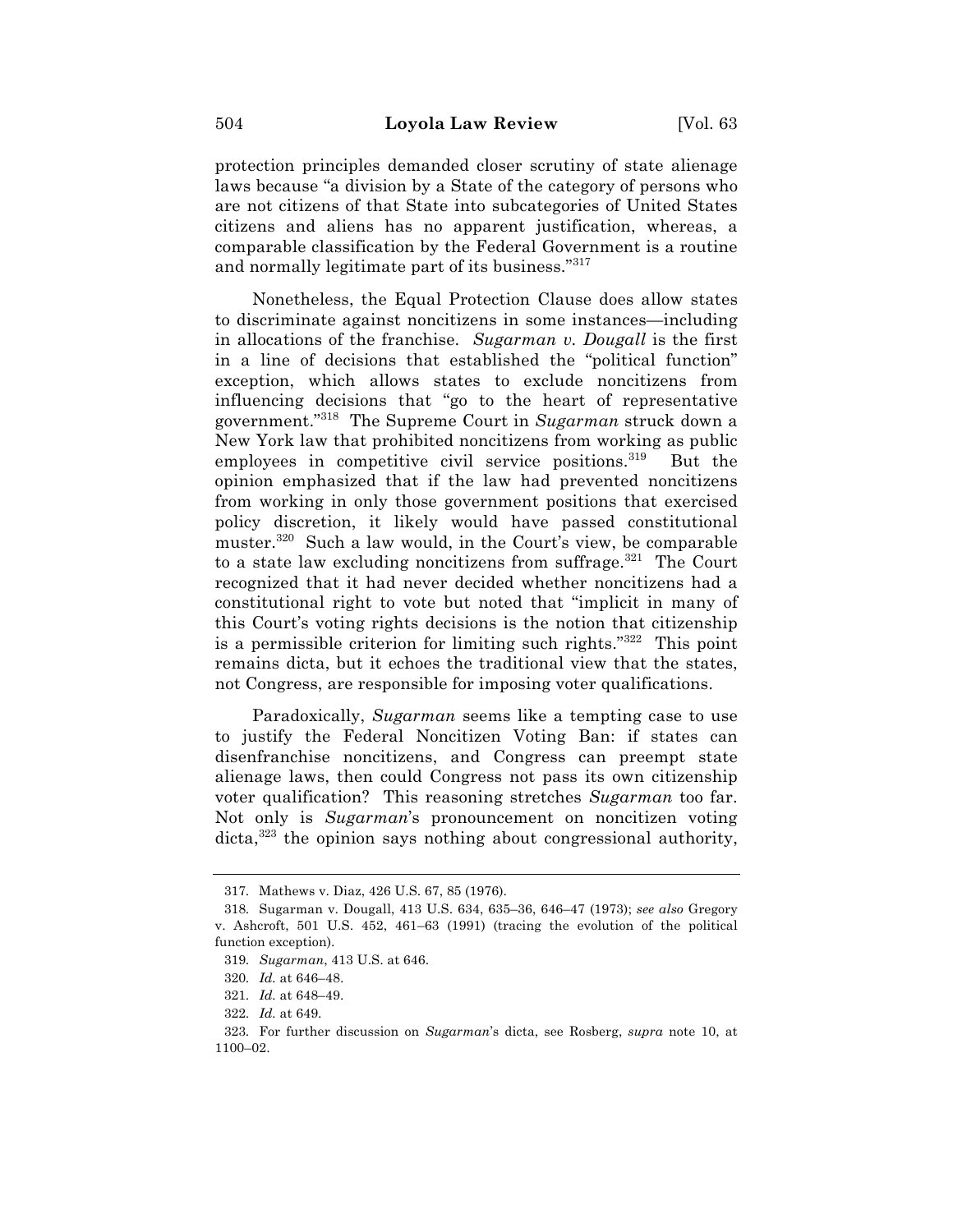nor does it discuss the constitutional provisions that define the boundaries between state and federal electoral powers. These issues are fully analyzed in the next Part.

# **VII. THE CONSTITUTIONAL BORDERS TO CONGRESS'S POWER OVER VOTER QUALIFICATIONS**

Despite the breadth of congressional authority to regulate noncitizens, the Constitution prevents Congress from imposing citizenship voter qualifications. This may seem doubtful at first glance; after all, Congress has exercised its immigration power in many fields that have traditionally been the domain of the states under the Tenth Amendment, such as education, employment, and land ownership. $324$  Adding "voter qualifications" to this list may not seem like much of a stretch of federal power.

However, the Tenth Amendment is not the only constitutional provision that defines the boundary between federal and state authority. The Tenth Amendment is a "negative" limit on the federal government that excludes from federal authority any power not delegated to it. Other parts of the Constitution constrain how the federal government can use the powers that *are* delegated to it. These "affirmative" limits are exceptions to federal powers; they prevent Congress from adopting certain laws that the Tenth Amendment, by its own force, would allow.

After further exploring the concept of affirmative limitations, this Part argues Voter Qualifications Clauses are themselves affirmative limitations. For structural and historical reasons, these clauses grant states the exclusive power to establish voter qualifications—and thus prevent Congress from using any of its delegated powers, no matter how extensive they may be, from imposing qualifications on voters.

### **A. AFFIRMATIVE LIMITS ON CONGRESSIONAL AUTHORITY**

Although the Tenth Amendment is the traditional check on federal authority, it is far from the strictest. So long as Congress acts within the scope of a delegated power, the Tenth Amendment lets Congress legislate as it pleases. The Tenth Amendment transforms constitutional silence into a limit on congressional

<sup>324.</sup> *See* Oyama v. California*,* 332 U.S. 633 (1948); Plyler v. Doe, 457 U.S. 202 (1982).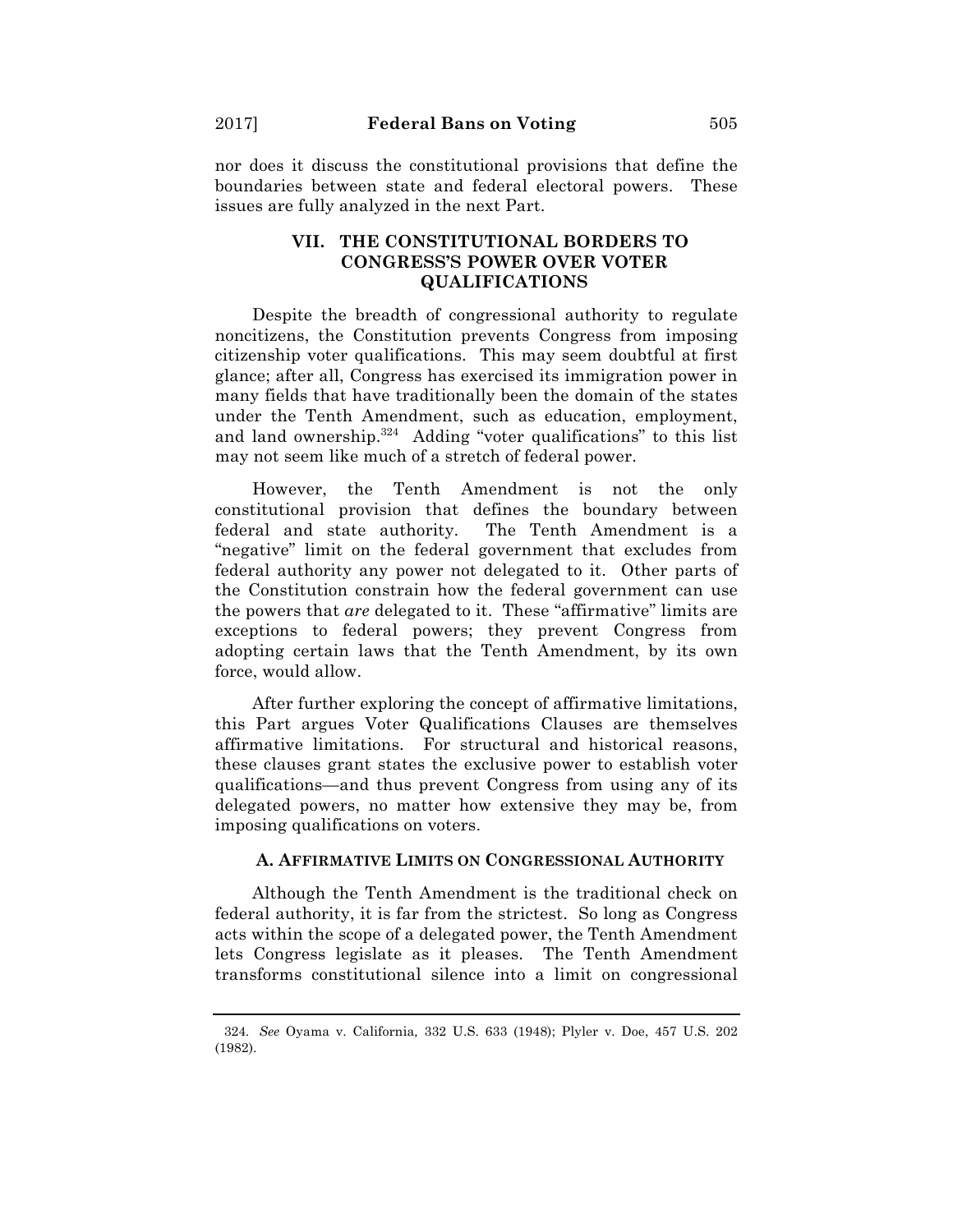authority, but it does not narrow the extent to which Congress can use the powers it does have.  $325$ 

In contrast, affirmative limits on congressional authority modify the scope of one or more of Congress's delegated powers. They are akin to exceptions to a general rule by recognizing that Congress has been delegated a general power and preventing Congress from using that power in a specific way.

Most affirmative limits are found in the Bill of Rights and Reconstruction Amendments. They prohibit the federal government from using its delegated powers to abridge fundamental individual rights, such as freedom of speech, $326$  the right to a jury trial,  $327$  and due process.  $328$  Without these exceptions to federal authority, Congress could potentially use its Commerce Clause power to, for instance, prohibit people from criticizing certain businesses or use its currency power to summarily execute coin counterfeiters.

Other affirmative limits are designed to protect state sovereignty. The most famous of these "federalist" affirmative amendments is the Eleventh Amendment, which embodies the principle of state sovereign immunity.329 In *Seminole Tribe of Florida v. Florida*, the Supreme Court considered Florida's constitutional challenge to a federal law that was passed pursuant to the Indian Commerce Clause.<sup>330</sup> This law allowed

- 329. Fitzpatrick v. Bitzer, 427 U.S. 445, 456 (1976).
- 330. Seminole Tribe of Fla. v. Fla., 517 U.S. 44, 47 (1996).

<sup>325.</sup> *See* cases cited *supra* note 299; United States v. Darby, 312 U.S. 100, 124 (1941) (describing the Tenth Amendment as stating "but a truism that all is retained which has not been surrendered" and construing the Amendment "as not depriving the national government of authority to resort to all means for the exercise of a granted power which are appropriate and plainly adapted to the permitted end"); *see* Garcia v. San Antonio Metro. Transit Auth., 469 U.S. 528, 546–47 (1985) (holding that the Tenth Amendment did not prevent Congress from regulating states, even in their sovereign capacities). The only scenarios in the Tenth Amendment that act as an affirmative limit on federal authority is when Congress attempts to directly command state legislatures to pass laws or state executives to administer federal programs; neither is permitted. New York v. United States, 505 U.S. 144, 176–77 (1992) (state legislatures); Printz v. United States, 521 U.S. 898, 935 (1997) (state executives); *see also* James F. Blumstein, *Federalism and Civil Rights: Complementary and Competing Paradigms*, 47 VAND. L. REV. 1251, 1278, 1283–86 (1994) (contrasting the Tenth Amendment's reservation of powers with affirmative limitations on Congressional authority and discussing the anti-commandeering exceptions).

<sup>326.</sup> U.S. CONST. amend. I.

<sup>327.</sup> *Id.* art. III, § 2; *Id.* amends. VI, VII.

<sup>328.</sup> *Id.* amends. VII, V.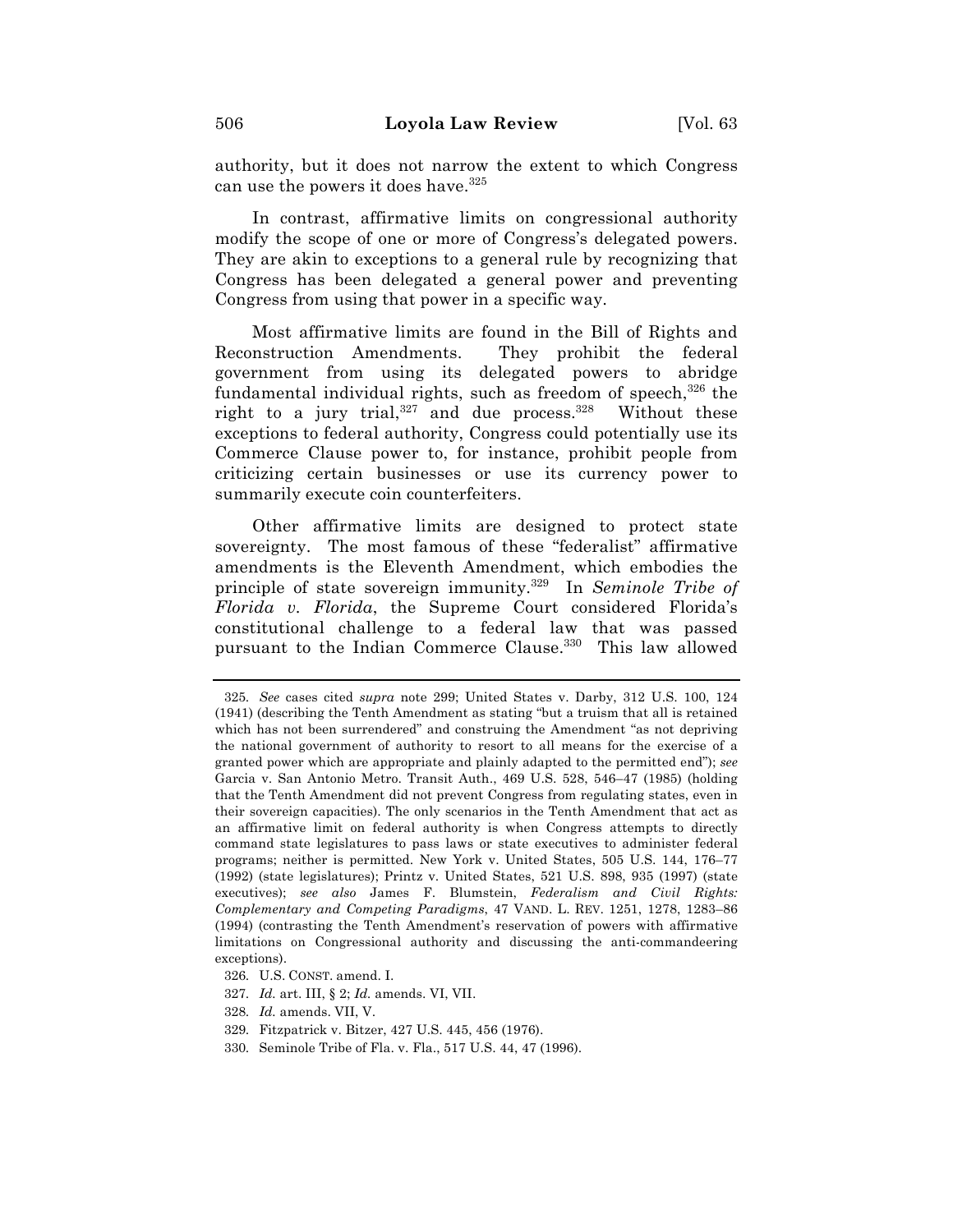Native American tribes to sue states that failed to negotiate with them in good faith to form compacts regulating certain gaming activities. The Court recognized that the Tenth Amendment did not reserve to the states any power to regulate commerce with Native American tribes; such authority belonged exclusively to Congress.331 Nonetheless, the Court struck down the law for unconstitutionally abrogating state sovereign immunity in contravention of the Eleventh Amendment: "[e]ven when the Constitution vests in Congress *complete* law-making authority over a particular area, the Eleventh Amendment prevents congressional authorization of suits by private parties against unconsenting States. The Eleventh Amendment restricts the judicial power . . . and Article I cannot be used to circumvent the constitutional limitations placed upon federal jurisdiction."332

In other words, when considering whether a federal law unconstitutionally infringes upon state sovereignty, the analysis does not necessarily stop once the court determines that the law does not exceed the scope of Congress's delegated powers. In some circumstances, an area of law might be "completely" federal, yet Congress's control over it remains restricted by states' rights provisions other than the Tenth Amendment.

The Eleventh Amendment is not the only federalist affirmative limitation the Supreme Court has opined upon. In *Garcia v. San Antonio Metropolitan Transit Authority*, <sup>333</sup> the Court similarly characterized the New States Clause, which governs how Congress may admit new states to the union,  $334$  as categorically restraining Congress from using its state admission authority to merge multiple states together or create new states within existing states without first obtaining the consent of the affected state legislatures.<sup>335</sup> The Court acknowledged that affirmative limitations on congressional power are few, but noted that they are distinct from the Tenth Amendment because they "carve out express elements of state sovereignty that Congress may not employ its delegated powers to displace."336

This type of restriction on congressional authority thus

<sup>331.</sup> Seminole Tribe of Fla. v. Fla., 517 U.S. 44, 47 (1996).

<sup>332.</sup> *Id.* at 72–73 (emphasis added).

<sup>333.</sup> Garcia v. San Antonio Metro. Transit Auth., 469 U.S. 528, 550 (1985).

<sup>334.</sup> U.S. CONST. art. IV, § 3, cl. 1.

<sup>335.</sup> *See Garcia*, 469 U.S. at 551.

<sup>336.</sup> *Id.* at 550.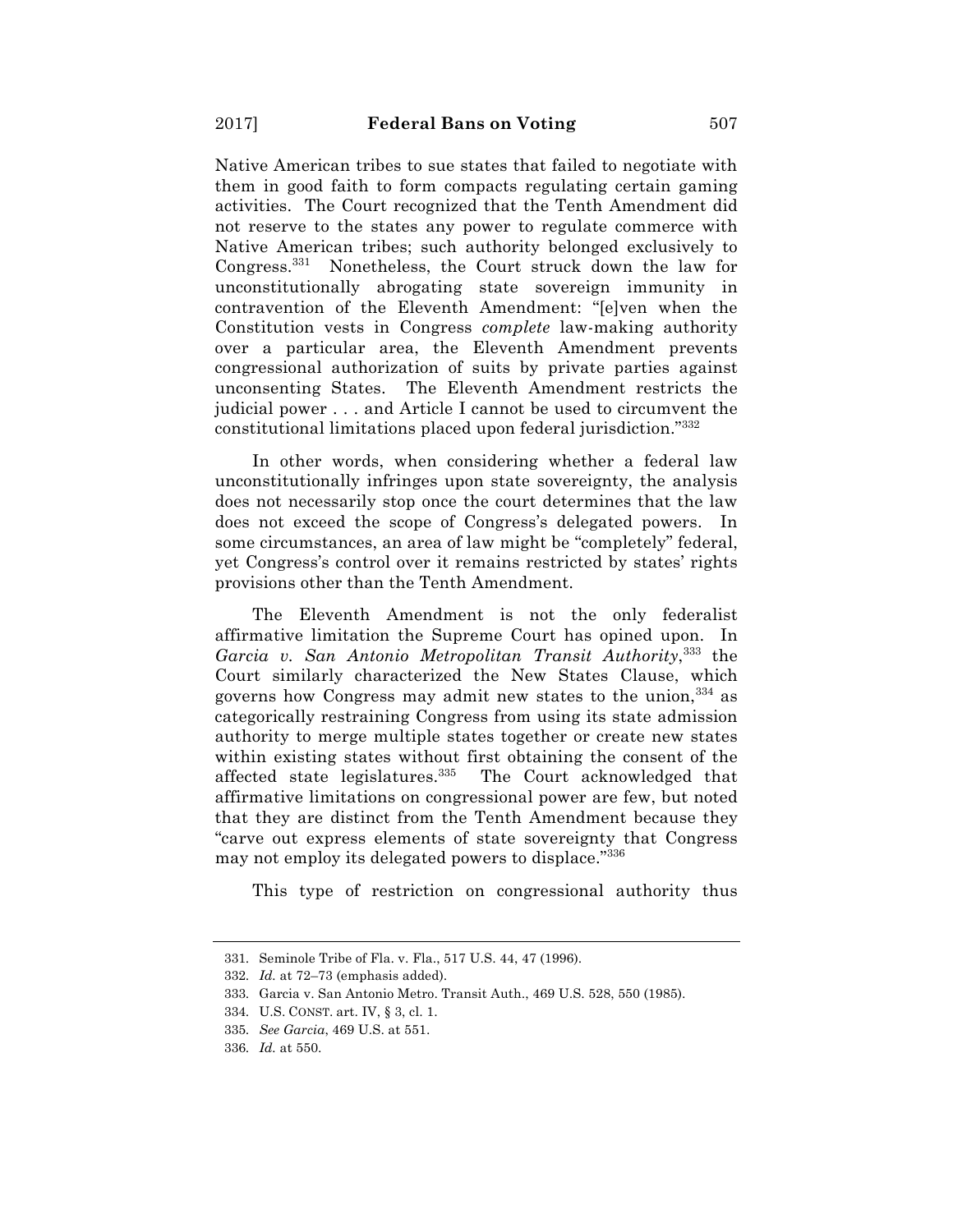functions entirely differently than the Tenth Amendment. The Tenth Amendment ensures that Congress may legislate only within the boundaries of its constitutionally-assigned powers, but it does not dictate how Congress may operate within those boundaries. In contrast, affirmative limitations like the Eleventh Amendment and New States Clause prohibit Congress from exercising its assigned powers in certain ways. Even if in some areas of law, such as commerce with Native American tribes and immigration regulation, Congress's authority may be so broad that the Tenth Amendment reserves no exclusive power to the states, the Constitution does not give Congress a license to ignore those provisions that categorically limit how it can exercise its authority.

## **B. THE VOTER QUALIFICATIONS CLAUSES AS GRANTS OF EXCLUSIVE POWER TO THE STATES**

Falling within the ranks of these affirmative limits are the Voter Qualifications Clauses. Although they are not explicitly phrased as constraints on federal authority, the Constitution's history and structure indicate that the Voter Qualifications Clauses grant to each state an *exclusive* power to impose voter qualifications in federal elections. The clauses thus forbid Congress from using any of its delegated powers from imposing voter qualifications—regardless of how broad those powers may be.

## **1. HISTORICAL CONTEXT OF THE ORIGINAL VOTER QUALIFICATIONS CLAUSE**

Just as constitutional history shows the limited reach of the Elections Clause, so too does it show that the Voter Qualifications Clauses prohibit Congress from using any of its delegated powers to establish voter qualifications. Some of this history was discussed in Part V, but it is equally applicable in demonstrating the meaning of the Voter Qualifications Clauses.

The Framer's intent for the original Voter Qualifications Clause of Article I is most vividly illustrated by the debate over Gouverneur Morris's proposed amendment to the draft Voter Qualifications Clause. Recall that during the Constitutional Convention, he proposed deleting the language requiring federal voter qualifications be linked to state voter qualifications and replacing it with language explicitly allowing Congress to create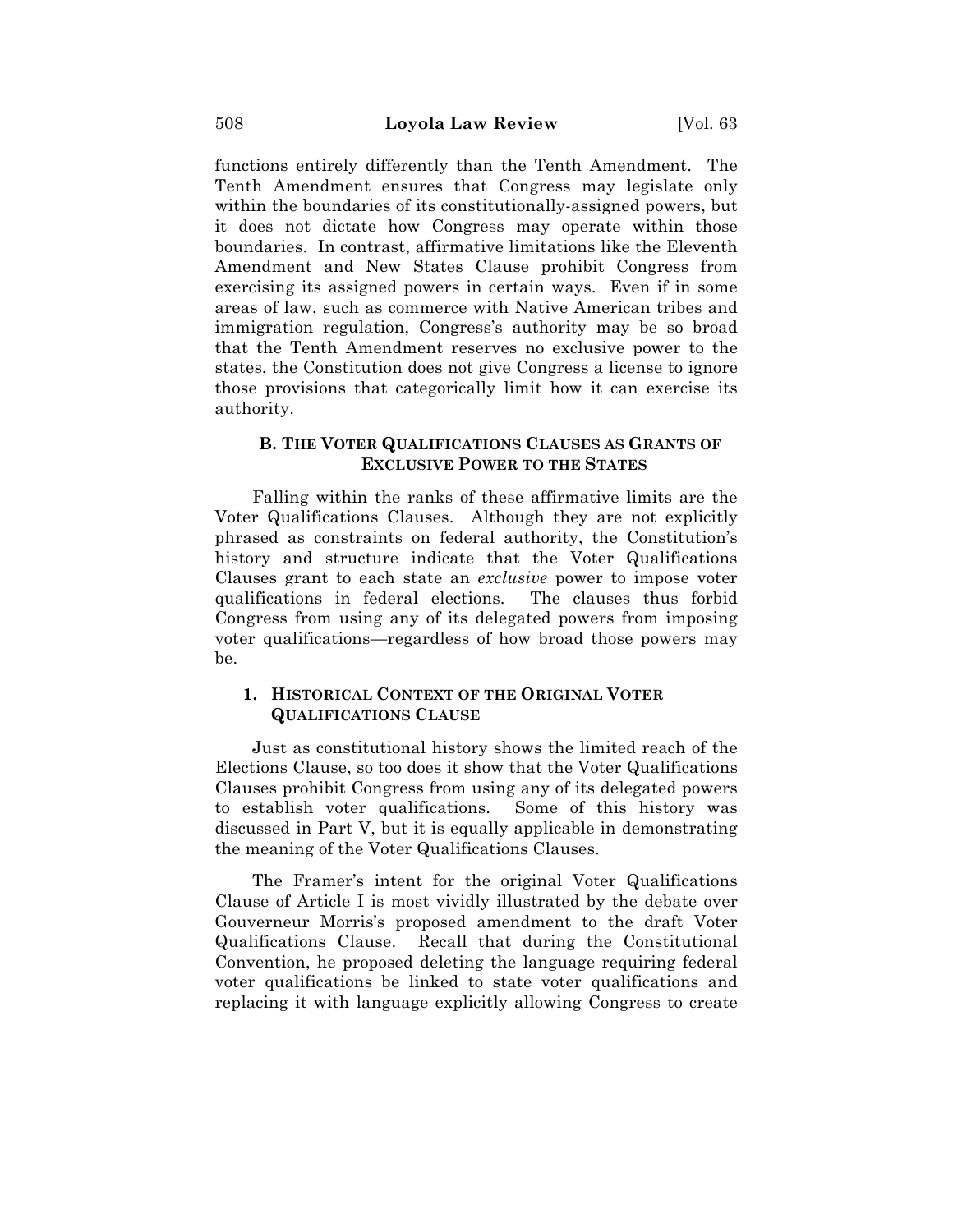its own voter qualifications.<sup>337</sup> His proposal was driven by his misgiving about making federal voter qualifications "depend[ent] on the will of the states."<sup>338</sup> Oliver Ellsworth retorted that "[t]he states are the best Judges of the circumstances and temper of their own people."339 His sentiment was echoed by James Madison, Benjamin Franklin, and Pierce Butler, all of whom unambiguously declared that the Voter Qualifications Clause should give only the states the power to disenfranchise voters.<sup>340</sup> Their view carried the day; Morris's amendment overwhelmingly failed.341

Not only does this exchange demonstrate that the Framers intended for the original Voter Qualifications Clause to grant power to the states, it also shows that they intended for the states to be the *exclusive* arbiters of voter qualifications. Besides Morris, those who spoke at the Convention emphatically resisted giving Congress any power to disenfranchise.<sup>342</sup> More importantly, all of them—Morris included—spoke as if the only way Congress could have such power was if the Constitution explicitly granted it.<sup>343</sup> Since Morris's amendment was defeated, the Framers did not feel the need to place more explicit language in the original Voter Qualifications Clause denying Congress such power; its meaning was understood.

Even if the Framer's words are ignored, ample circumstantial evidence confirms that the Voters Qualifications Clause is meant to grant states exclusive authority to impose voter qualifications. Before the Constitution was ratified, states were the only entities that could conceivably impose voter qualifications. Federal elections did not yet exist, and the Articles of Confederation gave the Continental Congress no power to regulate state elections.344 The states alone determined how to allocate suffrage within their borders.

When the Constitution was ratified, it did not disturb this

<sup>337.</sup> 2 RECORDS, *supra* note 175, at 201 (comments of Morris).

<sup>338.</sup> *Id.* (comments of Morris).

<sup>339.</sup> *Id.* (comments of Ellsworth).

<sup>340.</sup> *Supra* p. 484.

<sup>341.</sup> 2 RECORDS, *supra* note 175, at 206.

<sup>342.</sup> *See supra* p. 484.

<sup>343.</sup> *See id.*

<sup>344.</sup> The Articles stated that members of the Continental Congress were to be "annually appointed in such manner as the legislatures of each State shall direct." ARTICLES OF CONFEDERATION of 1781, art. V, para. 1.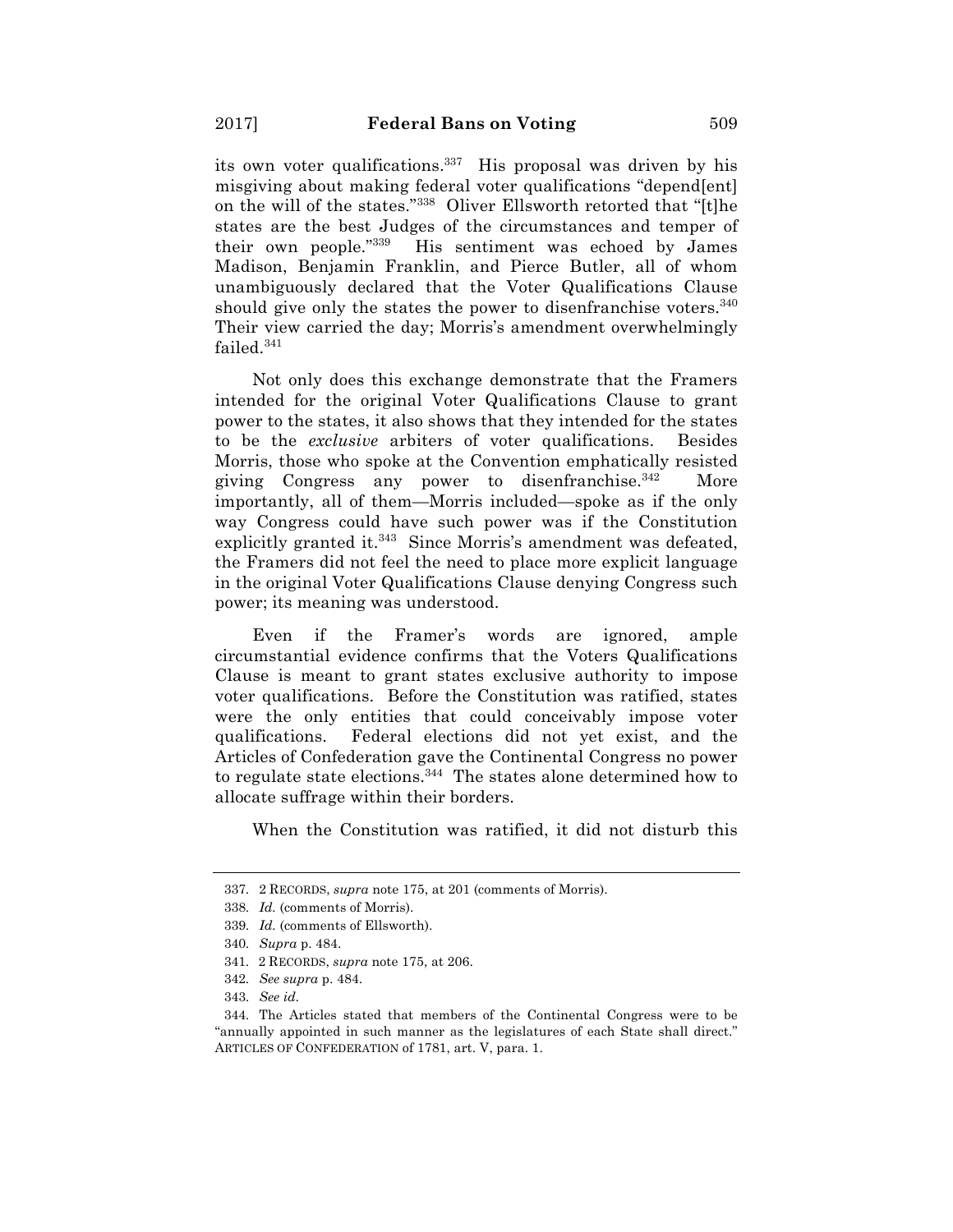state electoral power; it simply added to it. Rather than define voter qualifications for federal elections in the Constitution directly, the Framers tied them to the qualifications used in state elections.345 Since the original state power to establish qualifications in state elections was exclusive, the coextensive power to establish qualifications in federal elections must also be exclusive.

This reasoning could be countered with an argument that the Voter Qualifications Clauses are not meant to limit congressional authority but merely to restrict both Congress and the states from creating two electorates—one for state elections, the other for federal elections. By tying together voter qualifications in state and federal elections, the Voter Qualifications Clauses indisputably achieve this goal. If this were *all* they were meant to accomplish, then the Clauses would not grant states exclusive authority over voter qualifications in federal elections, and Congress would be free to impose some voter qualifications using its delegated powers.<sup>346</sup>

However, other historical evidence shows that the unification of state and federal electorates for the sake of consistency is not the only reason, nor even the principal reason, the Framers inserted the original Voter Qualifications Clause into the Constitution. Their main motivation was to limit federal power. In addition to the discussion of Morris's rejected amendment, Hamilton remarked in the Federalist Papers that voter qualifications in federal elections are "unalterable by the [federal] legislature."347 Adams similarly said that "the right of suffrage ... ought not to be left to be regulated by the [federal] Legislature."348 Absolute expressions such as these signify that the Framers meant for voter qualifications to be beyond Congress's authority without exception.

Had the Framers intended for Congress to play a role in establishing voter qualifications, they would have said this in the Constitution explicitly, as they did when delegating other electoral powers to Congress.<sup>349</sup> In designing the Elections

<sup>345.</sup> *See* U.S. CONST. art. I, § 2, cl. 1.

<sup>346.</sup> This view assumes that Congress cannot use the Voter Qualifications Clauses to create state voter qualifications. *See supra* Part V(A)(1).

<sup>347.</sup> THE FEDERALIST NO. 60 (Alexander Hamilton).

<sup>348.</sup> 2 RECORDS, *supra* note 175, at 203 (comments of Madison).

<sup>349.</sup> This reasoning echoes the familiar canon of statutory construction, "[W]here Congress includes particular language in one section of a statute but omits it in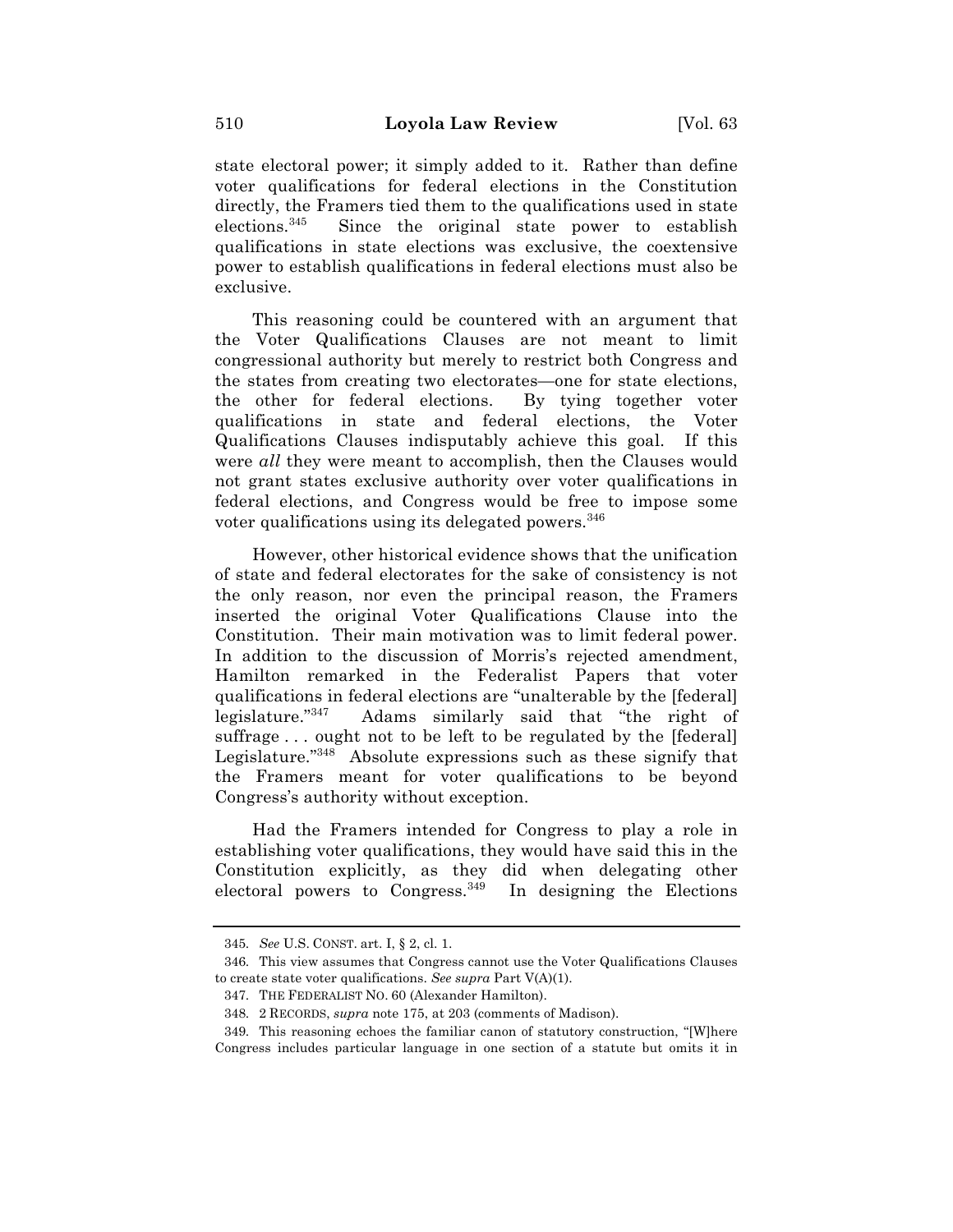Clause to grant states the authority to regulate federal election procedures, the Framers made clear that Congress could "make or alter" those regulations.<sup>350</sup> In contrast, the Voter Qualifications Clauses do not include any mention of congressional authority.351 Since the Framers chose to explicitly state that the Elections Clause was *not* an exclusive grant of power to the states, the lack of similar language in the Voter Qualifications Clauses implies that those clauses *do* afford states an exclusive power.

### **2. AVOIDING CONSTITUTIONAL SURPLUSAGE**

Furthermore, if states do not possess *exclusive* power to set federal voter qualifications, then the Voter Qualifications Clauses accomplish little more than the Tenth Amendment would by its own terms.352 Had the Framers chosen not to specify whether Congress or the states could establish federal voter qualifications, the Tenth Amendment would have reserved states that power by default. Yet this power would not have been exclusive. To the extent Congress could have shoehorned voter qualification laws under the scope of one or more of its delegated powers, the Tenth Amendment would have tolerated them. By interpreting the Voter Qualifications Clauses to grant states an *exclusive*  authority to impose voter qualifications, they serve a distinct role from the Tenth Amendment and are saved from being constitutional surplusage.

This argument is in some tension with the Supreme Court's view in *U.S. Term Limits* that the Tenth Amendment cannot "reserve" to the states power over federal elections, since federal elections did not exist before the Constitution was ratified—but the two are reconcilable.<sup>353</sup> Under the Court's reasoning, if states were to have any power over federal elections, then the Constitution should have affirmatively granted states that

another section of the same Act, it is generally presumed that Congress acts intentionally and purposely in the disparate inclusion or exclusion." Russello v. United States, 464 U.S. 16, 23 (1983) (internal quotation marks omitted).

<sup>350.</sup> U.S. CONST. art. I, § 4, cl. 1 (Elections Clause)*.*

<sup>351.</sup> *Compare* U.S. CONST. art. I, § 4, cl. 1 (Elections Clause) *with* U.S. CONST. art. I, § 2, cl. 1 *and* U.S. CONST. amend. XVII, § 1 (Voter Qualifications Clauses).

<sup>352.</sup> U.S. CONST. amend. X ("The powers not delegated to the Unites States by the Constitution, nor prohibited by it to the states, are reserved to the states respectively, or to the people.").

<sup>353.</sup> U.S. Term Limits v. Thornton, 514 U.S. 779, 802 (1995).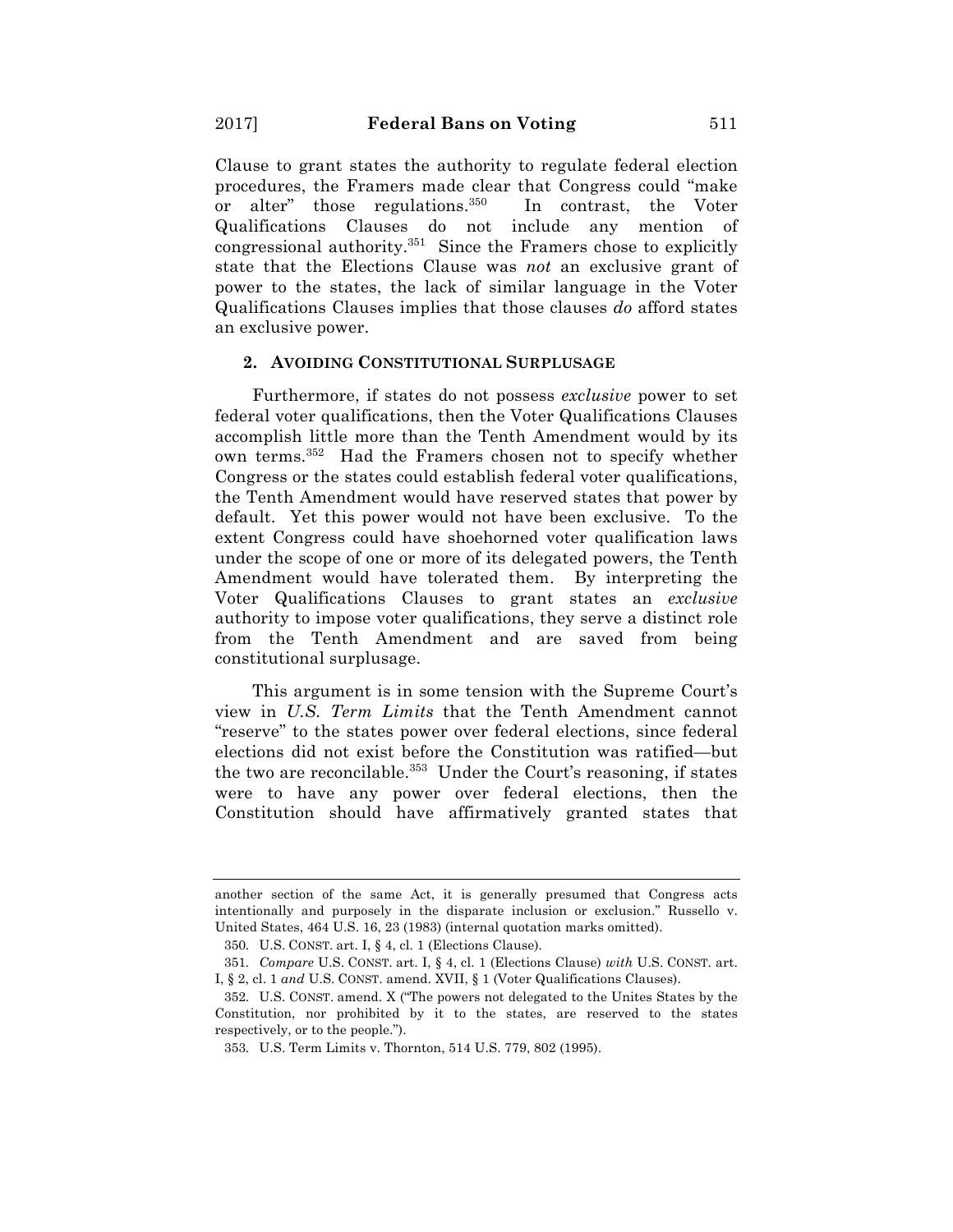power—regardless of whether it was exclusive or concurrent.354 However, the Court in *U.S. Term Limits* could conveniently point to other constitutional provisions that supplied the content of federal candidate qualifications.355 If the Constitution were *completely* silent on the subject—not spelling out any such qualifications directly, while also not delegating power to decide qualifications to either Congress or the states—then the Court would have needed to decide which of the two levels of government could establish them. In such a circumstance, the Court would have been forced to either jettison its reasoning that the Tenth Amendment cannot reserve what never existed and give primary (but not exclusive) power over federal candidate qualifications to the states, or it would have had to assign that power exclusively to the federal government. Most likely, the Court would have followed the usual understanding of the Tenth Amendment and deferred to the states, since the principle of limited powers applies strongly against the federal government throughout constitutional law.

Similarly, in the absence of the Voter Qualifications Clauses, the Tenth Amendment would have reserved to the states a primary—but not exclusive—power to establish voter qualifications. Thus, if the Voter Qualifications Clauses reserved to states concurrent power over voter qualifications, then they would unnecessarily duplicate an effect of the Tenth Amendment. Undermining this point is the historical fact that the Tenth Amendment did not exist at the time that the original Voter Qualifications Clause of Article I became effective, and therefore this result is less absurd than it seems. But when the Constitution was ratified, the Framers understood it to already contain the principle of limited federal power that the Tenth Amendment later codified.<sup>356</sup>

Moreover, well after the Tenth Amendment was ratified, the Framers of the Seventeenth Amendment created the second Voter

<sup>354.</sup> U.S. Term Limits v. Thornton, 514 U.S. 779, 802 (1995).

<sup>355.</sup> U.S. CONST. art. I, § 2, cl. 2.; § 3, cl. 3.

<sup>356.</sup> *See* THE FEDERALIST NO. 32 (Alexander Hamilton) ("[A]s the plan of the [Constitutional] [C]onvention aims only at a partial union or consolidation [of the states], the State governments would clearly retain all the rights of sovereignty which they before had, and which were not, by that act, *exclusively* delegated to the United States."); *see also* ARTICLES OF CONFEDERATION OF 1781, art. II ("Each state retains its sovereignty, freedom, and independence, and every power, jurisdiction, and right, which is not by this Confederation expressly delegated to the United States, in Congress assembled.").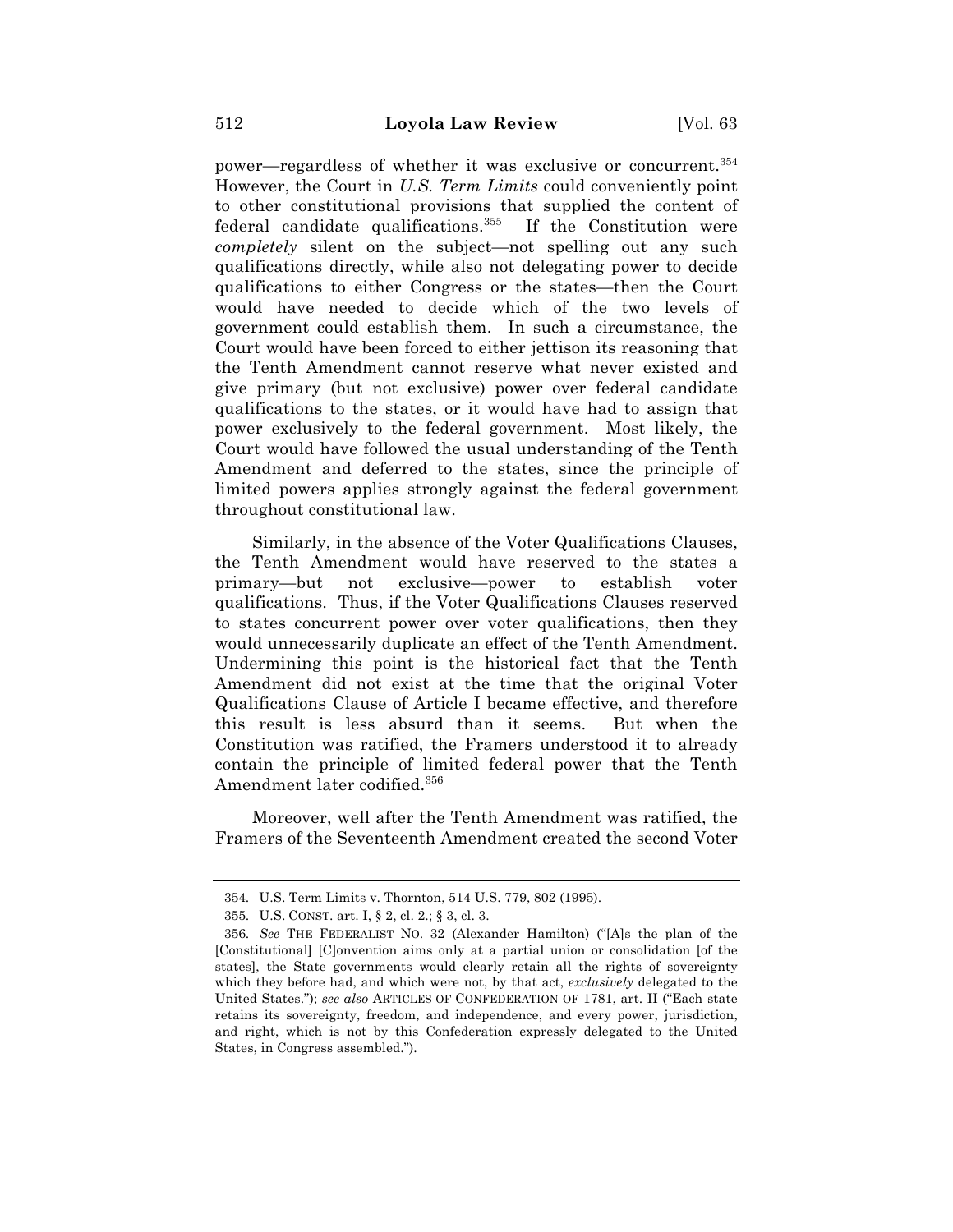Qualifications Clause for Senate elections.357 This further indicates that the clauses play a role different than a narrow prototype of the Tenth Amendment, or else it would not have been necessary to add a second clause. By interpreting the Voter Qualifications Clauses as giving the states sole power to impose federal voter qualifications, they are elevated from constitutional surplusage to a key feature of American federalism.

## **3.** *ITCA* **REDUX AND THE SUPREMACY OF THE VOTER QUALIFICATIONS CLAUSES**

The Supreme Court has also indicated that the Voter Qualifications Clauses give states exclusive authority to impose voter qualifications. Although not a constitutional case, a background question in *ITCA* was whether, and to what extent, Congress could interfere with state authority to impose voter qualifications.358 The Court indicated that the Voter Qualifications Clauses give states authority to establish voter qualifications in federal elections, and although it did not explicitly say that *only* the states have such authority, its reasoning compels this conclusion.359

Recall that in *ITCA*, federal and state law imposed different requirements on people using the Federal Form to register to vote.360 The NVRA required voter registration applicants using the Federal Form to affirm their citizenship under penalty of perjury. Arizona law required that applicants additionally provide documentary proof of citizenship.361 The Supreme Court held that the NVRA preempted Arizona's requirement.<sup>362</sup>

An issue the Court considered was whether the NVRA unconstitutionally interfered with Arizona's right under the Voter Qualifications Clauses to impose voter qualifications.363 The Court characterized Arizona's documentary proof-of-citizenship requirement as a tool designed to enforce Arizona's separate citizenship voter qualification law,  $364$  and it explained that state authority to impose voter qualifications must also allow states to

363. *ITCA*, 133 S.Ct. at 2257–59.

<sup>357.</sup> *See* U.S. Const. amend. XVII.

<sup>358.</sup> ITCA, 133 S.Ct. 2247, 2257–58 (2013).

<sup>359.</sup> *Id.*

<sup>360.</sup> *Id.* at 2251.

<sup>361.</sup> *Id.*

<sup>362.</sup> *Id.* at 2260.

<sup>364</sup>*. Id.* at 2259 n.9.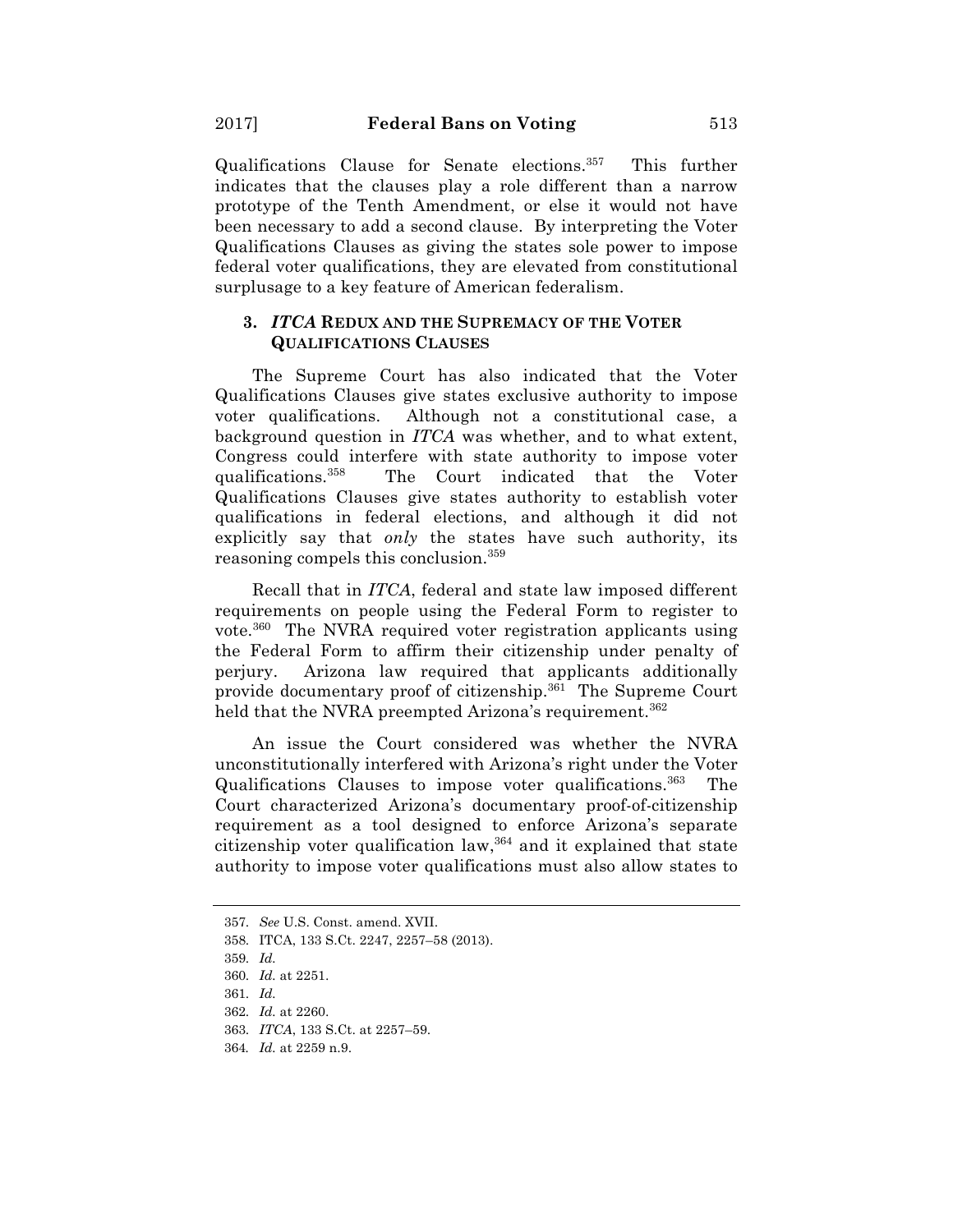pass laws enforcing those qualifications.365 The Court thus reasoned that if a federal law "precluded" states from enforcing their citizenship voter qualifications, then it would probably violate the Voter Qualifications Clauses.<sup>366</sup> In other words, assuming state-imposed voter qualifications are not impermissibly discriminatory,  $367$  Congress cannot overturn them or make them impossible to enforce.<sup>368</sup>

This principle implies that the states alone possess authority to establish voter qualifications. If the Voter Qualifications Clauses prevent Congress from destroying state-imposed voter qualifications, then they also must prevent Congress from directly imposing its own qualifications on voters. In either instance, Congress defines the electorate and instructs states on who they can or cannot turn away from polls. The harm inflicted is identical; states are deprived of their "constitutional authority to establish qualifications  $\dots$  for voting."<sup>369</sup>

Significantly, the Court announced this principle in a case that implicated one of Congress's broadest preemptive powers: the authority to regulate immigration. Arizona's documentary proof-of-citizenship requirement was a classic alienage law designed to single out noncitizens for different treatment.<sup>370</sup> Since Congress can preempt state alienage laws with little fear of violating the Tenth Amendment, the Court could have simply characterized the dispute in *ITCA* in terms of immigration doctrine and avoided any discussion of constitutionality. Instead, the Court went out of its way to recognize that independent of the Tenth Amendment, the Voter Qualifications Clauses prevent Congress from usurping state power over citizenship voter qualifications.371 This makes evident that even when Congress

368. *See ITCA*, 133 S.Ct. at 2258.

371. *See ITCA*, 133 S.Ct. at 2257–59.

<sup>365.</sup> ITCA, 133 S.Ct. 2247, 2258–59 (2013) ("[T]he power to establish voting requirements is of little value without the power to enforce those requirements."). 366. *Id.*

<sup>367.</sup> The Court did not purport to disturb the understood exceptions for enforcing the Fourteenth Amendment and Suffrage Amendments. *See supra* Part IV(B).

<sup>369.</sup> *See id.* at 2257.

<sup>370.</sup> Although the documentary proof of citizenship law applied to every Federal Form applicant regardless of their citizenship status, and thus did not *itself* treat noncitizens differently, similar "sorting" laws have been upheld as state alienage laws. *See* Arizona v. United States, 567 U.S. 387, 409–16 (2012) (upholding as consistent with federal law a state requirement that police officers verify the immigration status of any person they stop for a lawful purpose and suspect is an undocumented immigrant).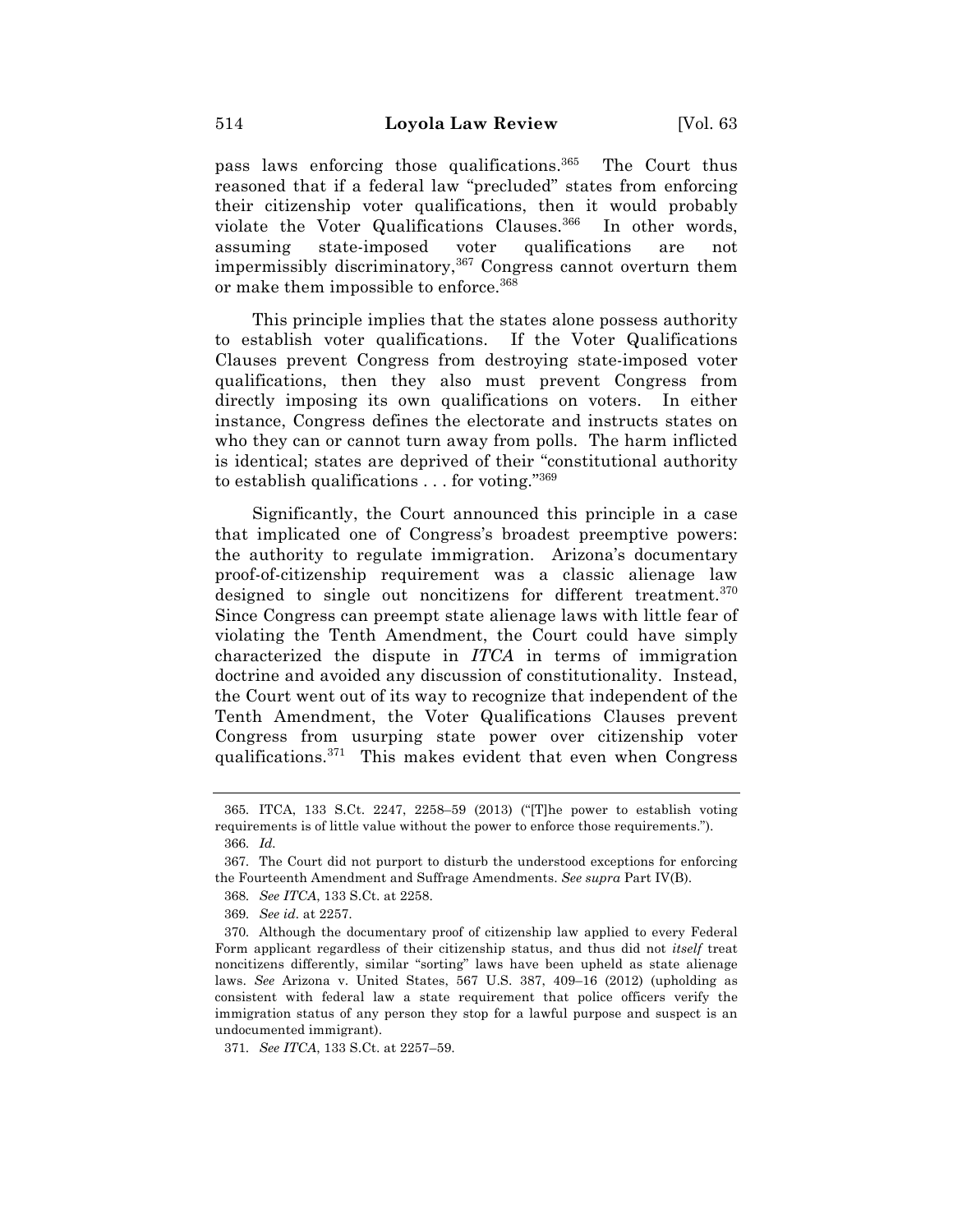legislates using its broad immigration power, it is not immune from the affirmative limitations of Voter Qualifications Clauses.

This should lay to rest the debate over whether Congress's immigration authority allows it to disenfranchise noncitizens. The Federal Noncitizen Voting Ban prevents states from determining whether noncitizens should be able to vote, inflicting the same harm on state sovereignty over voter qualifications that concerned the Court in *ITCA*. Simply pointing to Congress's immigration authority is not enough to save the law, because *ITCA* also indicates that the Voter Qualifications Clauses place affirmative limits on Congress even when it regulates noncitizens. The reasoning behind *ITCA* inexorably leads to one conclusion: the Federal Noncitizen Voting Ban, and any other congressionally-imposed voter qualification, is unconstitutional.

# **C. CONSTITUTIONAL COLLISION: CONGRESS'S EXCLUSIVE POWERS AND STATES' RIGHTS UNDER THE VOTER QUALIFICATIONS CLAUSES**

Even though the Voter Qualifications Clauses grant states exclusive authority to establish voter qualifications, Congress may attempt to impose a voter qualification using one of its own exclusive powers. For instance, Congress could attempt to salvage the Federal Noncitizen Voting Ban by recasting it as a core immigration law. To do this, Congress could amend the Ban to penalize noncitizen voters by directly subjecting them to deportation. States are structurally preempted from passing deportation laws, and Congress would be legislating in area where it has exclusive control.372 But the Ban would still condition voter eligibility on citizenship, and states have exclusive power to establish voter qualifications. In this collision of "exclusive" powers, something must give; they cannot both be truly exclusive.

Because of the Supremacy Clause, one might instinctively assume that when state and federal constitutional powers conflict, the federal power is supreme. But the Supremacy Clause does not purport to create an internal hierarchy of constitutional powers, and it offers no guidance on how to resolve federalism disputes involving coequal constitutional provisions.<sup>373</sup> In a

<sup>372.</sup> *See* Part VI(A), *supra*, for a discussion of Congress's exclusive power over core immigration laws.

<sup>373.</sup> *See* U.S. CONST. art. VI, cl. 2.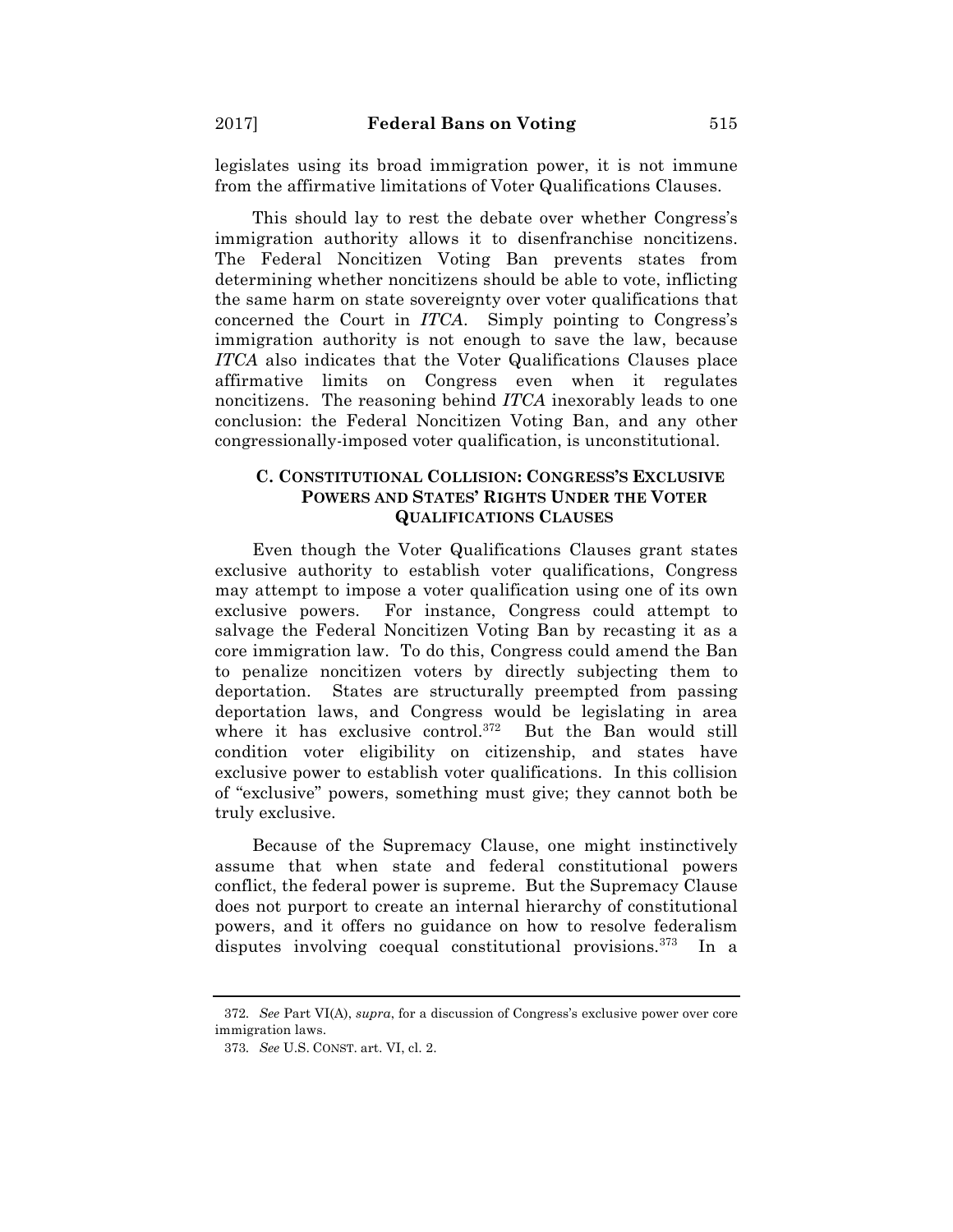challenge to a federal deportation statute that applies to noncitizen voters, the federal government and an opposing state could equally claim that the Constitution delegates to it alone a supreme power that the other is usurping.

Fortunately, courts are often tasked with interpreting laws that have conflicting components and have developed a wealth of case law to guide their decision making. Five tools courts use to reconcile these disputes are (1) legislative and constitutional history,  $374$  (2) the principle that an explicit provision supersedes the possible implications of other provisions,  $375$  (3) the rule that specific provisions govern general provisions,  $376$  (4) the doctrine of implied repeals,  $377$  and (5) the constitutional avoidance canon.  $378$ 

Of these, the last two tools do not help resolve a conflict between exclusive congressional and state constitutional powers. The doctrine of implied repeals instructs courts to invalidate an old provision when a newer provision irreconcilably conflicts with it. $379$  It is of little help when the contradictory provisions were enacted simultaneously. The constitutional avoidance doctrine is similarly unhelpful because it instructs courts to, where possible, give effect to laws that do not raise serious constitutional doubts.380 This doctrine has no effect when interpreting the Constitution itself.

The remaining three tools are applicable, and each reveals that the states' authority over voter qualifications triumphs. The first tool, constitutional history, has already been discussed at length—and it supports the argument that the state authority should prevail. The history of the Constitution is replete with examples of the Framers discussing how the states alone, not Congress, have the authority to establish voter qualifications. No historical record shows the Framers ever contemplated any exceptions that would allow Congress to use its delegated powers,

<sup>374.</sup> LARRY M. EIG, CONG. RESEARCH SERV., 97-589, STATUTORY INTERPRETATION: GENERAL PRINCIPLES AND RECENT TRENDS 29, at 43-46 (2011).

<sup>375.</sup> *See* ITCA, 133 S.Ct. 2247, 2258 (2013).

<sup>376.</sup> LARRY M. EIG, *supra* note 374, at 10.

<sup>377.</sup> *Id.* at 30.

<sup>378.</sup> *Id.* at 23.

<sup>379.</sup> However, implied repeals are disfavored. For a comprehensive discussion of this canon, see generally Watt v. Alaska, 451 U.S. 259 (1981).

<sup>380.</sup> *See* Rescue Army v. Mun. Court of City of Los Angeles, 331 U.S. 549, 569 (1947) (declaring that the judiciary avoids constitutional questions "if the record presents some other ground upon which the case may be disposed of; . . . or if a construction . . . is fairly possible by which the question may be avoided.").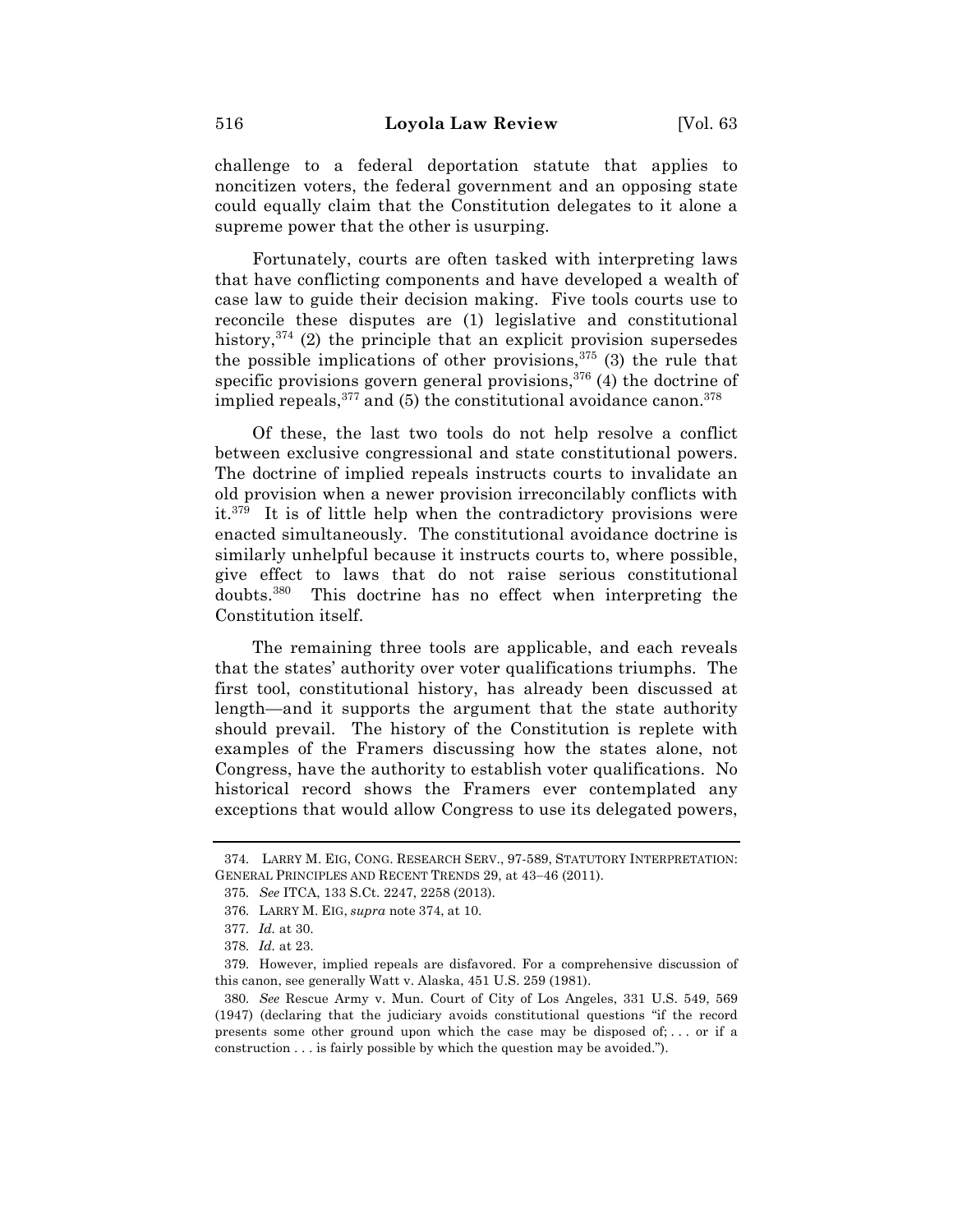including its immigration power, to impose voter qualifications.<sup>381</sup>

Additionally, state voter qualification supremacy is supported by the principle that constitutional provisions *expressly* governing an area of law prevail over provisions that could be read to *implicitly* govern that area.<sup>382</sup> When the Supreme Court said in *ITCA* that voter qualifications were not "manner" regulations, it reasoned that "[o]ne cannot read the Elections Clause as treating implicitly what these other constitutional provisions [the Voter Qualifications Clauses] regulate explicitly."383 This reasoning can equally apply to other constitutional provisions that delegate authority to Congress: none of them mention voter qualifications. The Voter Qualifications Clauses, alone of all constitutional provisions, explicitly regulate voter qualifications. Other provisions cannot implicitly give Congress authority over voter qualifications when the Voter Qualifications Clauses explicitly give such power to the states.

Finally, state authority to impose voter qualifications prevails because of the canon of construction *generalia specialibus non derogant*. It instructs the judiciary to interpret laws such that specific provisions govern general provisions.<sup>384</sup> The Voter Qualifications Clauses gives states power over one specific field—voter qualifications—making it much narrower than the broader provisions giving Congress authority over immigration, interstate commerce, or other fields that may overlap with elections. As a narrow grant of power to the states, the Voter Qualification Clauses supersede these general grants of power to Congress afforded by other constitutional provisions.

This principle has been applied to cabin Congress's constitutional authority before in a strikingly similar way. In *Railway Labor Executives' Ass'n v. Gibbons*, the Supreme Court considered a constitutional challenge to a federal statute requiring a single bankrupt company, the Railway Labor Executive Association ("Railway Labor"), to pay benefits out of its estate to former employees who could not find new jobs.<sup>385</sup> Railway Labor argued that because the statute regulated the

<sup>381.</sup> For further discussion, see Parts V and VII(A) of this Article.

<sup>382.</sup> *See* ITCA, 133 S.Ct. 2247, 2258 (2013).

<sup>383.</sup> *Id.*

<sup>384.</sup> 82 C.J.S. Statutes § 482 (West 2017).

<sup>385.</sup> Ry. Labor Executives' Ass'n v. Gibbons, 455 U.S. 457, 457, 465 (1982).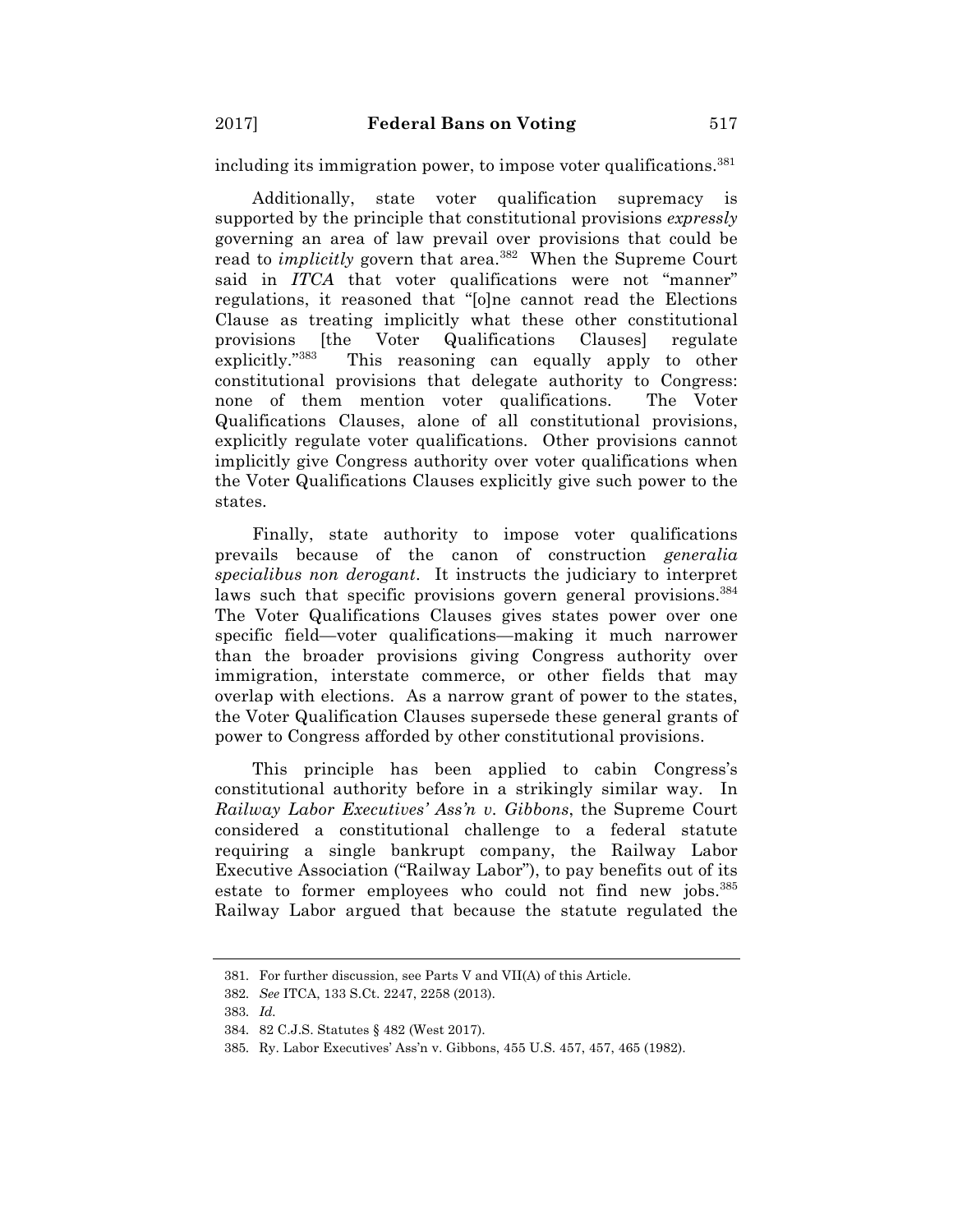terms of its bankruptcy, the statute was passed pursuant to the Bankruptcy Clause,386 which lets Congress "establish . . . *uniform* Laws on the subject of Bankruptcies throughout the United States."387 Since the statute targeted only *one* company in bankruptcy, Railway Labor argued it was unconstitutional because it was not a "uniform" bankruptcy regulation.<sup>388</sup> The government countered that the law could be justified under the Commerce Clause, which allows Congress to regulate interstate commerce and contains no uniformity requirement.<sup>389</sup>

The Court agreed with Railway Labor, holding that the statute fell under the gambit of the Bankruptcy Clause<sup>390</sup> and failed to satisfy that Clause's uniformity requirement.<sup>391</sup> More importantly, the Court dismissed the idea that Congress could use its broader authority under the Commerce Clause to enact nonuniform bankruptcy regulations.<sup>392</sup> Since the Bankruptcy Clause granted Congress a narrower power over the field of bankruptcy, the Court refused to allow Congress to use its wider Commerce Clause power to achieve what the Bankruptcy Clause implicitly forbade. To hold otherwise would have "eradicate[d] from the Constitution a limitation on the power of Congress to enact bankruptcy laws."393 In other words, the specific limits of the Bankruptcy Clause govern the general terms of the Commerce Clause.

The relationship between these clauses is almost identical to the relationship between Congress's immigration power (and other broad powers) and the Voter Qualifications Clauses. Congress's immigration authority, like its Commerce Clause power, allows it to legislate over a wide field of law. Like the Bankruptcy Clause, the Voter Qualifications Clauses grant a narrower power (here, to the states) over a distinct but overlapping field of law—voter qualifications. Just as the Bankruptcy Clause's narrow grant of power to adopt uniform bankruptcy laws prevents Congress from using wider constitutional powers to pass nonuniform laws, the Voter

- 392. *Id.* at 468–69.
- 393. *Ry. Labor Executives' Ass'n*, 455 U.S. at 469.

<sup>386.</sup> *See* Ry. Labor Executives' Ass'n v. Gibbons, 455 U.S. 457, 457, 465 (1982).

<sup>387.</sup> U.S. CONST. art. I, § 8, cl. 4 (emphasis added).

<sup>388.</sup> *See Ry. Labor Executives' Ass'n*, 455 U.S. at 469–70.

<sup>389.</sup> *Id.* at 468.

<sup>390.</sup> *Id.* at 467–68.

<sup>391.</sup> *Id.* at 471.